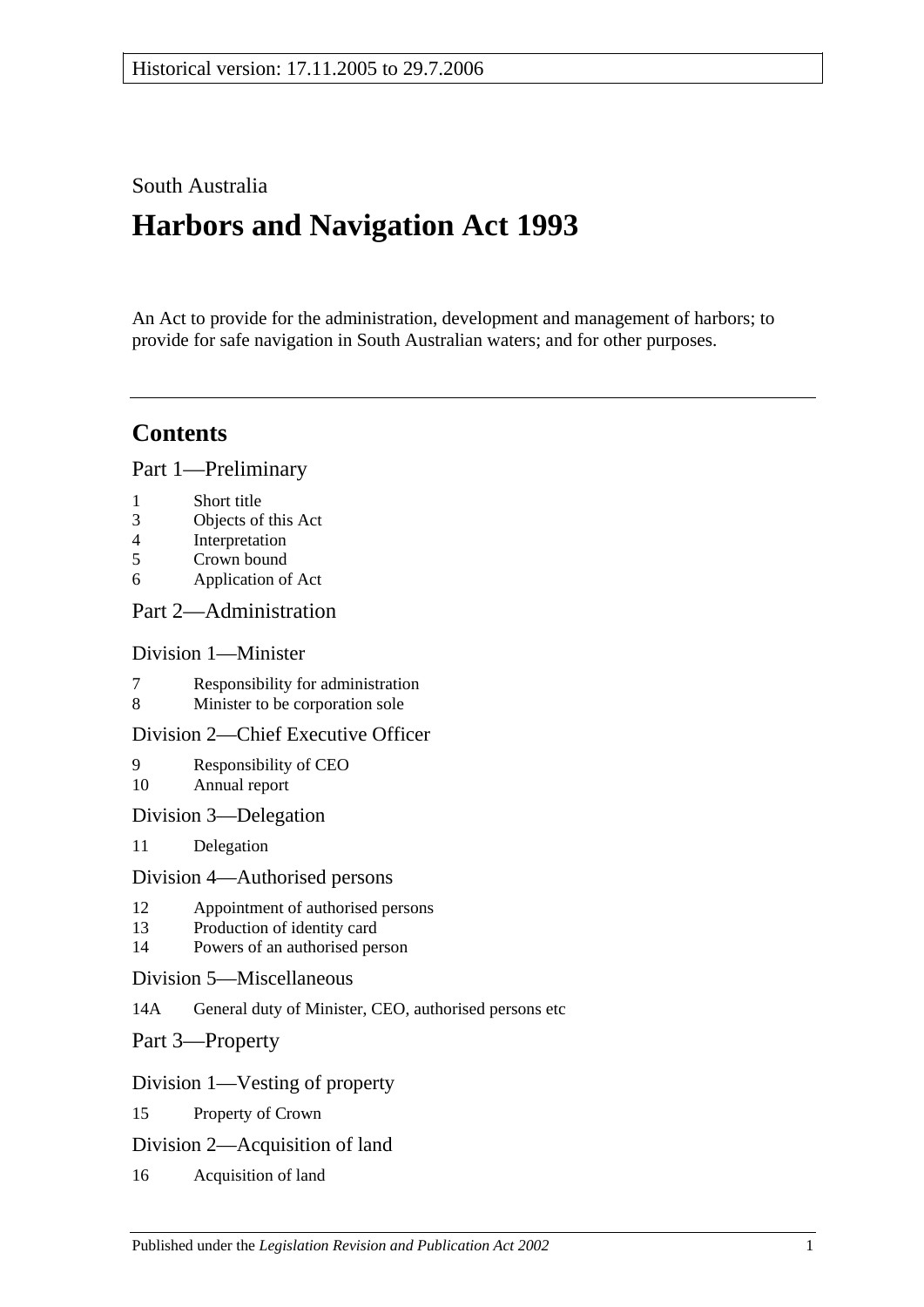- [Division 3—Resumption of land](#page-14-5)
- 17 [Resumption](#page-14-6)
- [Division 4—Care, control and management of property](#page-15-0)
- 18 [Care, control and management of property](#page-15-1)
- 18A [By-laws](#page-15-2)
- [Division 5—Dealings with property](#page-16-0)
- 19 [Power to grant leases and licences over land](#page-16-1)
- [Division 6—Rateability of land](#page-16-2)
- 20 [Rateability of land](#page-16-3)
- [Division 7—Damage to property](#page-16-4)
- 21 [Liability for damage](#page-16-5)

## [Part 4—General powers to protect navigation and to restrict use of waters](#page-18-0)

#### [Division 1—Navigational aids](#page-18-1)

- 22 [Control of navigational aids](#page-18-2)
- 23 [Establishment of navigational aids](#page-18-3)
- 24 [Interference with navigational aids](#page-18-4)

#### [Division 2—Clearance of wrecks](#page-19-0)

25 [Clearance of wrecks etc](#page-19-1)

## [Division 3—Restrictions on use of waters](#page-19-2)

- 26 [Licences for aquatic activities](#page-19-3)
- 27 [Restricted areas](#page-20-0)
- [Part 5—Harbors and ports](#page-22-0)

## [Division 1—Control and management of harbors and ports](#page-22-1)

- 28 [Control and management of harbors](#page-22-2)
- 28A [Power to assign control and management of ports](#page-22-3)
- 28B [Port operating agreements](#page-22-4)
- 28C [General responsibility of port operator](#page-23-0)
- 28D [Variation of port operating agreement](#page-23-1)
- 28E [Agreements to be tabled in Parliament](#page-23-2)
- 28F [Power to deal with non-compliance](#page-23-3)
- 28G [Power to appoint manager](#page-24-0)
- 28H [Powers of the manager](#page-24-1)

#### [Division 2—Port management officers](#page-25-0)

29 [Port management officers](#page-25-1)

#### [Division 2A—Operational powers](#page-25-2)

- 29A [Interpretation](#page-25-3)
- 29B [Power of direction](#page-25-4)
- 29C [Power to board vessel](#page-26-0)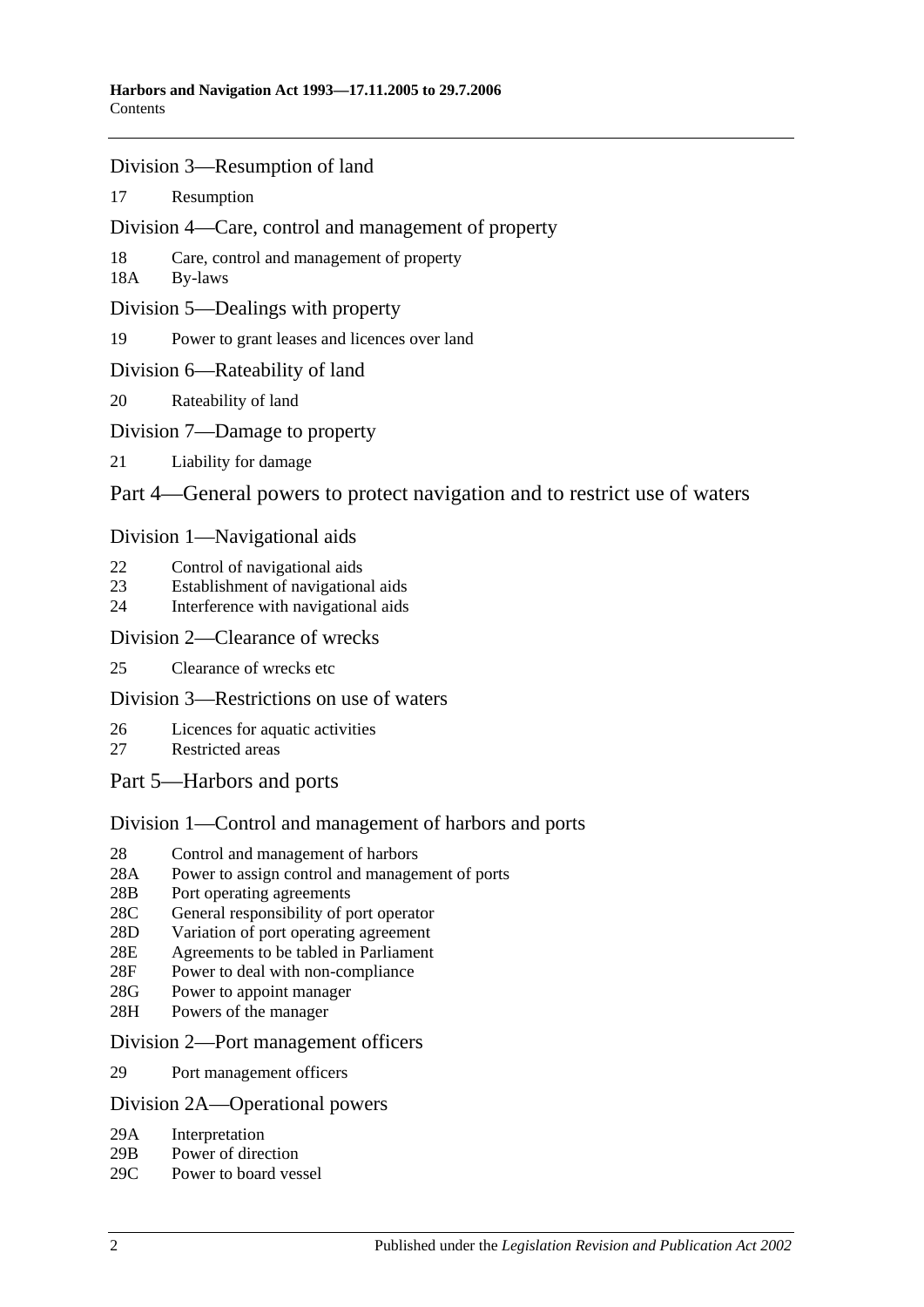#### [Division 3—Harbor improvement work](#page-26-1)

- 30 [Dredging or other similar work](#page-26-2)
- 30A [Development of harbors and maritime facilities](#page-26-3)
- 30B Application of *[Development Act](#page-27-0) 1993*

#### [Division 4—Harbor charges etc](#page-27-1)

- 31 [Power to fix charges](#page-27-2)
- 31A Power to waive [or reduce charges](#page-27-3)
- 31B [Charges in respect of goods](#page-27-4)
- 31C [Charges in respect of vessels](#page-28-0)
- 31D [Power to prevent use of harbor or port facilities](#page-28-1)

#### [Part 5A—Pilotage](#page-30-0)

- 33 [Licensing of pilots](#page-30-1)
- 34 [Pilotage exemption certificate](#page-30-2)
- 35 [Compulsory pilotage](#page-31-0)
- 36 [Duties and immunities of pilots](#page-31-1)

#### [Part 6—Crewing](#page-32-0)

#### [Division 1—Application of this Part](#page-32-1)

37 [Vessels to which this Part applies](#page-32-2)

#### [Division 2—Obligation to have adequate crew](#page-32-3)

- 38 [Obligation to have adequate crew](#page-32-4)
- 39 [Exemptions](#page-32-5)

#### [Division 3—State Crewing Committee](#page-32-6)

- 39A [Interpretation](#page-32-7)
- 40 [State Crewing Committee](#page-33-0)
- 41 [Nomination of members by owner](#page-33-1)
- 42 [Conditions of office](#page-34-0)
- 42A [Vacancies or defects in appointment of members](#page-34-1)

#### [Division 4—Procedures and powers of Committee](#page-34-2)

- 43 [Procedures at meetings](#page-34-3)
- 44 [Power to obtain information](#page-35-0)
- 45 [Determinations in relation to crew](#page-35-1)

## [Part 7—Certificates of competency](#page-36-0)

- 46 [Vessels to which this Part applies](#page-36-1)
- 47 [Requirement for certificate of competency](#page-36-2)
- 48 [Issue of certificates of competency or exemptions](#page-37-0)
- 49 [Cancellation of certificate of competency by court](#page-38-0)
- 50 [Cancellation of certificate of competency by Minister](#page-38-1)

#### [Part 8—Hire of vessels](#page-40-0)

- 51 [Vessels to which this Part applies](#page-40-1)
- 52 [Obligation to hold licence](#page-40-2)
- 52A [Duration and granting of licence](#page-40-3)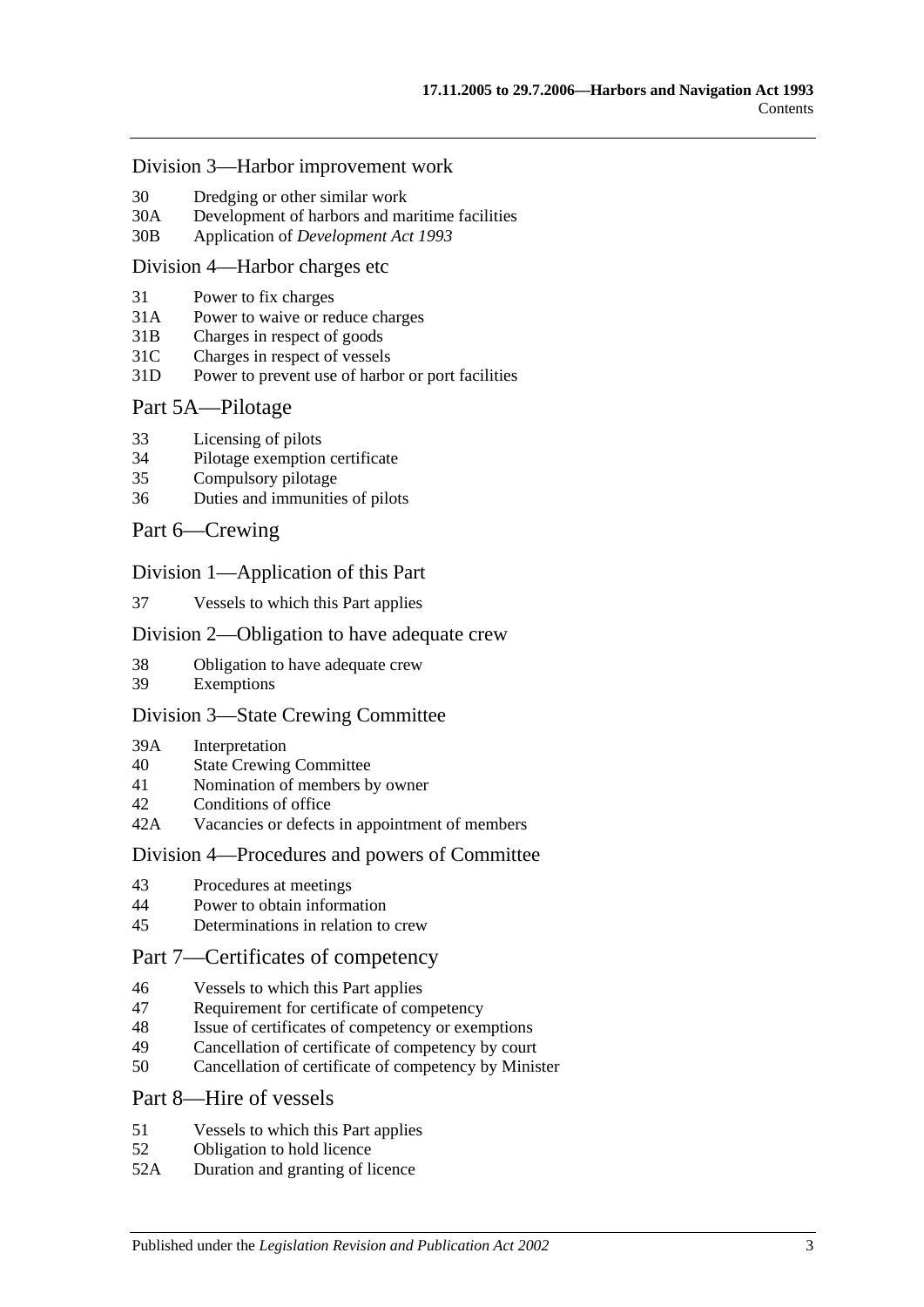#### 53 [Terms and conditions of licence](#page-40-4)

## [Part 9—Registration and certificates of surveys](#page-42-0)

#### [Division 1—Registration of vessels](#page-42-1)

- 54 [Application of Division](#page-42-2)
- 55 [Registration](#page-42-3)

#### [Division 2—Certificates of survey](#page-42-4)

- 56 [Application of this Division](#page-42-5)
- 57 [Appointment of surveyors](#page-42-6)
- 58 [Issue of certificate of survey](#page-43-0)
- 59 [Certificate of survey](#page-43-1)
- 60 [Obligation to hold certificate of survey](#page-43-2)

#### [Division 3—Loadline certificates](#page-44-0)

- 61 [Application of this Division](#page-44-1)
- 62 [Issue of loadline certificate](#page-44-2)
- 63 [Loadline certificate](#page-44-3)
- 64 [Obligation to hold loadline certificate](#page-44-4)

## [Part 10—Safety](#page-46-0)

## [Division 1—Safety generally](#page-46-1)

- 65 [General requirements](#page-46-2)<br>65A Requirement to have
- [Requirement to have emergency position indicating radio beacon](#page-46-3)
- 66 [Power to prohibit use of unsafe vessel](#page-46-4)
- 67 [Minister's power to act in an emergency](#page-47-0)

#### [Division 2—Survey](#page-47-1)

- 68 [Requirement of survey](#page-47-2)
- [Division 3—Operation of vessels](#page-48-0)
- 69 [Vessels to be operated with due care](#page-48-1)

## [Division 4—Alcohol and other drugs](#page-48-2)

- 70 [Alcohol and other drugs](#page-48-3)
- 71 [Requirement to submit to alcotest or breath analysis](#page-49-0)
- 72 [Police to facilitate blood test at request of incapacitated person etc](#page-51-0)
- 72A [Authorised person to provide transport assistance for blood tests in certain circumstances](#page-51-1)  [outside Metropolitan Adelaide](#page-51-1)
- 72B [Blood tests by nurses where breath analysis taken outside Metropolitan Adelaide](#page-52-0)
- 72C [Concentration of alcohol in breath taken to indicate concentration of alcohol in blood](#page-52-1) 73 [Evidence](#page-52-2)
- 73A [Breath analysis where drinking occurs after operation of vessel](#page-54-0)
- 74 [Compulsory blood tests of injured persons including water skiers](#page-55-0)

#### [Part 11—Accidents](#page-60-0)

- 75 [Casualties to be reported](#page-60-1)
- 76 [Duty to render assistance and provide particulars](#page-60-2)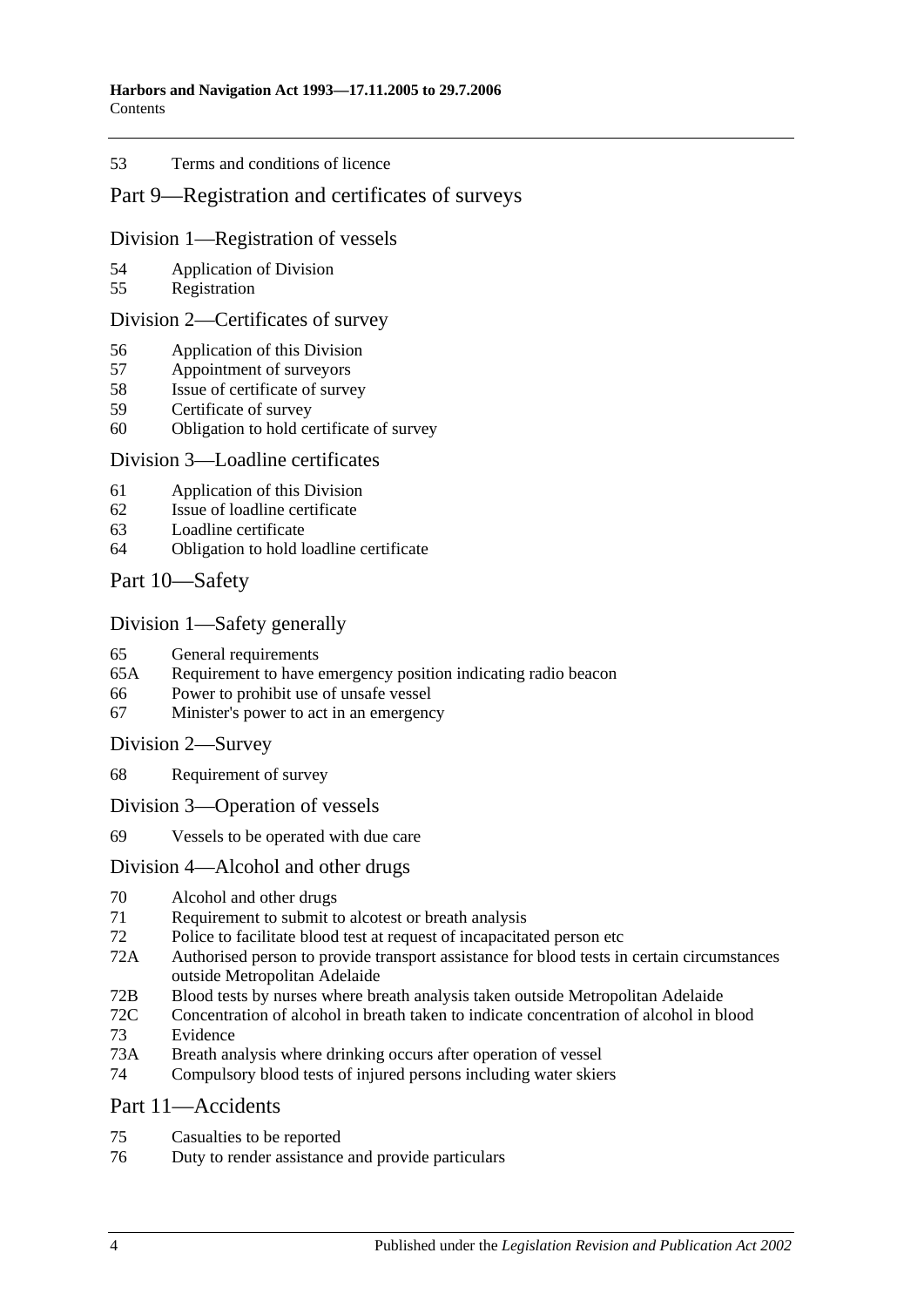# [Part 12—Court of Marine Enquiry](#page-62-0)

#### [Division 1—Constitution of Court](#page-62-1)

77 [Constitution of Court](#page-62-2)

#### [Division 2—Enquiries into casualties](#page-62-3)

78 [Enquiries into casualties](#page-62-4)

#### [Division 3—Enquiries into misconduct or incompetence](#page-62-5)

79 [Enquiries into misconduct or incompetence](#page-62-6)

#### [Division 4—Administrative review](#page-63-0)

80 [Review of administrative decisions](#page-63-1)

# [Part 13—Application of Commonwealth Act and International Conventions](#page-64-0)

- 81 [Application of Commonwealth Act](#page-64-1)
- 82 [Agreement between the Commonwealth and the State](#page-64-2)

#### [Part 14—Miscellaneous](#page-66-0)

- 83 [Regattas etc](#page-66-1)
- 84 [Conduct on board vessels](#page-66-2)
- 85 [Unlawful use of vessels](#page-66-3)
- 87 [Evidentiary provision](#page-66-4)
- 89 [Officers' liability](#page-67-0)
- 90 [Recreational boating fund](#page-68-0)
- 91 [Regulations](#page-68-1)

## [Schedule 1—Harbors](#page-72-0)

1 [Harbors to which this Act applies](#page-72-1)

## [Schedule 2—Transitional provisions](#page-73-0)

- 2 [Transitional provisions](#page-73-1)
- 3 [Vesting of land etc held in name of Minister of Marine](#page-73-2)

# [Legislative history](#page-76-0)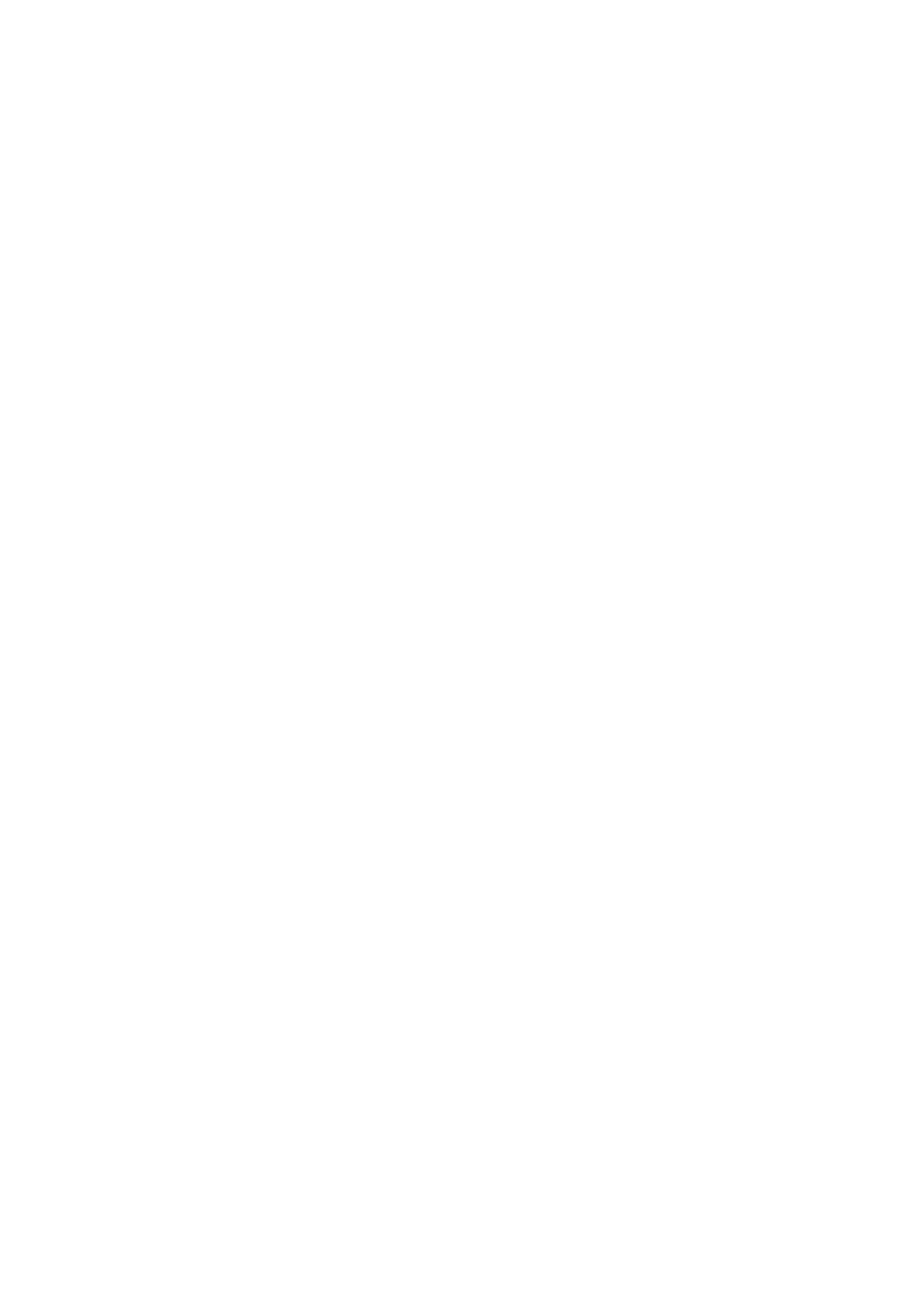## <span id="page-6-0"></span>**The Parliament of South Australia enacts as follows:**

# **Part 1—Preliminary**

## <span id="page-6-1"></span>**1—Short title**

This Act may be cited as the *Harbors and Navigation Act 1993*.

## <span id="page-6-2"></span>**3—Objects of this Act**

The objects of this Act are—

- (a) to provide for the efficient and effective administration and management of South Australian harbors and harbor facilities for the purpose of maximising their use and promoting trade; and
- (b) to ensure that efficient and reliable cargo transfer facilities are established and maintained; and
- (c) to promote the safe, orderly and efficient movement of shipping within harbors; and
- (d) to promote the economic use and the proper commercial exploitation of harbors and harbor facilities; and
- (e) to provide for the safe navigation of vessels in South Australian waters; and
- (f) to provide for the safe use of South Australian waters for recreational and other aquatic activities; and
- (g) insofar as this Act applies to the Adelaide Dolphin Sanctuary, to further the objects and objectives of the *[Adelaide Dolphin Sanctuary Act](http://www.legislation.sa.gov.au/index.aspx?action=legref&type=act&legtitle=Adelaide%20Dolphin%20Sanctuary%20Act%202005) 2005*.

## <span id="page-6-3"></span>**4—Interpretation**

(1) In this Act, unless the contrary intention appears—

*Adelaide Dolphin Sanctuary* has the same meaning as in the *[Adelaide Dolphin](http://www.legislation.sa.gov.au/index.aspx?action=legref&type=act&legtitle=Adelaide%20Dolphin%20Sanctuary%20Act%202005)  [Sanctuary Act](http://www.legislation.sa.gov.au/index.aspx?action=legref&type=act&legtitle=Adelaide%20Dolphin%20Sanctuary%20Act%202005) 2005*;

*adjacent land* means—

- (a) land extending from the low water mark on the seashore to the nearest road or section boundary, or to a distance of 50 metres from high water mark (whichever is the lesser distance); or
- (b) land extending from the edge of any other navigable waterway or body of water in the State to the nearest road or section boundary or for a distance of 50 metres (whichever is the lesser),

(but does not include land vested in fee simple in any person other than the Minister or land withdrawn from the Minister under the transitional provisions);

*alcotest* means a test by means of apparatus approved for the purpose of conducting alcotests under the *[Road Traffic Act](http://www.legislation.sa.gov.au/index.aspx?action=legref&type=act&legtitle=Road%20Traffic%20Act%201961) 1961*;

*authorised person* means a person appointed under [Part 2](#page-10-0) or a member of the police force;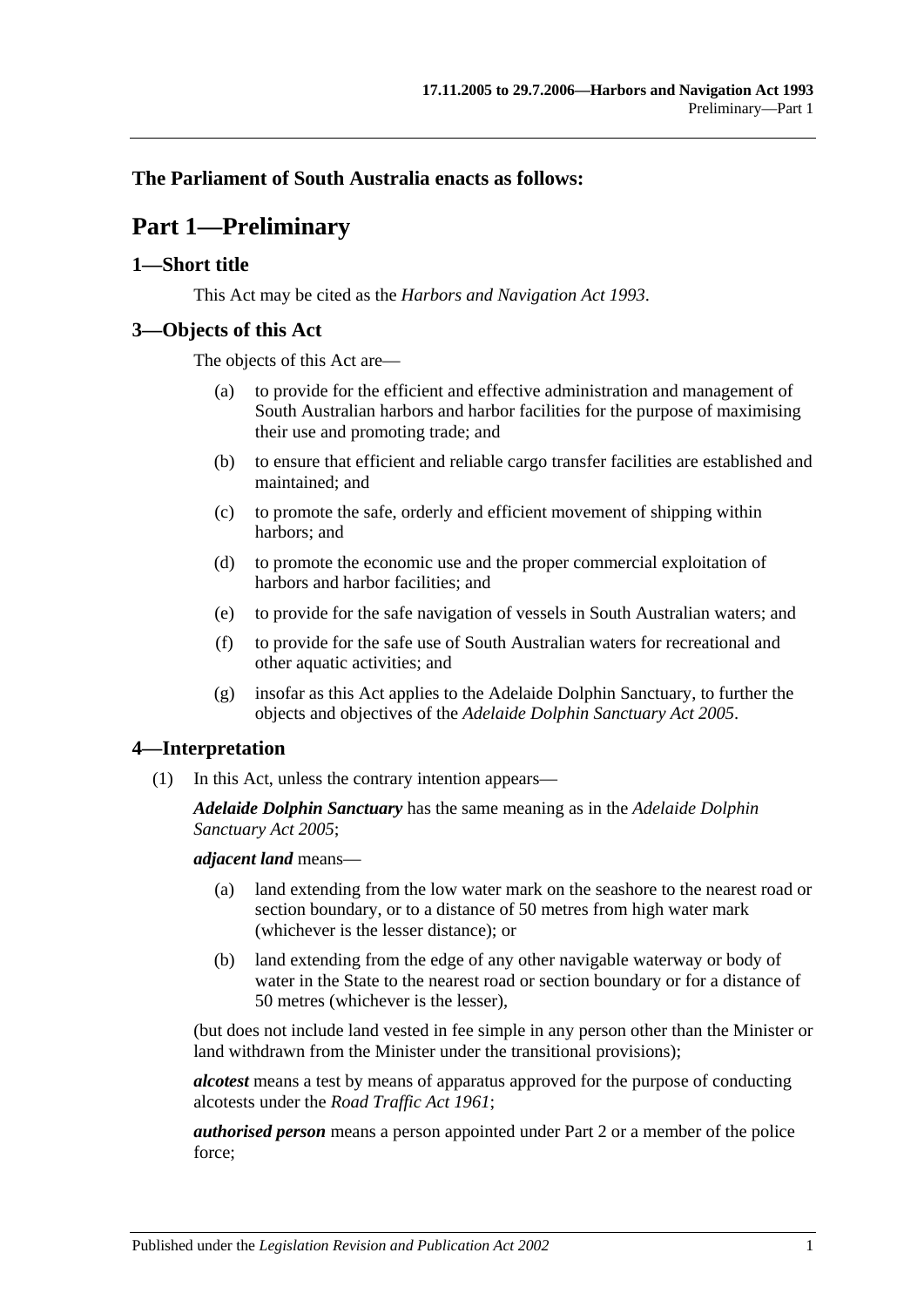*breath analysing instrument* means apparatus of a kind approved as a breath analysing instrument under the *[Road Traffic Act](http://www.legislation.sa.gov.au/index.aspx?action=legref&type=act&legtitle=Road%20Traffic%20Act%201961) 1961*;

*CEO* means the chief executive officer of the Department;

*commercial vessel* means a vessel used for industrial, commercial or scientific purposes and includes a vessel of a class declared by regulation to be a class of commercial vessels;

*Commonwealth Act* means the *Navigation Act 1912* of the Commonwealth;

*crew*, of a vessel, includes—

- (a) in the case of a commercial vessel—the master;
- (b) in the case of a recreational vessel—the operator,

and any person acting in a position declared by regulation to be a position of responsibility;

*department* means the department or administrative unit of the Public Service that has, subject to the Minister, responsibility for administering this Act;

*expiable offence* means an offence against this Act declared by regulation to be an expiable offence;

*fishing vessel* means—

- (a) a vessel (not propelled solely by oars) used in the taking of fish for sale; or
- (b) a vessel (not propelled solely by oars) used in connection with a fish farm whether or not it is used in the taking of fish for sale;

#### *harbor* means—

- (a) any of the harbors mentioned in [Schedule 1](#page-72-0) (unless declared by regulation not to be a harbor); or
- (b) a place—
	- (i) at which facilities exist for the loading or mooring of vessels or at which such facilities might be conveniently established; and
	- (ii) declared by regulation to be a harbor;

*interest* in land means—

- (a) any legal or equitable estate or interest in the land; or
- (b) any easement, right, power, or privilege in, under, over, affecting, or in connection with, the land;

#### *jurisdiction* means—

- (a) the State (and, in particular, the navigable waters within its limits); and
- (b) so much of the territorial sea of Australia as is adjacent to the State; and
- (c) any other navigable waters declared by regulation to be within the jurisdiction,

but does not include navigable waters declared by regulation not to be within the jurisdiction;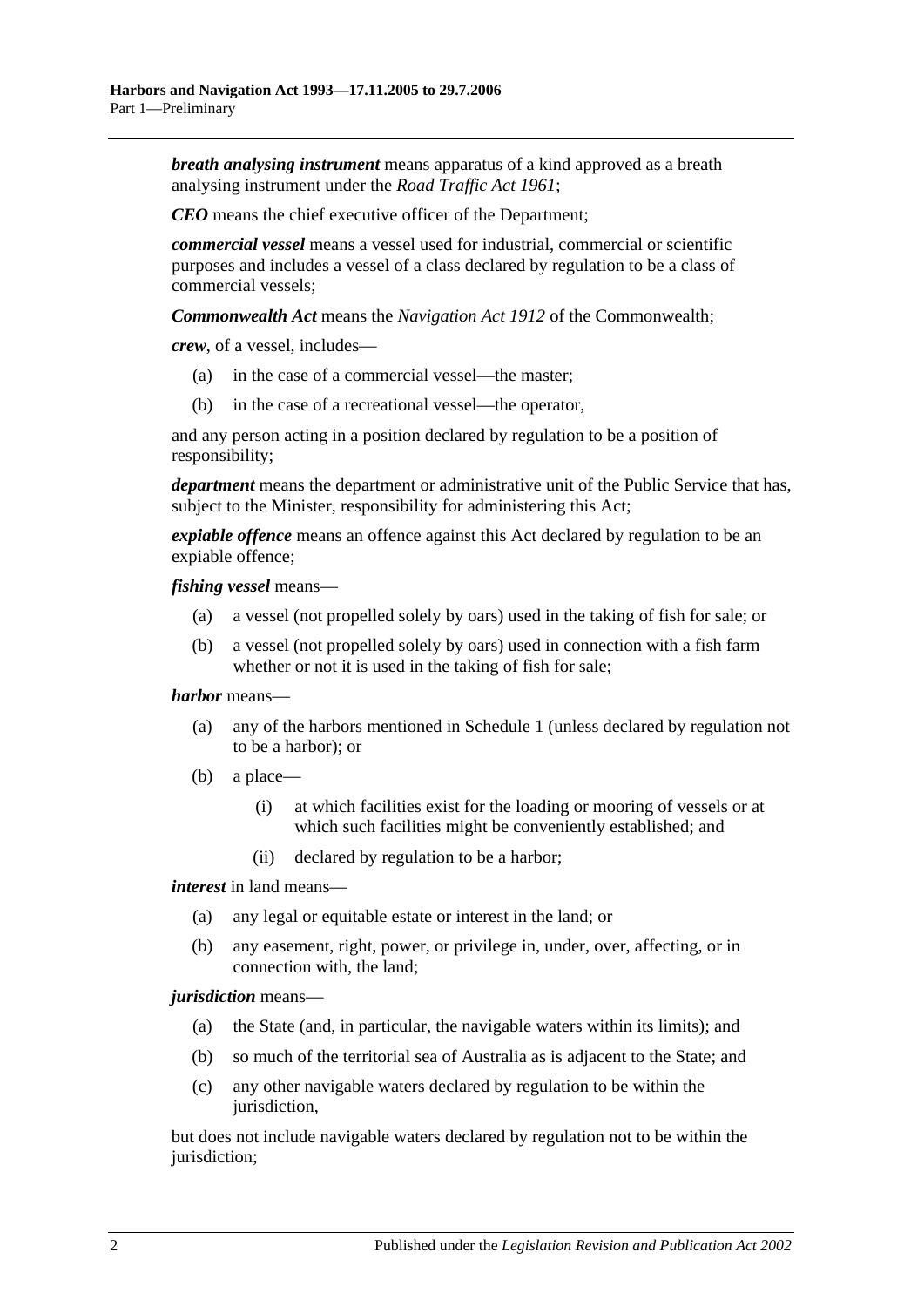*key position*, in relation to the crew of a vessel, means—

- (a) the position of master or operator of the vessel; or
- (b) a position of a class declared by regulation to be one in relation to which a certificate of competency is required;

*land* includes an interest in land:

*master* means the person in charge of a commercial vessel but does not include a licensed pilot acting as such;

*misconduct* includes negligence;

*navigation* of a vessel includes any movement of the vessel from place to place whether or not the vessel moves or is moved under its own power:

*navigational aid* means—

- (a) a lighthouse, beacon, buoy, or other mark or structure (whether equipped with a light or not) intended to be an aid to navigation; or
- (b) a radio beacon or other device intended to be an aid to navigation;

*operator* means the person in charge of a recreational vessel, while that vessel is under way;

*owner* of a vessel includes—

- (a) in relation to a commercial vessel—
	- (i) a charterer; and
	- (ii) an agent of the owner or the charterer;
- (b) in relation to a recreational vessel—a person who takes the vessel on hire;

*pilot* means a person, who although not a member of a vessel's crew, temporarily takes control (subject however to the master's overriding authority) of the vessel's navigation;

*port* means land and waters (which must comprise or include the whole or some of the land and waters constituting a harbor) constituted as a port by the regulations;

*port management officer* means—

- (a) a port management officer appointed under [section](#page-25-1) 29; or
- (b) an authorised person;

*port operator* means—

- (a) a person authorised by a port operating agreement to operate a port; or
- (b) if there is no such person—the Minister;

*recreational vessel* means a vessel used for purposes that are not solely industrial, commercial or scientific purposes and includes a vessel of a class declared by regulation to be a class of recreational vessels;

*subjacent land* means land underlying navigable waters within the jurisdiction;

*speed*, in relation to a vessel, means speed with reference to a stationary horizontal plane (as distinct from speed through water which may itself be in motion);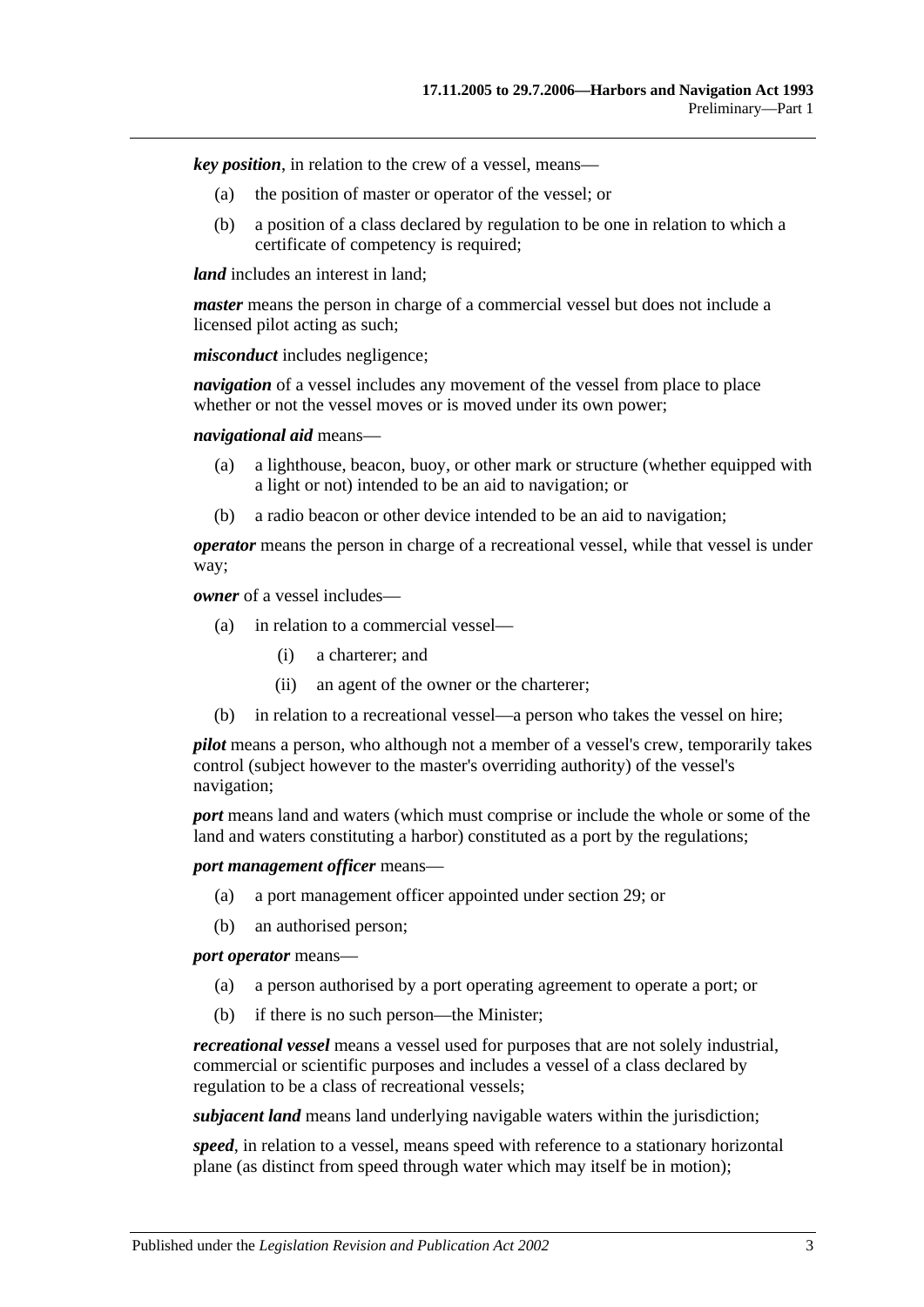#### *vessel* means—

- (a) a ship, boat or vessel used in navigation; or
- (b) an air-cushion vehicle, or other similar craft, used wholly or primarily in transporting passengers or goods by water; or
- (c) a surf board, wind surf board, motorised jet ski, water skis or other similar device on which a person rides through water; or
- (d) a structure that is designed to float in water and is used for commercial, industrial or scientific purposes,

but does not include a structure of a class excluded by regulation from the ambit of this definition;

*wreck* includes an abandoned vessel.

- (2) For the purposes of this Act, a person is taken to operate a vessel if that person—
	- (a) rides on a surfboard or water skis or other similar device; or
	- (b) is towed by a vessel.
- (3) For the purposes of this Act, the length of a vessel is to be determined in accordance with the regulations.

#### <span id="page-9-0"></span>**5—Crown bound**

- (1) This Act binds the Crown not only in right of South Australia but also, so far as the legislative power of the Parliament permits, the Crown in all its other capacities.
- (2) Nothing in this Act renders the Crown in any of its capacities liable to be prosecuted for an offence.

## <span id="page-9-1"></span>**6—Application of Act**

- (1) This Act applies both within and outside the jurisdiction.
- (2) This Act applies outside the jurisdiction to the full extent of the extraterritorial power of the Parliament.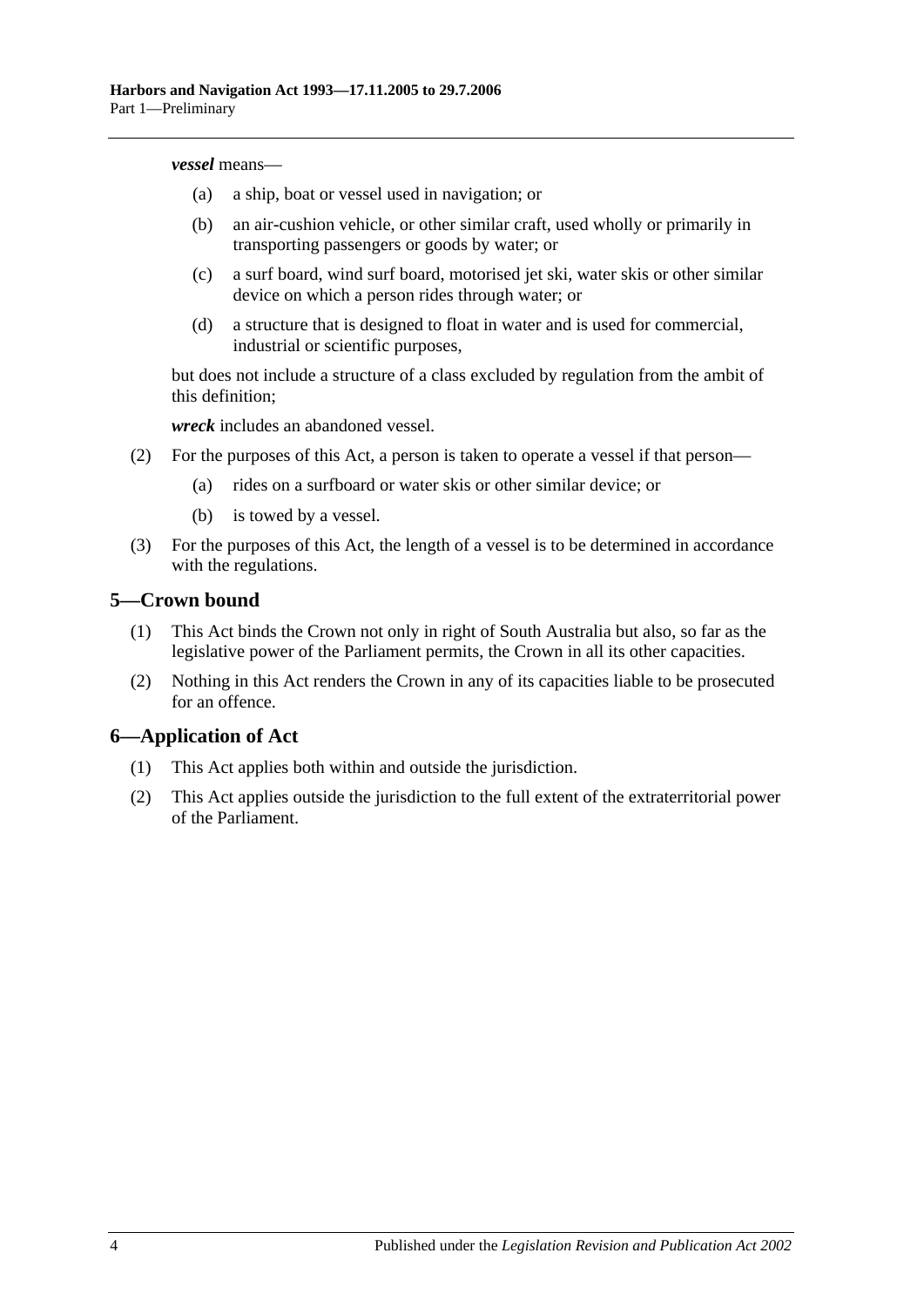# <span id="page-10-0"></span>**Part 2—Administration**

# <span id="page-10-1"></span>**Division 1—Minister**

# <span id="page-10-2"></span>**7—Responsibility for administration**

The Minister is responsible for the administration of this Act.

## <span id="page-10-3"></span>**8—Minister to be corporation sole**

- (1) The Minister is a corporation sole.
- (2) The Minister has in his or her corporate capacity all the powers of a natural person.
- (3) A document apparently bearing the common seal of the Minister will be presumed, in the absence of contrary evidence, to have been duly executed by the Minister.

# <span id="page-10-4"></span>**Division 2—Chief Executive Officer**

## <span id="page-10-5"></span>**9—Responsibility of CEO**

The CEO is, subject to the Minister's control and direction, responsible for carrying this Act into effect.

## <span id="page-10-6"></span>**10—Annual report**

- (1) The CEO must, on or before 31 October in each year, report on the administration of this Act during the preceding financial year.
- (2) The Minister must, within six sitting days after receiving the report, cause copies to be laid before both Houses of Parliament.

# <span id="page-10-7"></span>**Division 3—Delegation**

## <span id="page-10-8"></span>**11—Delegation**

- (1) The Minister may delegate to the CEO or to any other person any of the Minister's powers under this Act.
- (2) The CEO may delegate powers under this Act (including powers delegated to the CEO by the Minister).
- (3) If a delegation under this section is expressed to be made to the person holding, or acting in, a specified office or position, the delegated powers are exercisable by any person who holds, or is acting in, that position when an occasion for exercising the powers arises.
- (4) A delegation under this section is revocable at will and does not derogate from the powers of the delegator.

# <span id="page-10-9"></span>**Division 4—Authorised persons**

# <span id="page-10-10"></span>**12—Appointment of authorised persons**

(1) The CEO may appoint suitable persons to be authorised persons for the purposes of this Act.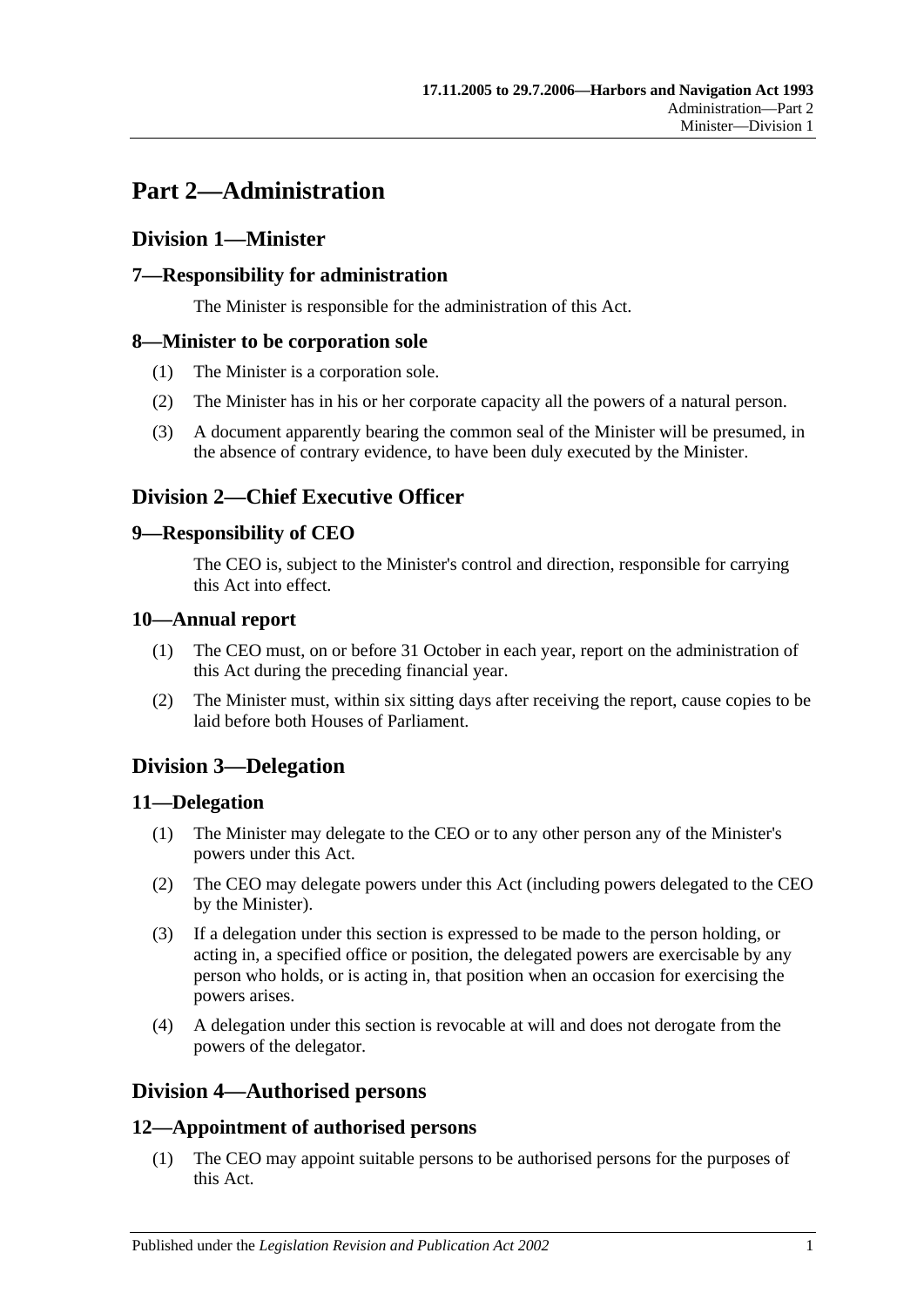- (1a) The CEO may, with the agreement of a port operator, appoint an officer or employee of the operator to be an authorised person in relation to the relevant port.
- (1b) The CEO may, with the concurrence of a council, appoint an officer or employee of the council to be an authorised person for the purposes of this Act.
- (2) An appointment under this section may be subject to conditions, including a condition limiting the exercise of powers by the authorised person to the enforcement of specified provisions of the Act or to enforcement within a specified area of the State.
- (3) An authorised person appointed under this section must be issued with an identity card—
	- (a) containing a photograph of the person; and
	- (b) if the authorised person's authority is limited to a particular port—stating the name of the port; and
	- (c) stating any conditions of appointment limiting the authorised person's authority.

## <span id="page-11-0"></span>**13—Production of identity card**

If it is practicable to do so, an authorised person must, at the request of a person against whom the authorised person proposes to exercise statutory powers, produce his or her identity card or, if the authorised person is a member of the police force, his or her warrant card, for inspection by that person.

#### <span id="page-11-1"></span>**14—Powers of an authorised person**

- (1) Subject to any conditions specified in the instrument of appointment, an authorised person may, for any purpose connected with the administration or enforcement of this Act, exercise any of the following powers—
	- (a) the authorised person may direct any person who is apparently in charge of a vessel to manoeuvre the vessel in a specified manner, to stop the vessel, or to stop the vessel and secure it in a specified manner;
	- (b) the authorised person may board a vessel—
		- (i) for the purpose of determining—
			- (A) whether the person in charge of the vessel and the persons acting in key positions as members of the crew of the vessel hold appropriate certificates of competency or exemptions from the requirement to hold certificates of competency;
			- (B) whether the vessel is safe;
			- (C) whether the vessel is registered in accordance with this Act;
			- (D) whether there is a current certificate of survey or loadline certificate in force in relation to the vessel;
			- (E) whether the vessel has the equipment and markings required by the regulations and whether the equipment is in good working order;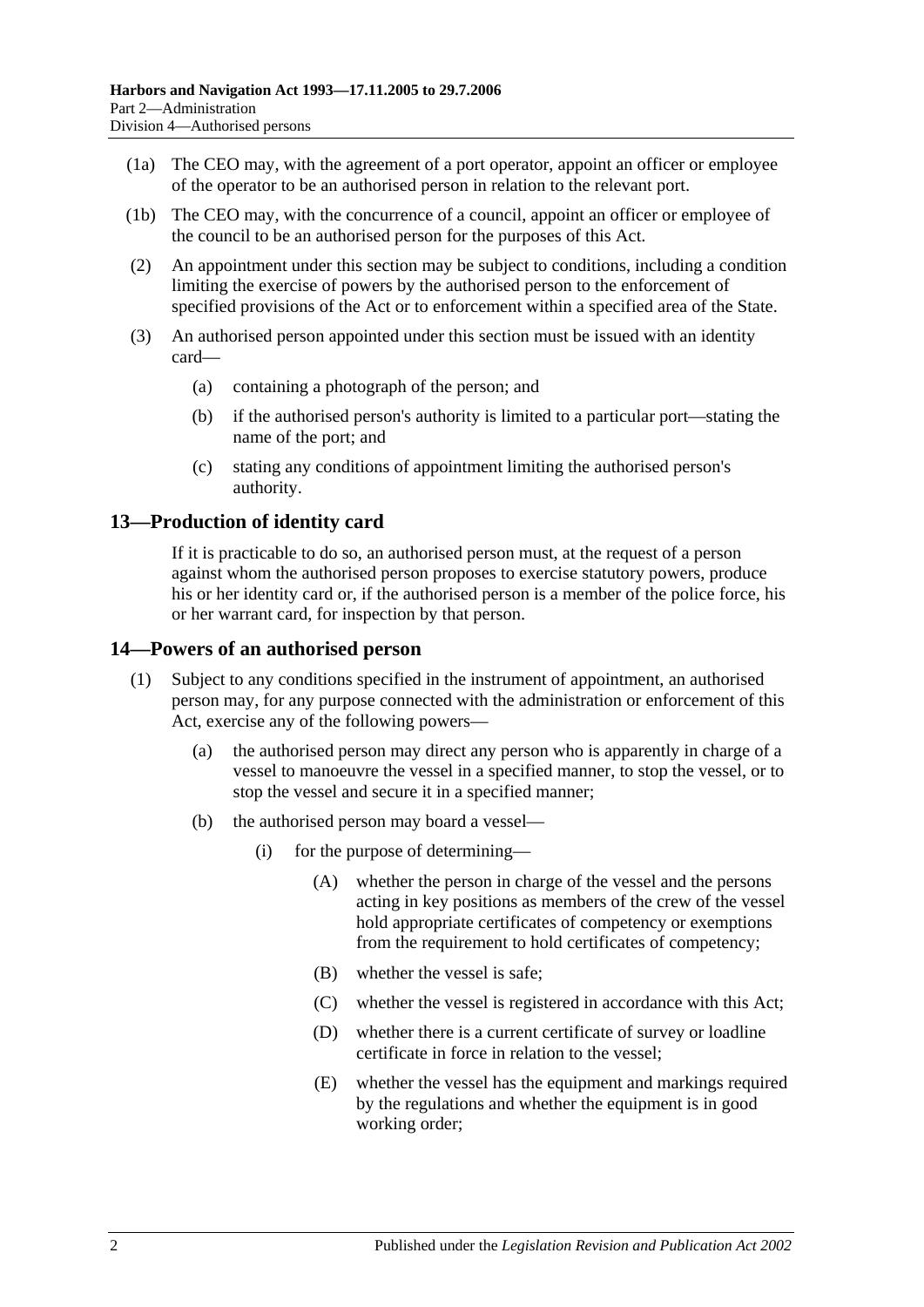- (F) whether the vessel is properly loaded in accordance with the regulations or the conditions of a certificate of survey or loadline certificate;
- (ii) for the purpose of investigating—
	- (A) a suspected offence; or
	- (B) an accident involving a vessel in the jurisdiction and resulting in loss of life or injury or in damage to property; or
	- (C) any other matter having a proper connection with the administration of this Act;
- (iii) for the purpose of requiring a person who is operating the vessel or a member of the crew of the vessel who is, or ought to be, engaged in duties affecting the safe navigation of the vessel to submit to an alcotest or breath analysis;
- (c) the authorised person may require a person apparently acting in a position for which a certificate of competency is required under this Act to produce, at a specified place and within a specified period, the certificate of competency or evidence that the person is exempt from the requirement to hold a certificate of competency;
- (d) the authorised person may require a person who is apparently in charge of a vessel—
	- (i) to produce a certificate of registration in respect of the vessel; or
	- (ii) if the vessel is of a class for which a certificate of survey or loadline certificate is usually required—to produce the certificate for inspection or evidence that the vessel is exempt from the requirement to be surveyed or to have a loadline certificate;
- (e) the authorised person may require a person whom the authorised person reasonably suspects of having committed an offence against this Act or who is, in the authorised person's opinion, in a position to give evidence of the commission of such an offence, to state his or her name and address;
- (f) for the purposes of investigating—
	- (i) a suspected offence; or
	- (ii) an accident involving a vessel in the jurisdiction and resulting in loss of life or injury, or in damage to property; or
	- (iii) any other matter having a proper connection with the administration of this Act,

the authorised person may—

- (iv) require a person to answer questions relevant to the investigation; and
- (v) require a person to produce records or equipment that the authorised person reasonably suspects are relevant to the investigation; and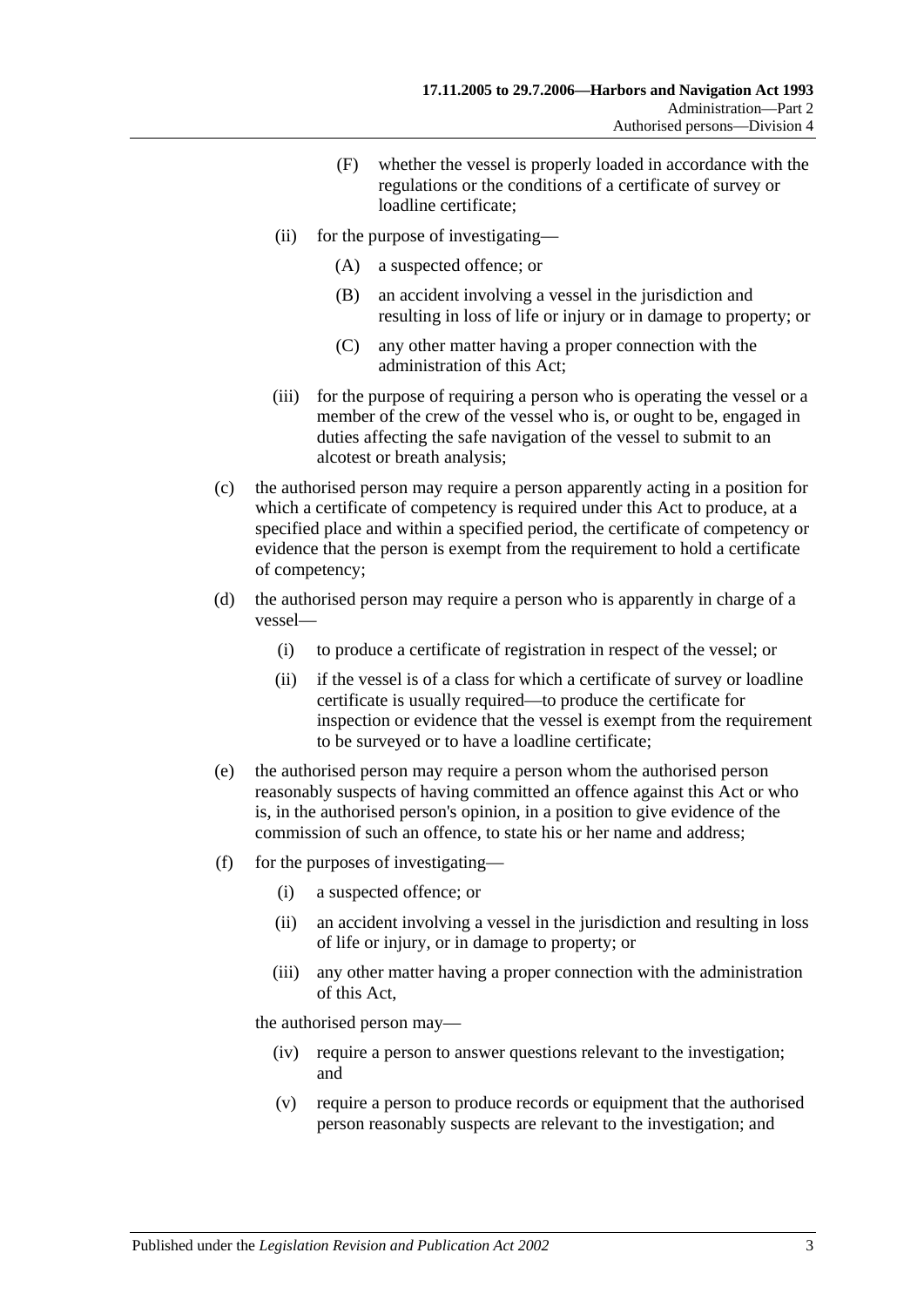- (vi) may inspect the records or equipment, make copies of the records or their contents or test the equipment and, where reasonably necessary for those purposes, seize and retain the records or equipment.
- (1a) Subject to any conditions specified in the instrument of appointment, an authorised person may give expiation notices under the *[Expiation of Offences Act](http://www.legislation.sa.gov.au/index.aspx?action=legref&type=act&legtitle=Expiation%20of%20Offences%20Act%201996) 1996* for alleged offences against this Act.
- (2) A person who—
	- (a) without reasonable excuse, fails to obey a direction or requirement of an authorised person under this Act; or
	- (b) hinders or obstructs an authorised person in the exercise of powers under this Act,

is guilty of an offence.

Maximum penalty: \$1 250.

# <span id="page-13-0"></span>**Division 5—Miscellaneous**

## <span id="page-13-1"></span>**14A—General duty of Minister, CEO, authorised persons etc**

The Minister, the CEO, an authorised person or any other person engaged in the administration of this Act must, if or when—

- (a) taking any action under this Act within any part of the Adelaide Dolphin Sanctuary; or
- (b) taking any action under this Act that is likely to have a direct impact on any part of the Adelaide Dolphin Sanctuary,

take into account, and seek to further, the objects and objectives of the *[Adelaide](http://www.legislation.sa.gov.au/index.aspx?action=legref&type=act&legtitle=Adelaide%20Dolphin%20Sanctuary%20Act%202005)  [Dolphin Sanctuary Act](http://www.legislation.sa.gov.au/index.aspx?action=legref&type=act&legtitle=Adelaide%20Dolphin%20Sanctuary%20Act%202005) 2005* (insofar as they may be relevant).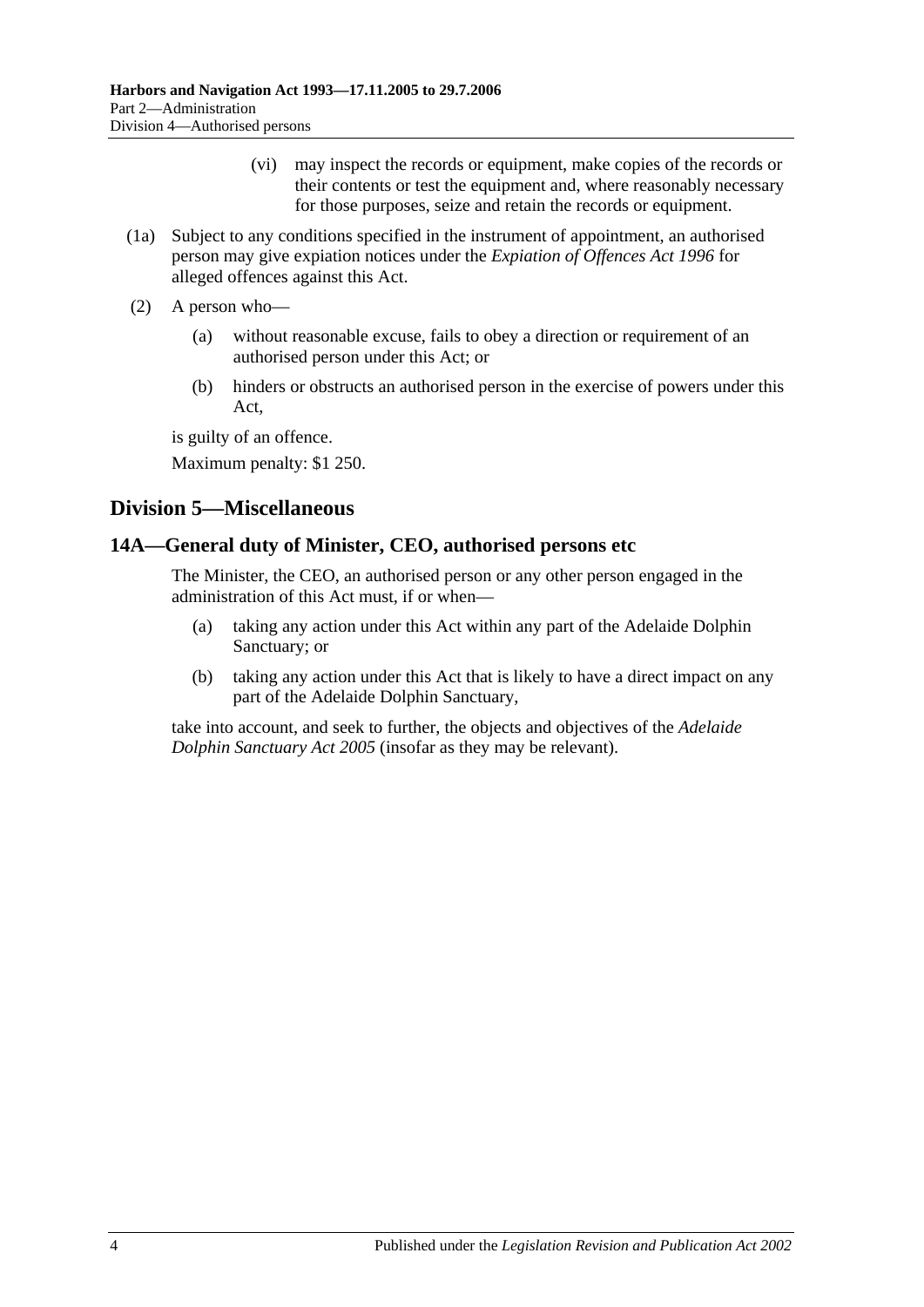# <span id="page-14-0"></span>**Part 3—Property**

# <span id="page-14-1"></span>**Division 1—Vesting of property**

# <span id="page-14-2"></span>**15—Property of Crown**

- (1) Subject to [subsection](#page-14-7) (2), the following property is vested in the Minister—
	- (a) all adjacent and subjacent land;
	- (b) all wharves, docks, jetties and other structures that are situated in a harbor;
	- (c) all wharves, docks, jetties and other structures situated outside a harbor but on adjacent or subjacent land;
	- (d) all navigational aids within the jurisdiction.
- <span id="page-14-7"></span>(2) The land that is vested in the Minister under this section is vested for an estate in fee simple but subject to any pre-existing registered interests in that land.
- (3) This section does not apply to—
	- (a) real or personal property vested in the Commonwealth, a council, or in private ownership at the commencement of this Act or subsequently transferred to the Commonwealth, a council or to private ownership; or
	- (b) land that forms part of a reserve under the *[National Parks and Wildlife](http://www.legislation.sa.gov.au/index.aspx?action=legref&type=act&legtitle=National%20Parks%20and%20Wildlife%20Act%201972)  Act [1972](http://www.legislation.sa.gov.au/index.aspx?action=legref&type=act&legtitle=National%20Parks%20and%20Wildlife%20Act%201972)*; or
	- (c) real or personal property excluded by regulation from the ambit of this section.
- (4) The *[Crown Lands Act](http://www.legislation.sa.gov.au/index.aspx?action=legref&type=act&legtitle=Crown%20Lands%20Act%201929) 1929* does not apply in relation to land vested in the Minister under this Act but the Crown may, with the concurrence of the Minister, exercise any other power that it has to grant a lease or licence over its land in relation to land vested in the Minister under this Act.

# <span id="page-14-3"></span>**Division 2—Acquisition of land**

# <span id="page-14-4"></span>**16—Acquisition of land**

- (1) The Minister may acquire land—
	- (a) for the purpose of establishing or improving a harbor or harbor facilities; or
	- (b) for the purposes of facilitating industrial or commercial development associated with or to be associated with a harbor.
- (2) The *[Land Acquisition Act](http://www.legislation.sa.gov.au/index.aspx?action=legref&type=act&legtitle=Land%20Acquisition%20Act%201969) 1969* applies to the acquisition of land under this section.

# <span id="page-14-5"></span>**Division 3—Resumption of land**

## <span id="page-14-6"></span>**17—Resumption**

The Governor may, by proclamation, resume land held by a council or other public authority as a reserve, street, road or for other public purposes—

(a) for the purpose of establishing or improving a harbor or harbor facilities; or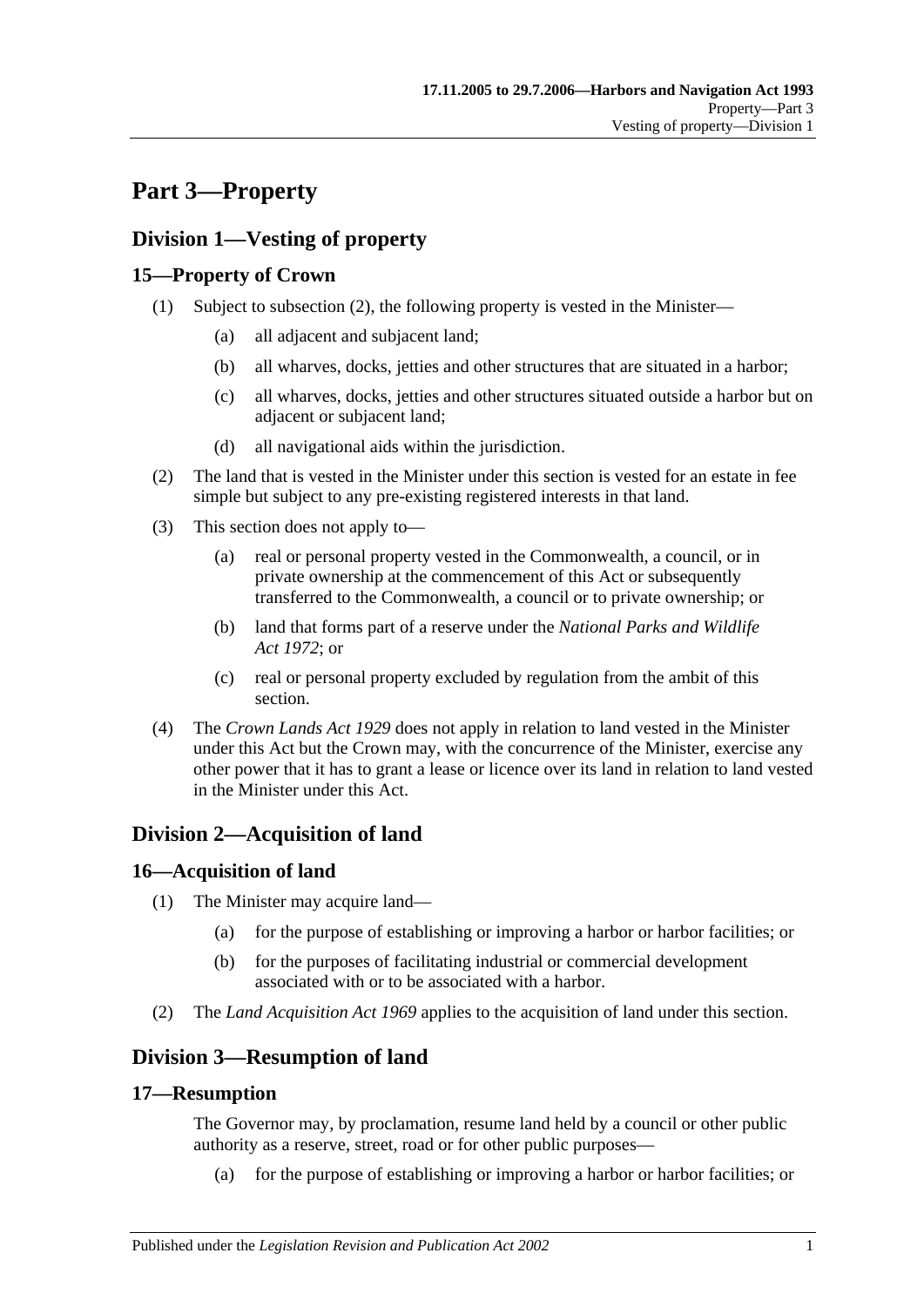(b) for the purposes of facilitating industrial or commercial development associated with or to be associated with a harbor.

# <span id="page-15-0"></span>**Division 4—Care, control and management of property**

#### <span id="page-15-3"></span><span id="page-15-1"></span>**18—Care, control and management of property**

- (1) The Governor may, by proclamation, place any adjacent or subjacent land belonging to the Minister or any structure belonging to the Minister on adjacent or subjacent land, under the care, control and management of—
	- (a) any Minister of the Crown; or
	- (b) a council; or
	- (c) the Coast Protection Board; or
	- (d) any other authority or body.
- (2) A proclamation under [subsection](#page-15-3) (1)—
	- (a) may impose conditions in relation to the care, control and management of the land or structure to which it relates; and
	- (b) may be varied or revoked by a later proclamation.
- (3) A proclamation under [subsection](#page-15-3) (1) may not be made in relation to land, or a structure on land, that is within the area of a council unless the council has been consulted and given an opportunity to make representations on the matter.
- (4) Subject to any provision made by proclamation under this section, the care, control and management of adjacent and subjacent land, and of structures situated on adjacent or subjacent land (except land and structures in private ownership) are—
	- (a) if within the area of a council but not within a harbor—under the care, control and management of the council; and
	- (b) in any other case—under the care, control and management of the Minister.

#### <span id="page-15-2"></span>**18A—By-laws**

- (1) A council may, with the approval of the relevant authority, make by-laws that operate in relation to—
	- (a) a port or part of a port; or
	- (b) a harbor or part of a harbor; or
	- (c) adjacent or subjacent land that is neither within a port nor a harbor.
- (1a) The *relevant authority* is—
	- (a) for a port—the port operator; or
	- (b) in any other case—the Minister.
- (2) The *[Local Government Act](http://www.legislation.sa.gov.au/index.aspx?action=legref&type=act&legtitle=Local%20Government%20Act%201934) 1934* applies to by-laws made under this section as if—
	- (a) any part of the harbor or land in relation to which the by-laws operate that is not within the area of the council were within the area of the council; and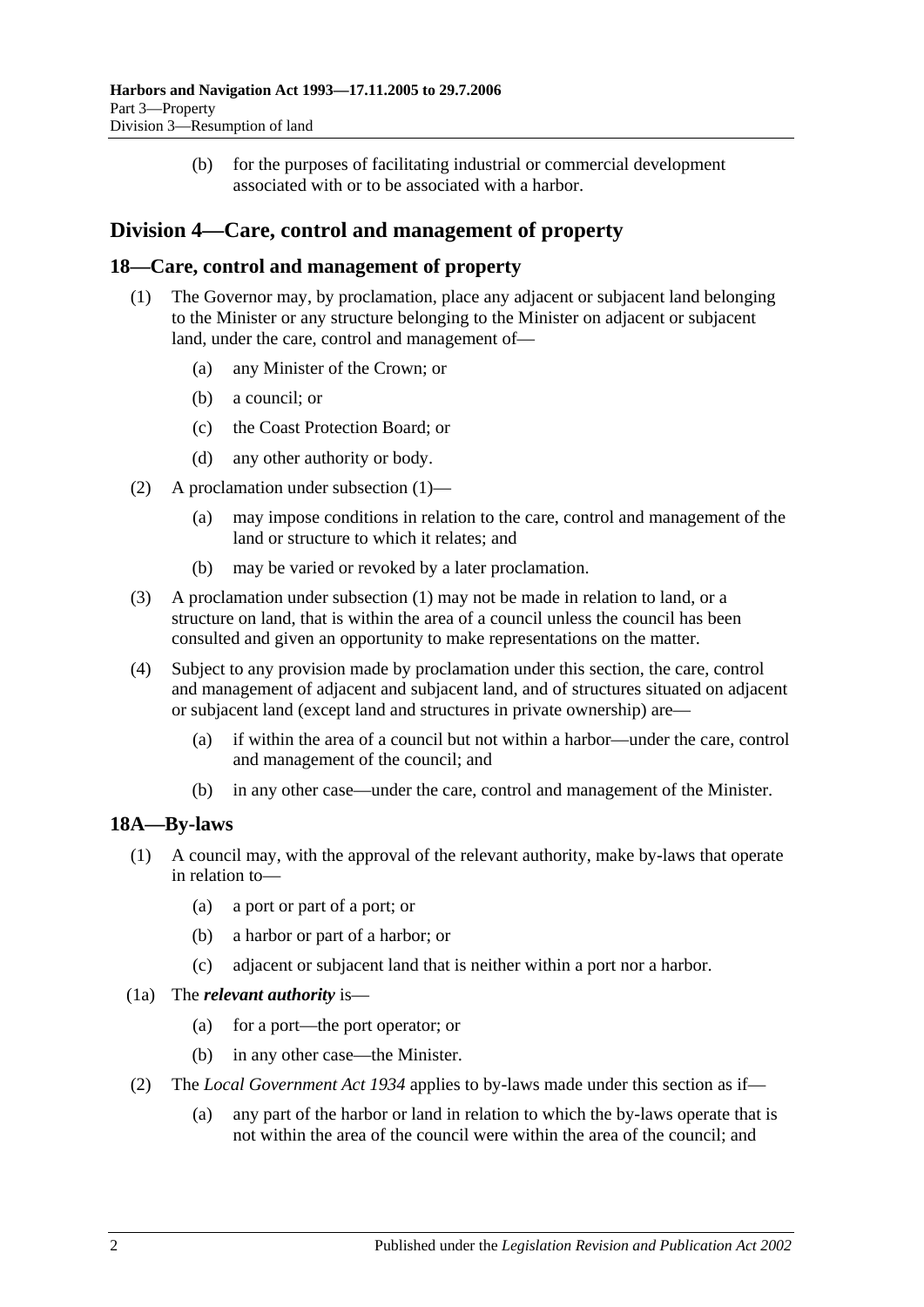- (b) any part of the harbor or land in relation to which the by-laws operate that is not under the care, control and management of the council were under the care, control and management of the council.
- <span id="page-16-6"></span>(3) The Governor may at any time, by notice in the Gazette, revoke by-laws made under this section.
- (4) The Minister must consult with the council concerned before by-laws are revoked under [subsection](#page-16-6) (3).

# <span id="page-16-0"></span>**Division 5—Dealings with property**

## <span id="page-16-1"></span>**19—Power to grant leases and licences over land**

- (1) The Minister may, on such terms and conditions as the Minister thinks fit, grant a lease of, a licence over, or other rights to occupy or use, land or a structure that is under the Minister's care, control and management under this Act.
- (2) The Minister may, on such terms and conditions as the Minister thinks fit, sell or otherwise dispose of land or a structure that is under the Minister's care, control and management under this Act.
- (3) An authority or body may, with the Minister's approval, grant a lease of, a licence over, or other rights to occupy or use, land or a structure under its care, control and management under this Act.

# <span id="page-16-2"></span>**Division 6—Rateability of land**

## <span id="page-16-3"></span>**20—Rateability of land**

- (1) Subject to [subsection](#page-16-7) (2), land vested in the Crown under this Act is not rateable under the *[Local Government Act](http://www.legislation.sa.gov.au/index.aspx?action=legref&type=act&legtitle=Local%20Government%20Act%201934) 1934*.
- <span id="page-16-7"></span>(2) If any such land (other than subjacent land in a port) is occupied under a lease or licence by some person other than the Crown or an instrumentality or agency of the Crown, that person is liable as occupier of the land to rates levied under the *[Local](http://www.legislation.sa.gov.au/index.aspx?action=legref&type=act&legtitle=Local%20Government%20Act%201934)  [Government Act](http://www.legislation.sa.gov.au/index.aspx?action=legref&type=act&legtitle=Local%20Government%20Act%201934) 1934*.

# <span id="page-16-4"></span>**Division 7—Damage to property**

## <span id="page-16-5"></span>**21—Liability for damage**

- (1) If property of the Crown or the Minister is damaged by a vessel, the owner of the vessel is liable to the Minister for the amount of the damage.
- (2) If property in private ownership consisting of harbor facilities or a navigational aid is damaged by a vessel, the owner of the vessel is liable to the owner of the property for the amount of the damage.
- (3) The liability may be enforced by action against the owner or by action against the vessel (or both).
- (4) This section creates a strict liability that exists irrespective of fault and irrespective of whether the vessel is under compulsory pilotage at the time the damage is caused.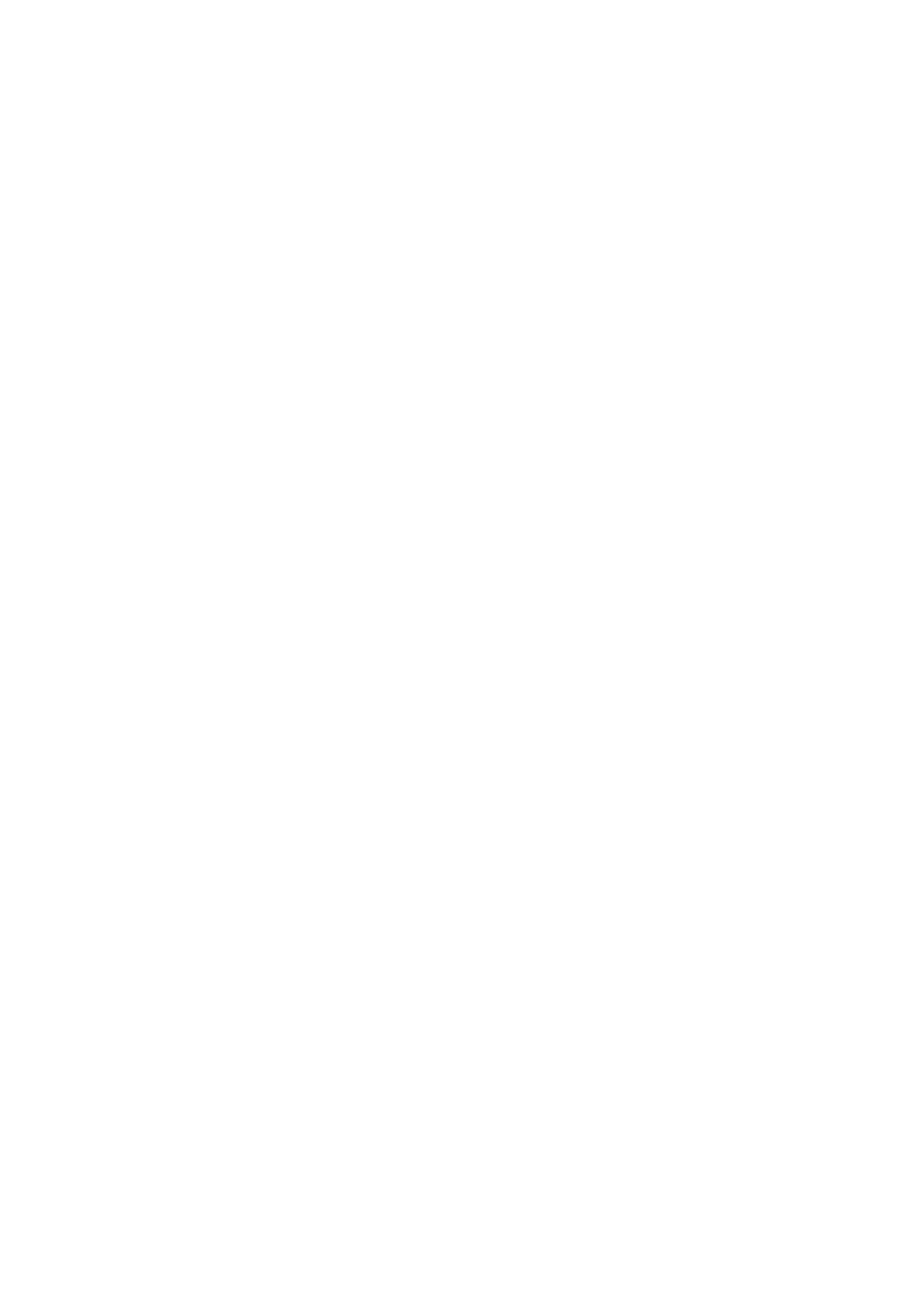# <span id="page-18-0"></span>**Part 4—General powers to protect navigation and to restrict use of waters**

# <span id="page-18-1"></span>**Division 1—Navigational aids**

## <span id="page-18-2"></span>**22—Control of navigational aids**

- (1) The Minister is entitled to possession and control of all navigational aids within the jurisdiction except those belonging to the Commonwealth.
- (2) The Minister may, on terms and conditions consistent with any relevant port operating agreement, delegate to a port operator control over a navigational aid situated in, or on the approach to, the port.
- (3) If a navigational aid existing at the commencement of this subsection is situated on land that was not then owned by the Minister, or is later disposed of, an easement over the land is created entitling the Minister—
	- (a) to maintain a navigational aid on the land; and
	- (b) to have such access to the land as may be necessary for operating, maintaining, repairing, replacing or removing the navigational aid.
- (4) If the Minister reasonably requires access to land for the purpose of operating, maintaining, repairing, replacing or removing a navigational aid on adjacent land or waters, an easement is created conferring on the Minister the rights of access reasonably necessary for those purposes.

## <span id="page-18-3"></span>**23—Establishment of navigational aids**

- (1) The Minister may establish and maintain such navigational aids as the Minister considers necessary or desirable for the safe navigation of vessels within the jurisdiction.
- <span id="page-18-5"></span>(2) The Minister may direct any person who carries on a business involving the mooring, loading or unloading of vessels to establish, maintain and operate navigational aids of a specified kind at specified places.
- (3) A person who fails, without reasonable excuse, to comply with a direction under [subsection](#page-18-5) (2) is guilty of an offence.

Maximum penalty: \$5 000.

# <span id="page-18-6"></span><span id="page-18-4"></span>**24—Interference with navigational aids**

(1) A person must not, without the Minister's permission, interfere with a navigational aid.

Maximum penalty: \$750.

- (2) For the purposes of [subsection](#page-18-6) (1), the mooring of a vessel to a navigational aid constitutes interference with the navigational aid.
- <span id="page-18-7"></span>(3) If the Minister is of the opinion that a particular light or signal might be confused with the light or signal produced by a navigational aid, the Minister may, by notice in writing to the person in charge of the device that produces the light or signal, require the person to take action specified in the notice to prevent the possibility of confusion.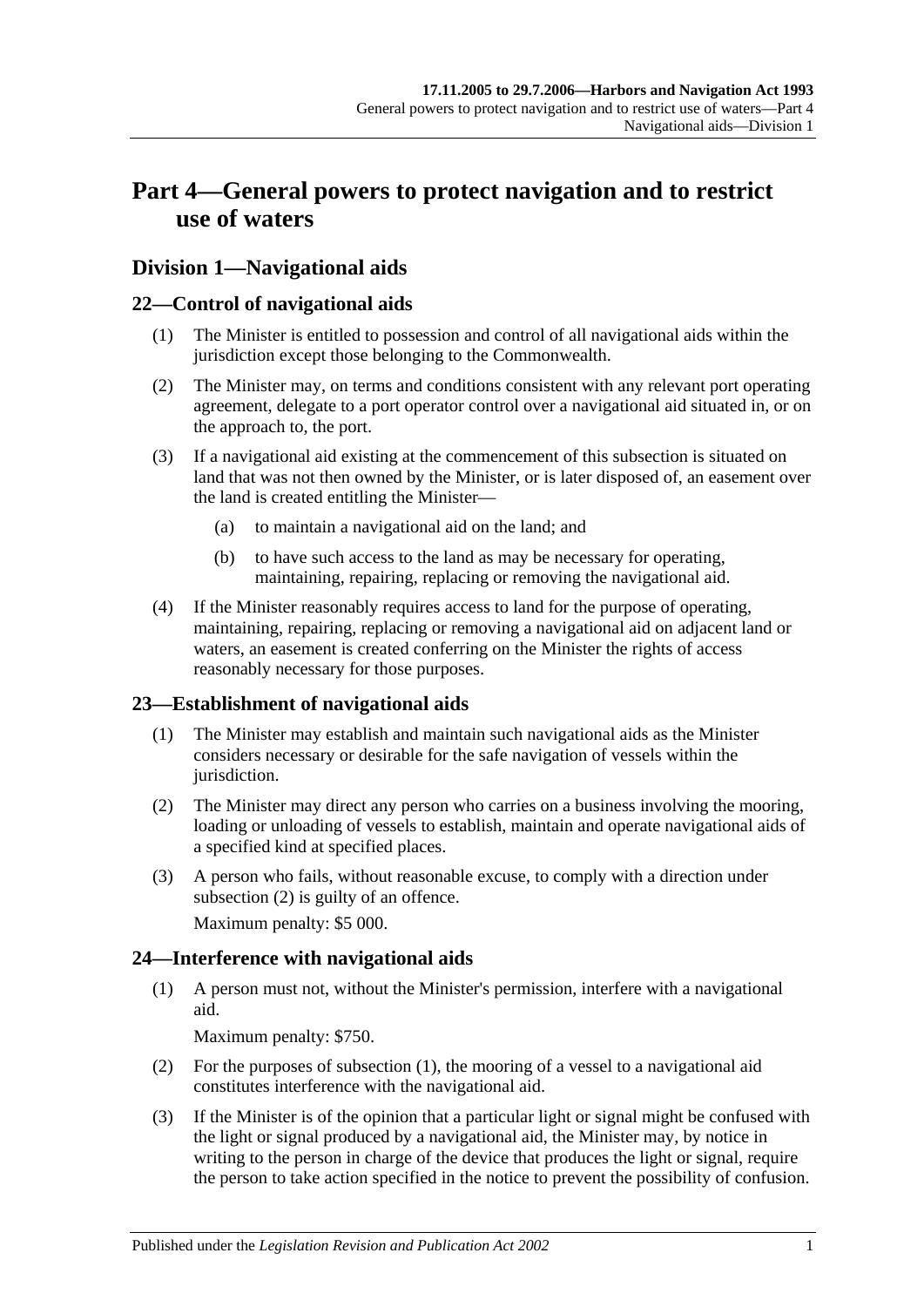- (4) If a person fails to comply with a requirement under [subsection](#page-18-7) (3) within the time allowed in the notice, the Minister may take the action specified in the notice and recover the cost of doing so from the person.
- (5) A person who fails, without reasonable excuse, to comply with a notice under [subsection](#page-18-7) (3) is guilty of an offence. Maximum penalty: \$750.

# <span id="page-19-0"></span>**Division 2—Clearance of wrecks**

## <span id="page-19-1"></span>**25—Clearance of wrecks etc**

- (1) The Minister may, by notice in writing, require the owner of any wreck within the jurisdiction to remove the wreck.
- (1a) A port operator may, by notice in writing, require the owner of any wreck within the port to remove the wreck.
- (2) If a person deposits any substance or thing within the jurisdiction so as to obstruct navigation, or to pollute waters, the Minister may, by notice in writing, require that person to take action specified in the notice to remove the substance or thing or to mitigate the consequences of the pollution.
- (2a) If a person deposits any substance or thing within a port so as to obstruct navigation, or to pollute waters, the port operator may, by notice in writing, require that person to take action specified in the notice to remove the substance or thing or to mitigate the consequences of the pollution.
- <span id="page-19-5"></span>(3) If a person fails to comply with a requirement under this section within the time allowed in the notice, the Minister or the port operator (as the case requires) may remove the wreck or take the action specified in the notice and recover the costs of doing so, as a debt, from the person in default.
- <span id="page-19-4"></span>(4) A person who fails without reasonable excuse to comply with a notice under this section is guilty of an offence.

Maximum penalty: \$5 000.

(5) A court by which a person is convicted of an offence against [subsection](#page-19-4) (4) may, on application by the Minister or the port operator (as the case requires), order the convicted person to reimburse costs reasonably incurred by the applicant in acting under [subsection](#page-19-5) (3) (to the extent those costs have not been already recovered).

# <span id="page-19-2"></span>**Division 3—Restrictions on use of waters**

# <span id="page-19-3"></span>**26—Licences for aquatic activities**

- (1) The CEO may grant a licence entitling an organisation or person to use, in accordance with the terms and conditions of the licence, any waters within the jurisdiction for the purposes of an aquatic sport or activity or for any other purposes stated in the licence.
- (2) If the licence is to be granted in relation to waters within a port, the CEO may only grant the licence with the consent of the port operator (but the operator's consent must not be unreasonably withheld).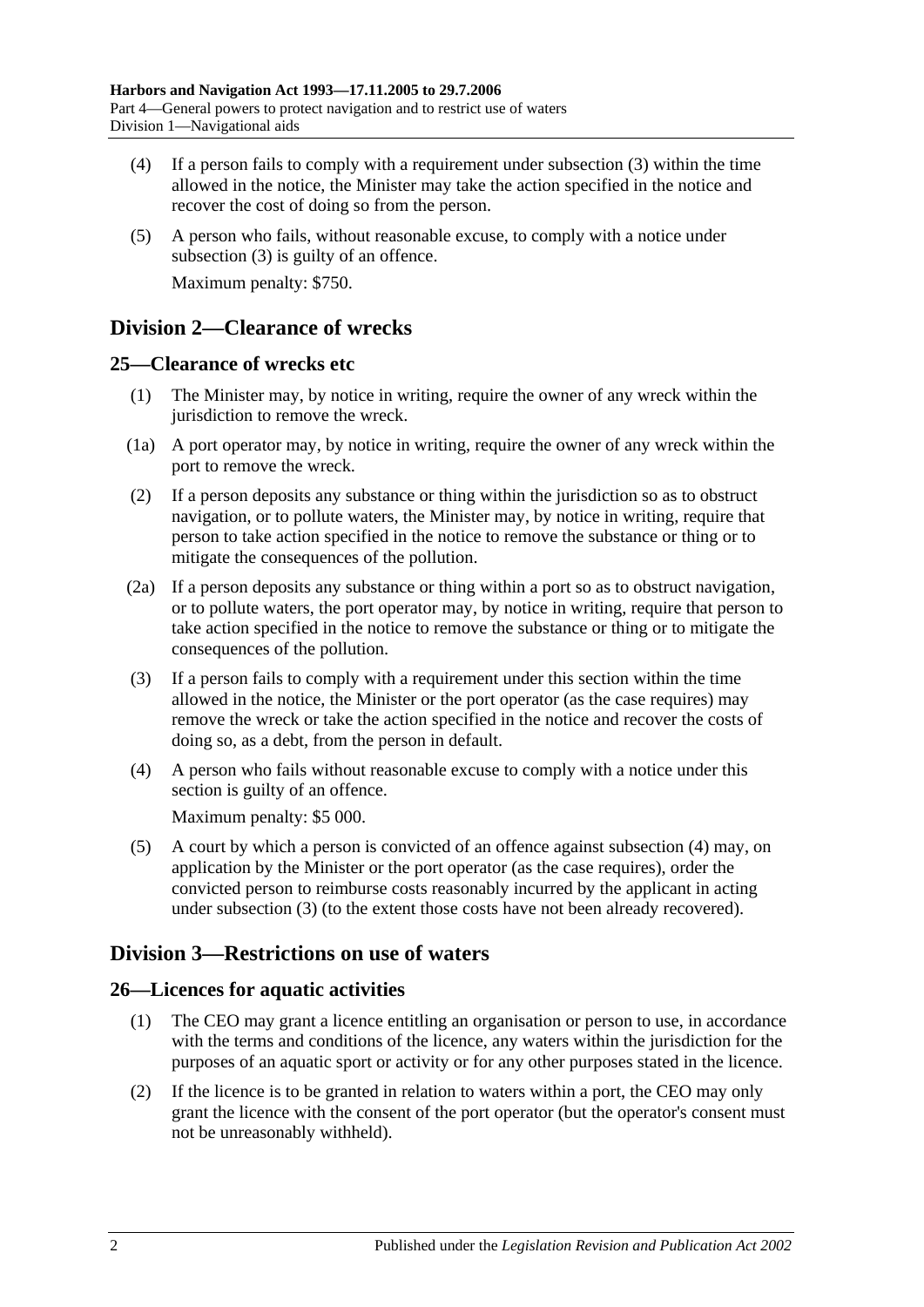- <span id="page-20-1"></span>(2a) If the licence is to be granted in relation to waters that form part of the River Murray, the CEO must—
	- (a) consult with the Minister to whom the administration of the *[River Murray](http://www.legislation.sa.gov.au/index.aspx?action=legref&type=act&legtitle=River%20Murray%20Act%202003)  Act [2003](http://www.legislation.sa.gov.au/index.aspx?action=legref&type=act&legtitle=River%20Murray%20Act%202003)* is committed; and
	- (b) comply with the Minister's directions (if any) in relation to the issuing of the licence (including a direction that the licence not be granted, or that if it is to be granted, then the licence be subject to conditions specified by the Minister).
- <span id="page-20-2"></span>(2b) If the licence is to be granted in relation to waters that form part of the Adelaide Dolphin Sanctuary, the CEO must consult with and have regard to the views of the Minister to whom the administration of the *[Adelaide Dolphin](http://www.legislation.sa.gov.au/index.aspx?action=legref&type=act&legtitle=Adelaide%20Dolphin%20Sanctuary%20Act%202005) Sanctuary Act 2005* is committed.
- (2c) The regulations may exclude specified categories of licence from the operation of [subsection](#page-20-1) (2a) or [\(2b\).](#page-20-2)
- (3) The licensee may be required by the terms and conditions of the licence to take specified action for the purposes of informing the public of the area of waters to which the licence relates and of the times the licensee is entitled to use of those waters in accordance with the licence.
- (4) A person who, without the consent of the licensee, intrudes into waters when the licensee has, under the licence, an exclusive right to use those waters is guilty of an offence.

Maximum penalty:  $$750.<sup>1</sup>$ 

Expiation fee: \$105.

- (5) The CEO may revoke a licence granted under this section for a breach of a term or condition of the licence.
- (6) In this section—

*River Murray* has the same meaning as in the *[River Murray Act](http://www.legislation.sa.gov.au/index.aspx?action=legref&type=act&legtitle=River%20Murray%20Act%202003) 2003*.

**Note—**

1 By virtue of Act No. 17 of 2001 s 4 (see *Gazette 25.10.2001 p4686*) the maximum penalty for this offence was fixed at \$750 (no expiation fee) for 30 October 2001 only. Section 26 was substituted on 31 October 2001 by Act No. 81 of 2000 s 11 (see *Gazette 25.10.2001 p4687*).

## <span id="page-20-3"></span><span id="page-20-0"></span>**27—Restricted areas**

- (1) The Governor may, by regulation, regulate, restrict or prohibit—
	- (a) the entry of vessels or vessels of a specified class into specified waters within the jurisdiction; or
	- (b) the operation or use of vessels in specified waters within the jurisdiction; or
	- (c) aquatic activity or aquatic activity of a specified class in specified waters within the jurisdiction.
- (1a) A regulation may only be made under [subsection](#page-20-3) (1) in relation to waters within a port with the consent of the port operator (but consent must not be unreasonably withheld).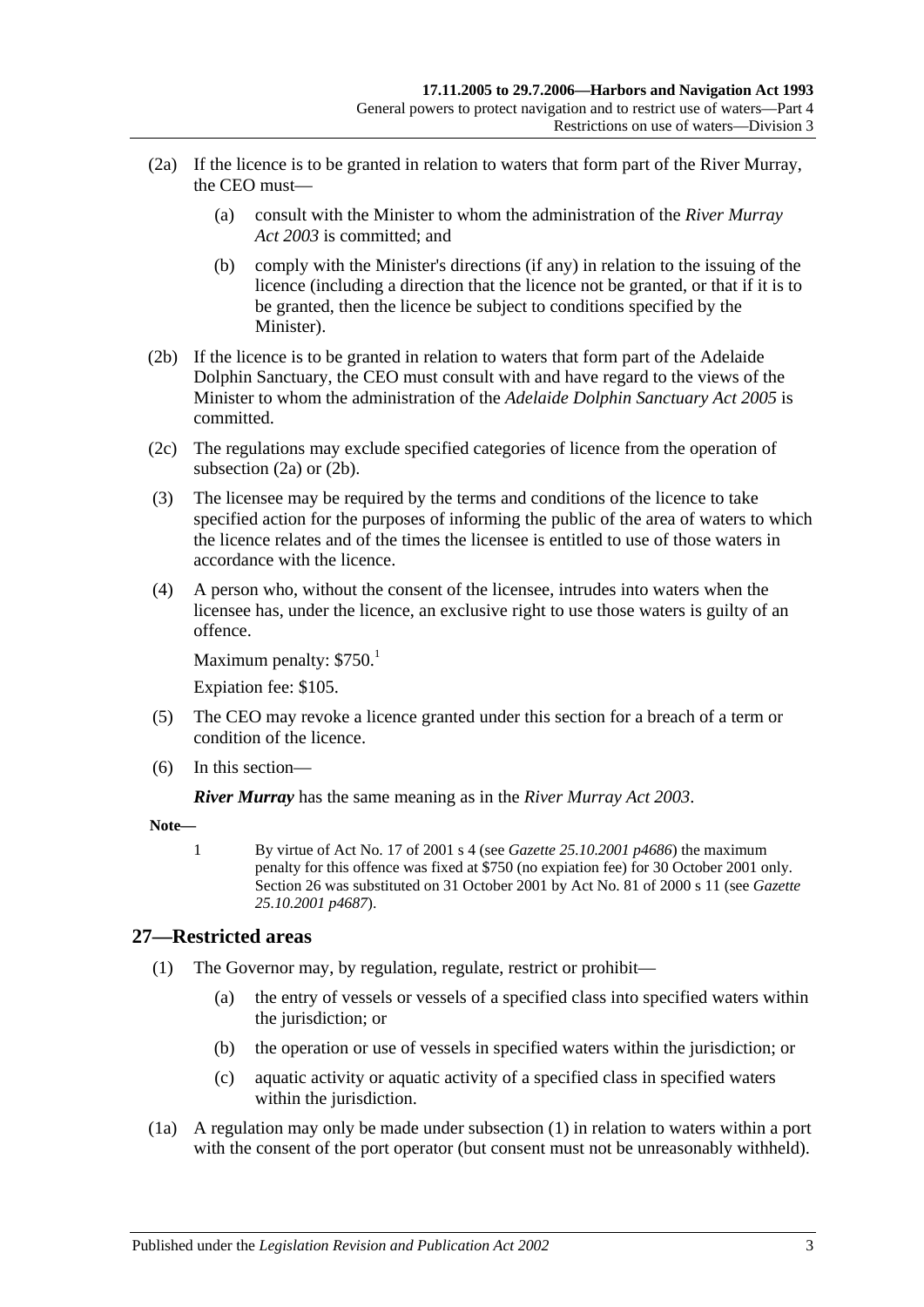- <span id="page-21-0"></span>(2) The Minister must take reasonable steps to inform the public of the nature of requirements of any regulation under this section and of the waters to which it applies by marking out the waters and erecting notices in the vicinity or by other appropriate means.
- (3) If a regulation is made under this section at the request of a port operator (other than the Minister) or a council, the Minister may recover costs incurred under [subsection](#page-21-0) (2) from the port operator or council as a debt.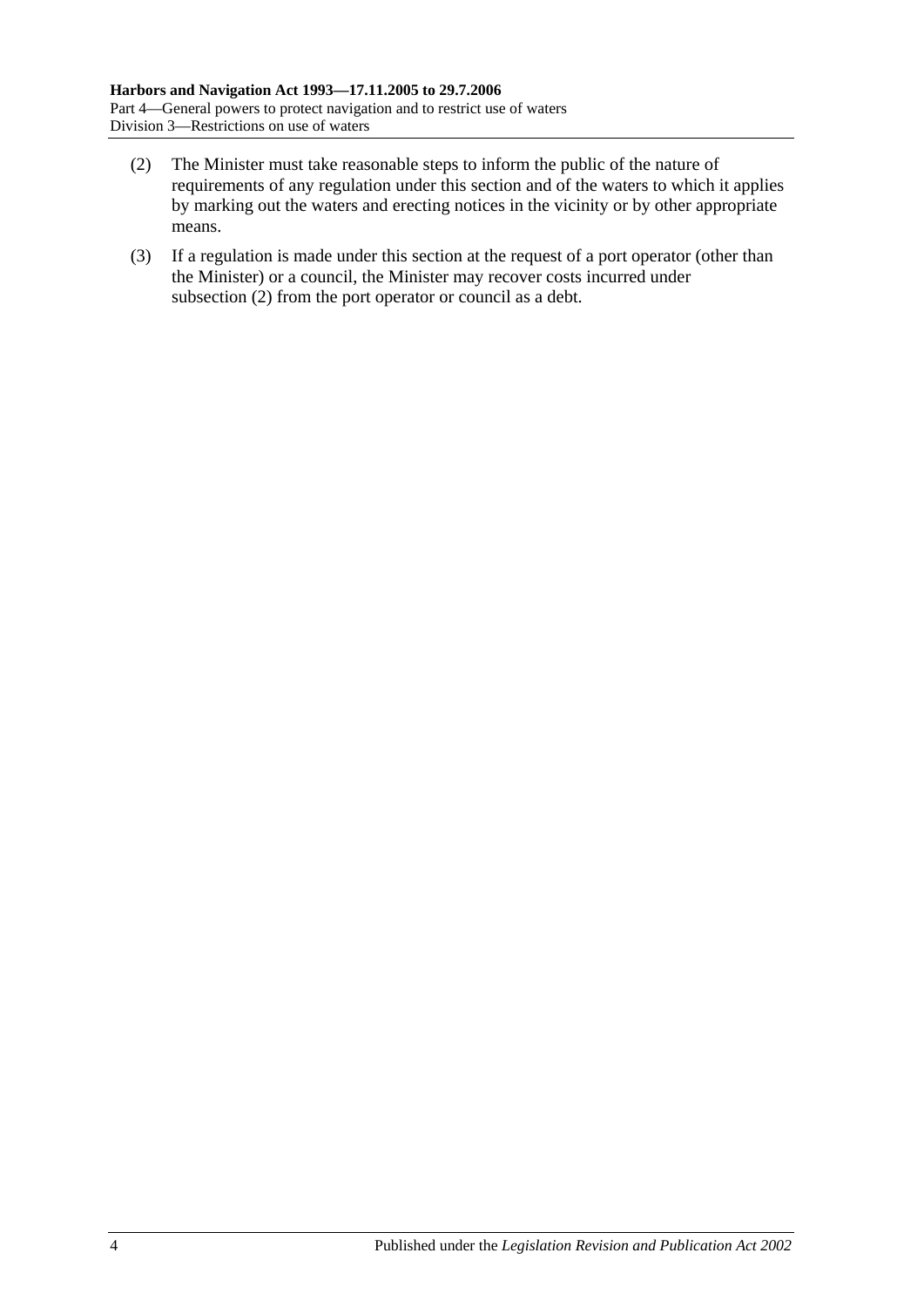# <span id="page-22-0"></span>**Part 5—Harbors and ports**

# <span id="page-22-1"></span>**Division 1—Control and management of harbors and ports**

## <span id="page-22-2"></span>**28—Control and management of harbors**

Subject to this Part, the Minister has the control and management of all harbors in the State.

## <span id="page-22-3"></span>**28A—Power to assign control and management of ports**

- (1) The Minister may, by agreement, confer on another (the *proprietor*) the right to carry on the business of operating a particular port.
- (2) The proprietor must then enter into an agreement (a *port operating agreement*) under which the Minister assigns the control and management of the port to the proprietor or a nominee of the proprietor unless—
	- (a) the Minister and the proprietor enter into an agreement under which the Minister is to continue to have the control and management of the port; or
	- (b) the proprietor has committed a serious breach of a port operating agreement and the Minister has cancelled or refused to renew the agreement on that ground.
- (3) If the Minister has the control and management of a port, the Minister may, subject to the terms of any agreement between the Minister and the proprietor, recover the costs of operating the port from the proprietor.

## <span id="page-22-4"></span>**28B—Port operating agreements**

- (1) A *port operating agreement* is an agreement providing for the control and management of the port to which the agreement relates by the person (the *port operator*) to whom the control and management of the port is assigned under the agreement.
- (2) A port operating agreement—
	- (a) must require the port operator to have appropriate resources (including appropriate contingency plans and trained staff and equipment to carry the plans into action) to deal with emergencies; and
	- (b) must require the port operator—
		- (i) to maintain the waters of the port to a specified navigable standard; and
		- (ii) to provide or maintain (or provide and maintain) navigational aids; and
		- (iii) to direct and control vessel movement in port waters; and
	- (c) may require the port operator to enter into and maintain in operation an agreement with the Royal Australian Navy about access to the port and port facilities by naval vessels; and
	- (d) may require the port operator to provide access to the port and port facilities for commercial fishing vessels on specified terms and conditions; and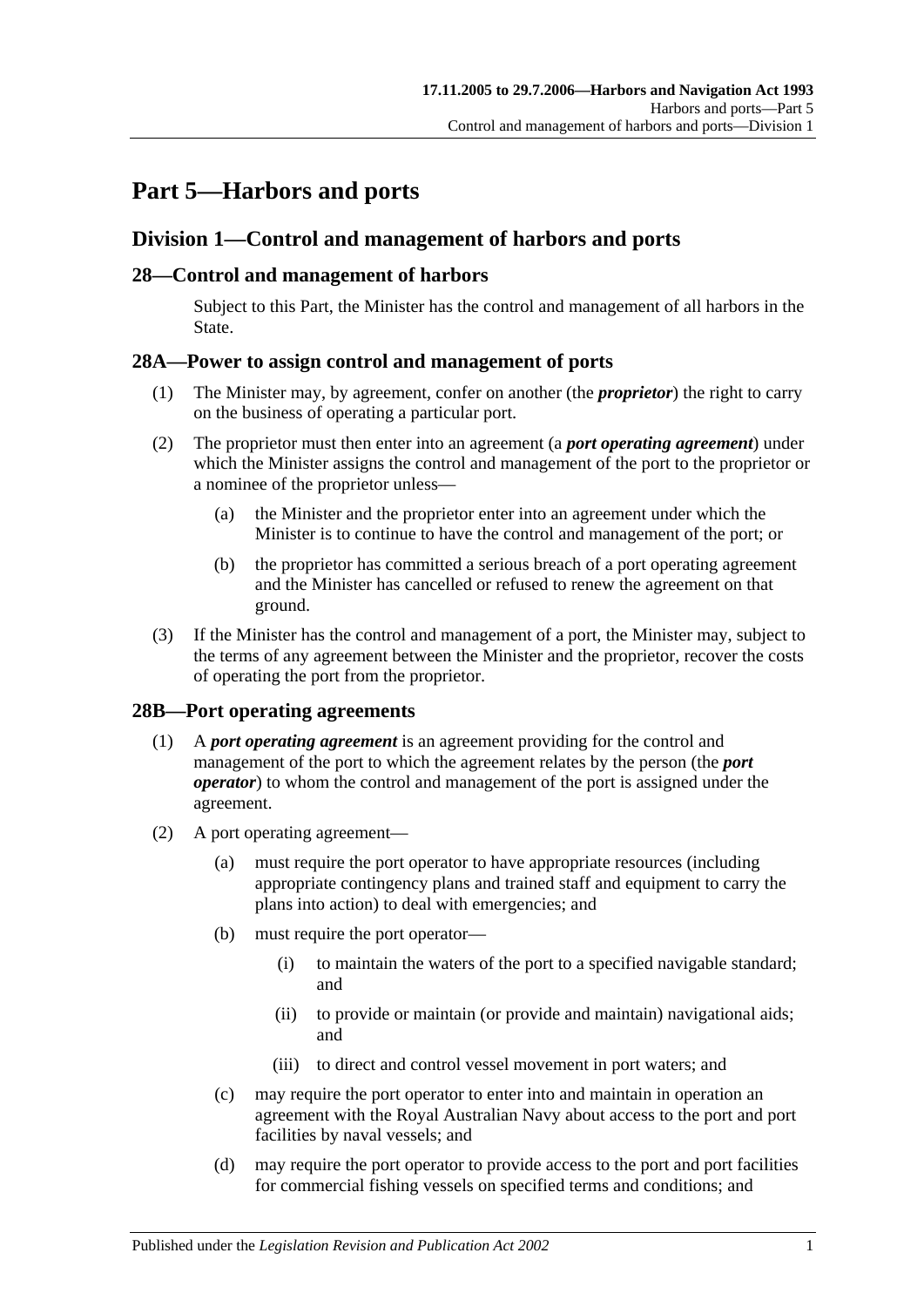- (e) may require the port operator to maintain and make available navigational charts and other information relating to the port; and
- (f) may regulate the performance of statutory powers by the port operator; and
- (g) may provide for the payment of an annual fee to the Minister (fixed by the Minister having regard to the cost of providing government supervision of the activities conducted under the agreement); and
- (h) may deal with any other matter relevant to the control and management of the port.

#### <span id="page-23-0"></span>**28C—General responsibility of port operator**

- (1) A port operator is responsible for the safe operation of the port.
- (2) A port operator is responsible for managing the port in a way that avoids unfair discrimination against or in favour of any particular user of the port or port facilities.

#### <span id="page-23-1"></span>**28D—Variation of port operating agreement**

The Minister may, by agreement with the port operator, vary a port operating agreement.

#### <span id="page-23-2"></span>**28E—Agreements to be tabled in Parliament**

The Minister must, as soon as practicable after entering into a port operating agreement or an agreement for the variation of a port operating agreement, have copies of the agreement laid before both Houses of Parliament.

#### <span id="page-23-3"></span>**28F—Power to deal with non-compliance**

- (1) The Minister may take disciplinary action against a port operator for non-compliance with a port operating agreement or this Act.
- (2) The disciplinary action may consist of—
	- (a) a reprimand; or
	- (b) a fine not exceeding a limit fixed in the port operating agreement; or
	- (c) cancellation of the port operating agreement.
- (3) Before the Minister takes disciplinary action against a port operator under this section, the Minister must give written notice to the port operator—
	- (a) specifying the non-compliance; and
	- (b) stating the disciplinary action the Minister proposes to take in respect of the non-compliance; and
	- (c) allowing the port operator a reasonable opportunity to make written representations.
- (4) After considering the port operator's representations, the Minister may—
	- (a) refrain from taking disciplinary action; or
	- (b) by written notice to the port operator—
		- (i) administer a reprimand; or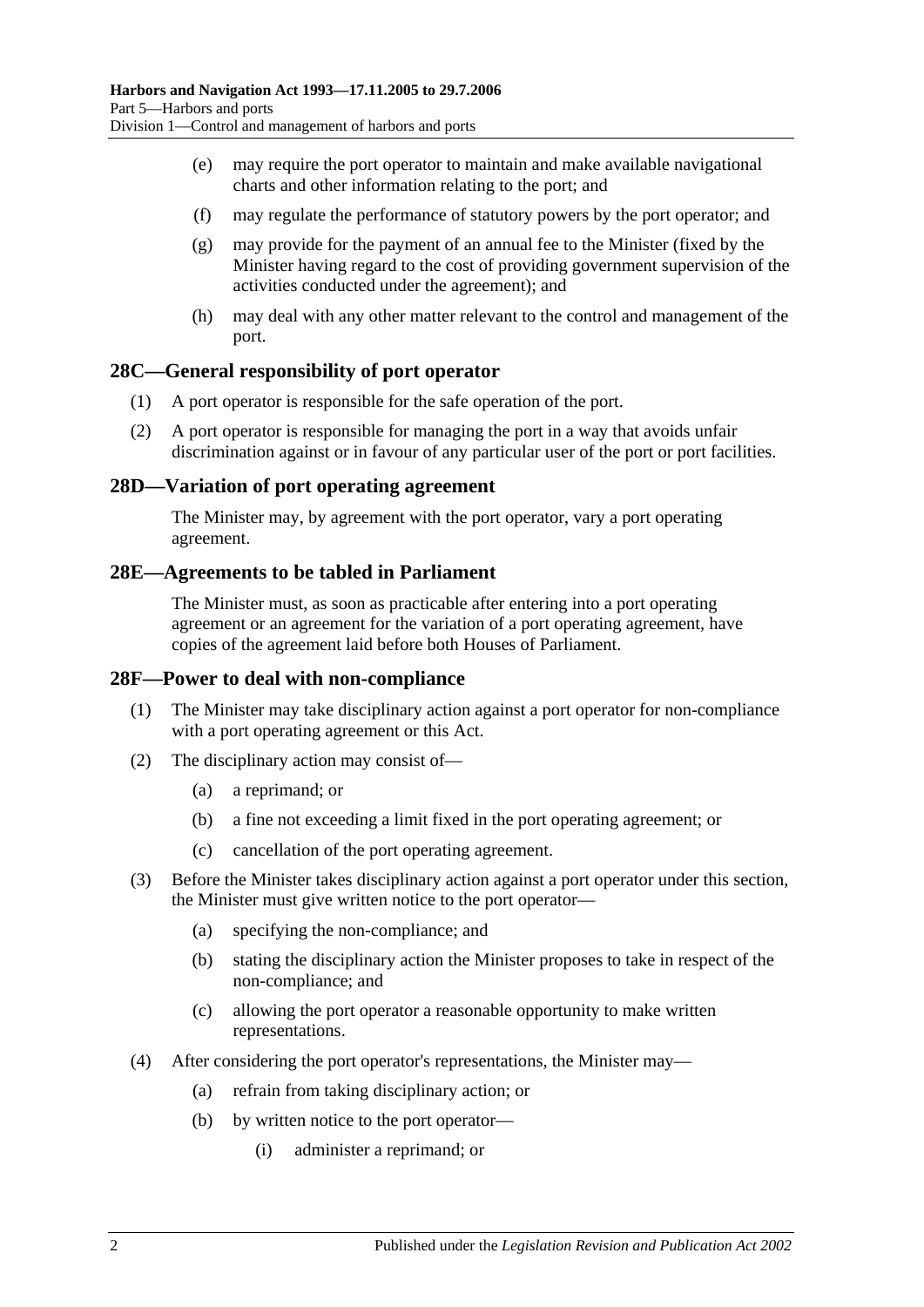- (ii) impose a fine (to be recoverable as a debt due to the Crown) of an amount stated in the earlier notice or of a lesser amount; or
- (iii) if cancellation of the port operating agreement was proposed in the earlier notice—
	- (A) impose a fine not exceeding the maximum permissible under the port operating agreement; or
	- (B) cancel the port operating agreement.
- (5) A port operator may appeal to the Court of Marine Enquiry against the disciplinary action.
- (6) On an appeal, the Court may—
	- (a) confirm, vary or reverse the Minister's decision; and
	- (b) make any consequential or ancillary order the Court thinks fit.
- (7) The port operating agreement may contain provisions governing the exercise of the Minister's powers under this section.

#### <span id="page-24-2"></span><span id="page-24-0"></span>**28G—Power to appoint manager**

- $(1)$  If—
	- (a) a port operator is seriously in breach of its obligations under a port operating agreement; or
	- (b) a port operating agreement is cancelled or expires without renewal,

the Minister may appoint an official manager to operate the port.

- <span id="page-24-3"></span>(2) If a port operator—
	- (a) becomes insolvent within the meaning of Part 7.10 of the *Corporations Law*; or
	- (b) goes into liquidation,

the Minister may appoint an official manager to operate the port.

- (3) An appointment under [subsection](#page-24-2) (1) or [\(2\)](#page-24-3) may be terminated at any time by the Minister.
- (4) The port operating agreement may contain provisions governing the exercise of the Minister's powers under this section.

## <span id="page-24-4"></span><span id="page-24-1"></span>**28H—Powers of the manager**

- (1) The official manager—
	- (a) is to assume the control and management of the port; and
	- (b) is entitled to possession and control of property of the port operator (or former port operator)—
		- (i) used for the purpose of operating the port; and
		- (ii) defined in the port operating agreement as property subject to the application of this paragraph; and
	- (c) is, while the appointment continues in force, taken to be the port operator.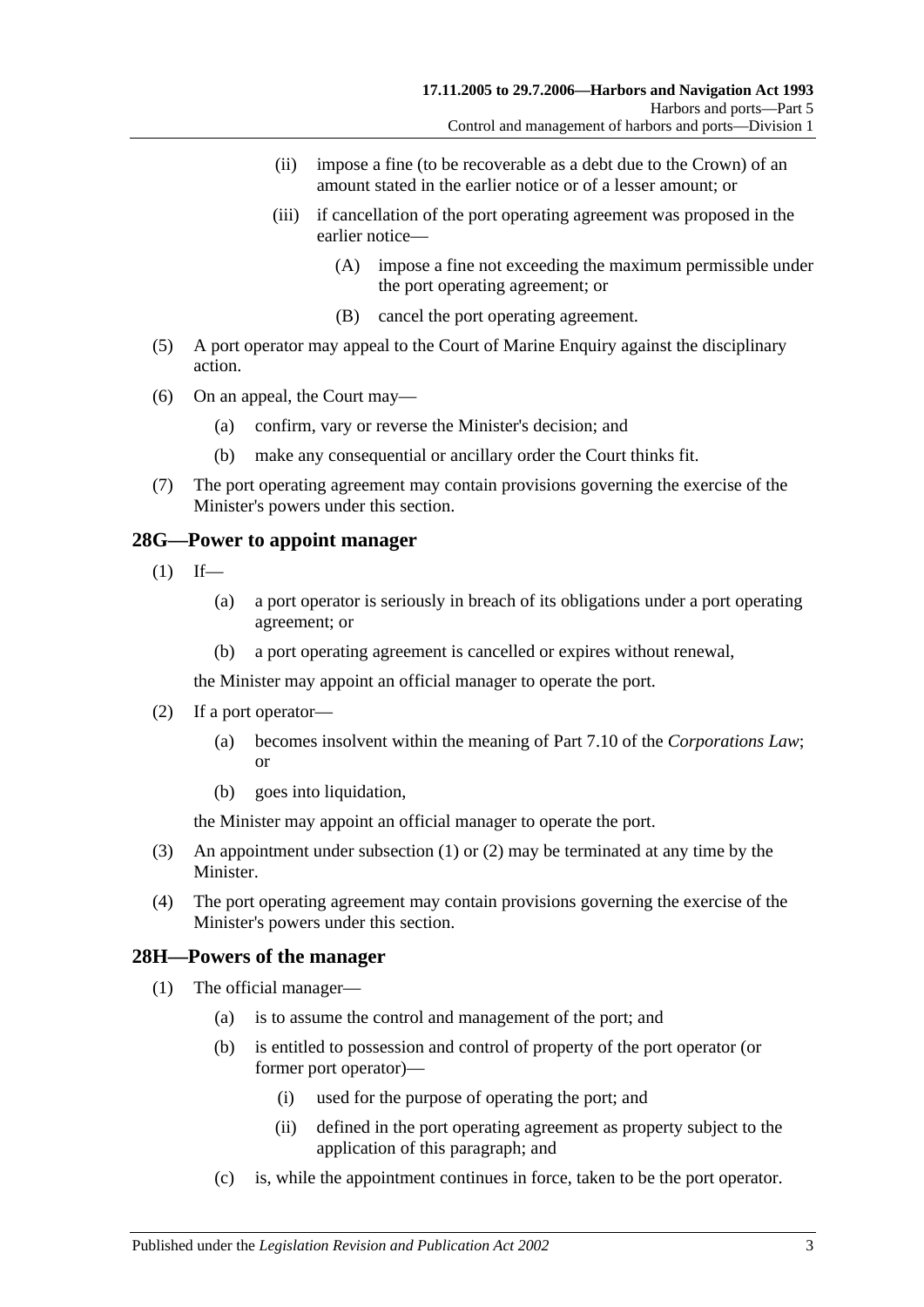- <span id="page-25-5"></span>(2) Any proceeds of the business while under official management are to be applied as follows:
	- (a) first, the proceeds are to be applied towards the costs of official management (including the official manager's remuneration); and
	- (b) secondly, a reasonable rental for the property over which the manager has assumed control is to be paid out of the proceeds while the property remains in the manager's possession; and
	- (c) thirdly, any remaining balance is to be paid into the Consolidated Account.
- (3) A port operating agreement may exclude or modify the provisions of [subsection](#page-24-4) (1) or [\(2\).](#page-25-5)
- (4) The regulations may confer powers and impose duties on official managers and regulate official management in other ways.

# <span id="page-25-0"></span>**Division 2—Port management officers**

#### <span id="page-25-1"></span>**29—Port management officers**

- (1) A port operator may appoint officers or employees of the operator to be port management officers.
- (2) The port operator must issue to each port management officer appointed by it an identity card—
	- (a) containing a photograph of the officer; and
	- (b) stating the name of the port for which the officer is appointed; and
	- (c) stating any conditions of appointment limiting the officer's authority.
- (3) A port management officer must, at the request of any person in relation to whom the officer is exercising or about to exercise powers under this Act, produce his or her identity card for inspection by that person.

# <span id="page-25-2"></span>**Division 2A—Operational powers**

#### <span id="page-25-3"></span>**29A—Interpretation**

In this Division—

*authorised officer* means—

- (a) in relation to a port—a port management officer;
- (b) in relation to a harbor that is not a port, or a part of a harbor that is not within a port—an authorised person.

#### <span id="page-25-4"></span>**29B—Power of direction**

- (1) An authorised officer may give a direction (orally, by signal, radio communication, or in any other appropriate manner) to a person in charge, or apparently in charge, of a vessel in or in the vicinity of a harbor or a port.
- (2) A direction may, for example—
	- (a) require that vessels proceed to load or unload in a particular order; or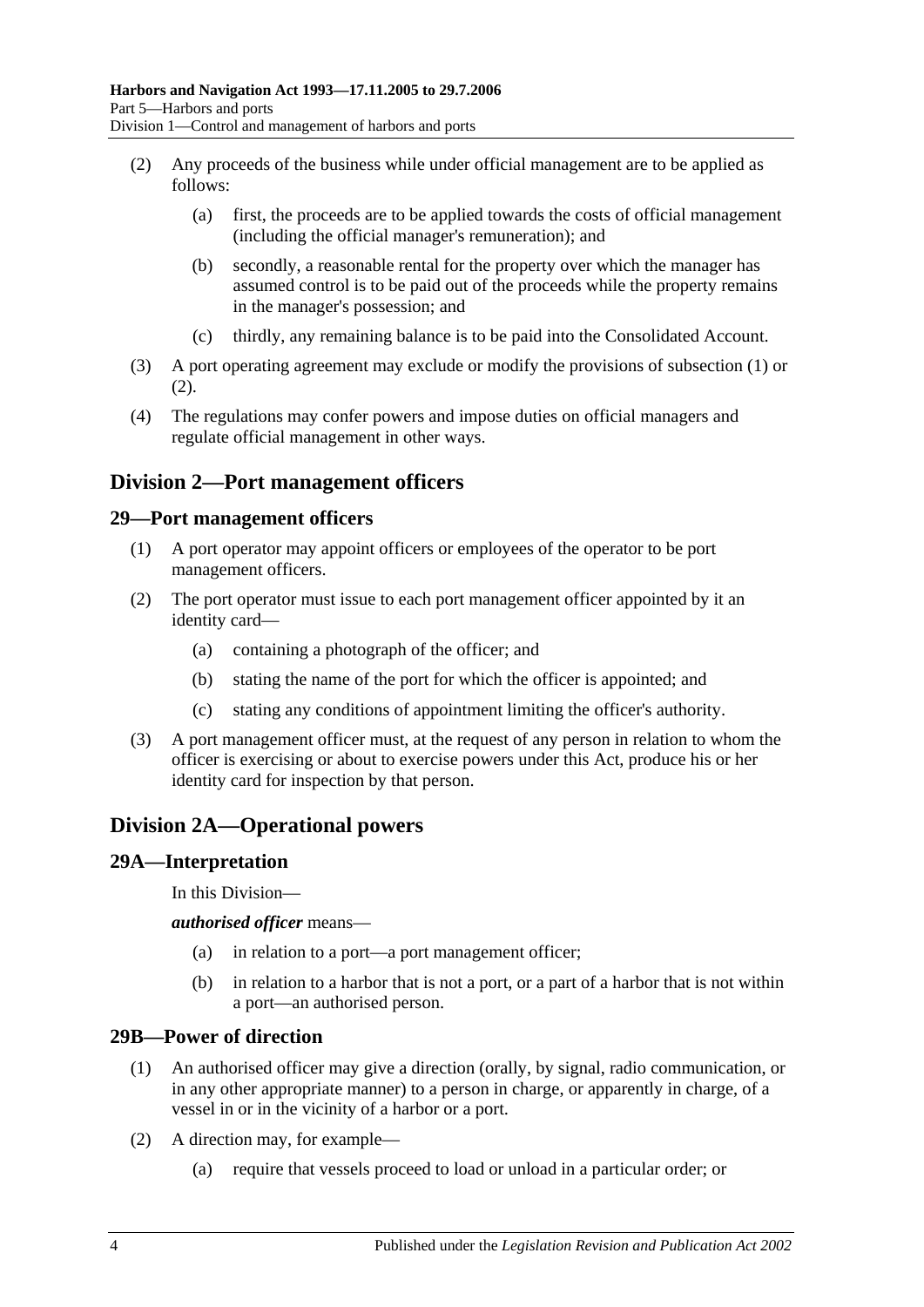- (b) require that a vessel be moored or anchored in a particular position; or
- (c) require that a vessel be secured in a particular way; or
- (d) require that a vessel be moved from a particular area or position; or
- (e) require the production of documents relating to the navigation, operation, pilotage, use or loading of the vessel.
- (3) A person who fails, without reasonable excuse, to comply with a direction under this section is guilty of an offence.

Maximum penalty: \$5 000.

#### <span id="page-26-4"></span><span id="page-26-0"></span>**29C—Power to board vessel**

- (1) A person in charge of a vessel in a harbor or port must, at the request of an authorised officer, permit the officer—
	- (a) to board the vessel; and
	- (b) to inspect the vessel and its cargo; and
	- (c) to carry out on the vessel any investigation necessary to ensure that the vessel and the business in the course of which the vessel is being used is being operated lawfully.
- <span id="page-26-5"></span>(2) If there is no-one on board a vessel to whom a request may be given under [subsection](#page-26-4) (1), the authorised officer may board the vessel and cause the vessel to be moved as the officer thinks fit.
- (3) Any costs incurred by an authorised officer under [subsection](#page-26-5) (2) are recoverable as a debt from the owner of the vessel.
- (4) A person who fails to comply with a request under this section is guilty of an offence. Maximum penalty: \$2 500.

## <span id="page-26-1"></span>**Division 3—Harbor improvement work**

#### <span id="page-26-6"></span><span id="page-26-2"></span>**30—Dredging or other similar work**

- (1) The Minister or a port operator may carry out dredging or other work to deepen, extend or clear a harbor or port.
- (2) If the owner of a wharf benefits from work carried out by the Minister under [subsection](#page-26-6) (1), the Minister may recover a reasonable proportion of the cost of the work from that owner.
- (3) The proportion of the cost to be recovered is to be determined by agreement between the Minister and the owner or, in default of agreement, by an arbitrator appointed under the *[Commercial Arbitration Act](http://www.legislation.sa.gov.au/index.aspx?action=legref&type=act&legtitle=Commercial%20Arbitration%20Act%201986) 1986*.

## <span id="page-26-3"></span>**30A—Development of harbors and maritime facilities**

- (1) The Minister or a port operator may carry out work of any kind for the development or improvement of a harbor or port.
- (2) The Minister or port operator may, for example, establish facilities for—
	- (a) the anchorage or mooring of vessels;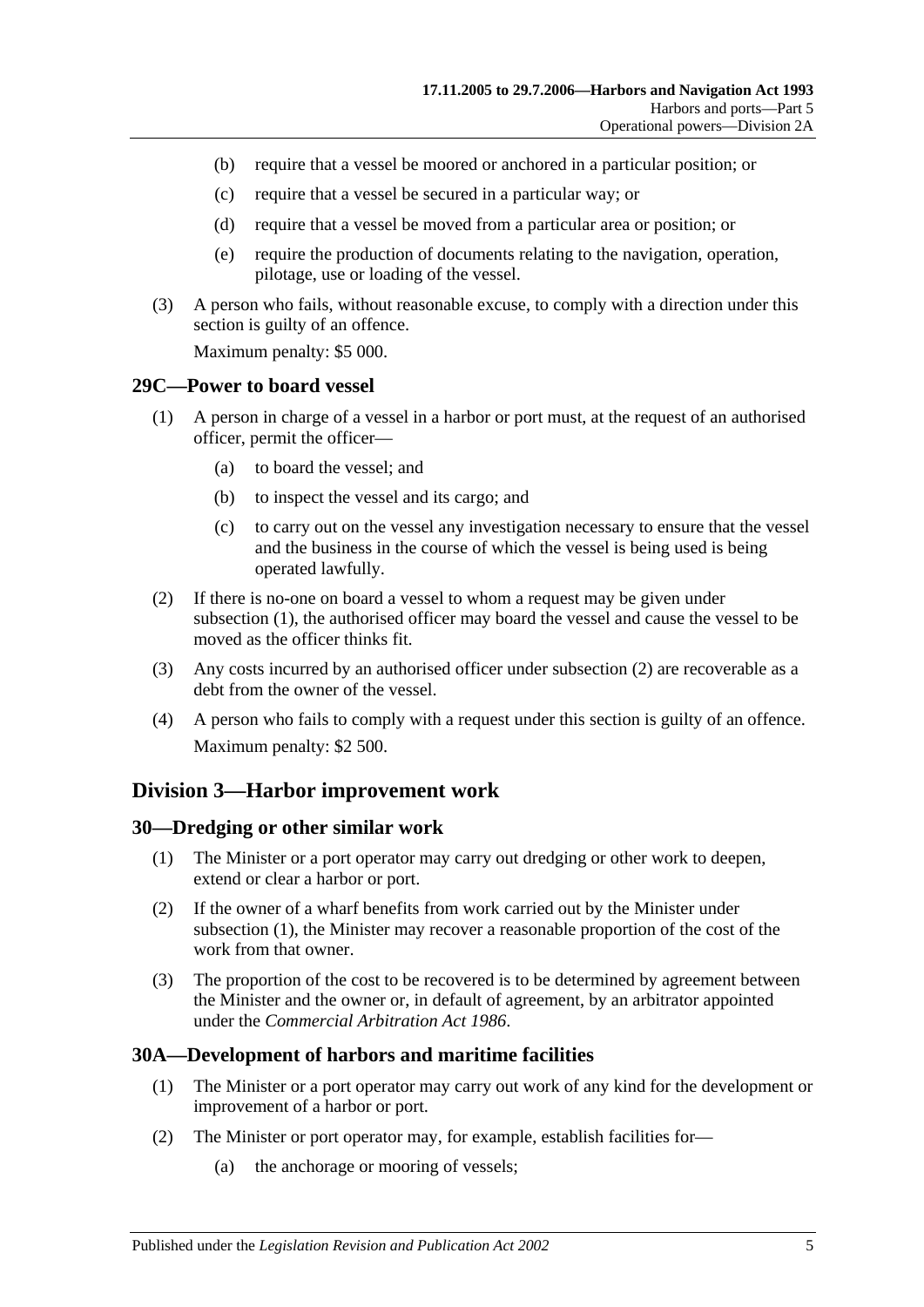- (b) the maintenance and repair of vessels;
- (c) the loading and unloading of passengers or goods;
- (d) the storage of goods;
- (e) facilitating industrial or commercial development associated with or to be associated with a harbor or port;
- (f) sporting or recreational purposes.
- (3) A port operator—
	- (a) must establish and maintain facilities and equipment for the safety of life and property in the port as required under a port operating agreement; and
	- (b) may establish and maintain other facilities and equipment for the safety of life and property.

#### <span id="page-27-0"></span>**30B—Application of** *Development Act 1993*

The powers conferred by this Division are subject to the *[Development Act](http://www.legislation.sa.gov.au/index.aspx?action=legref&type=act&legtitle=Development%20Act%201993) 1993*.

## <span id="page-27-1"></span>**Division 4—Harbor charges etc**

#### <span id="page-27-2"></span>**31—Power to fix charges**

- (1) Subject to any relevant law or determination, the Minister may fix charges—
	- (a) for the use of facilities provided by the Minister for—
		- (i) the mooring of vessels;
		- (ii) the loading or unloading of passengers or goods;
		- (iii) the storage of goods;
		- (iv) the safe navigation of vessels;
		- (v) any other purpose; or
	- (b) for the entry of vessels into waters under the Minister's control and management; or
	- (c) for services provided by the Minister.
- (2) The Minister may fix default charges to be paid if a charge fixed under this section is not paid within a specified period.
- (3) The Minister must publish Schedules of the charges and default charges fixed under this section.

#### <span id="page-27-3"></span>**31A—Power to waive or reduce charges**

The Minister may waive or reduce a charge (or default charge), or extend the time for payment of a charge (or default charge), as the Minister thinks fit.

#### <span id="page-27-4"></span>**31B—Charges in respect of goods**

(1) A charge (or default charge) payable under this Division in respect of the unloading or storage of goods is recoverable as a debt from the consignor or consignee of the goods.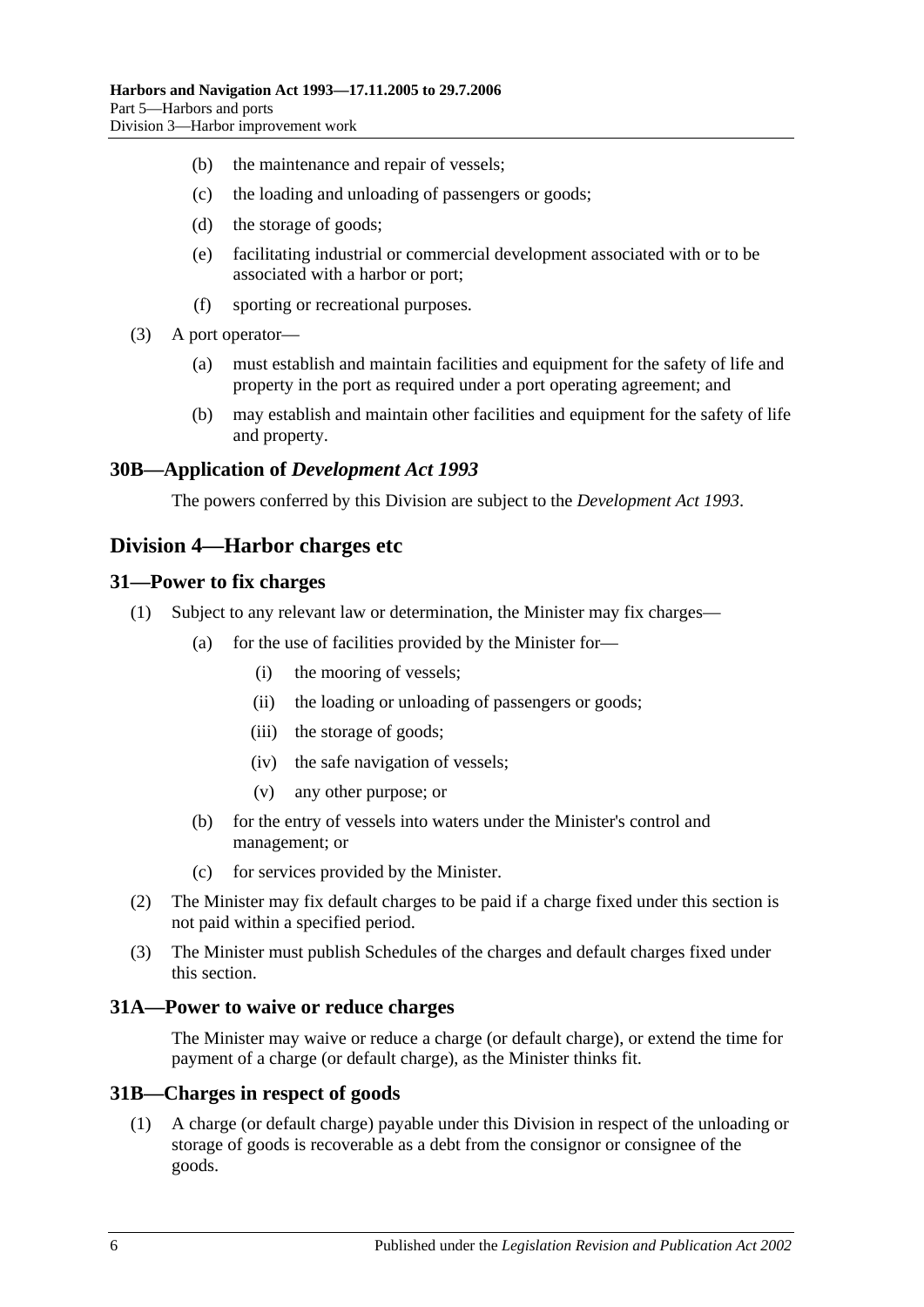- (2) The Minister may retain possession of goods until the appropriate charge is paid.
- (3) If the charge is not paid within 60 days after the goods are unloaded, the Minister may, after giving notice in writing to the consignee of the goods, sell the goods and retain the charge (together with any default charges and the costs of conducting the sale) from the proceeds of sale.

#### <span id="page-28-0"></span>**31C—Charges in respect of vessels**

- (1) If a charge to which the Minister is entitled in respect of a vessel is not paid by the date payment falls due, an authorised person may, at the Minister's direction, arrest the vessel and take it into the Minister's custody.
- (2) If the charge remains unpaid 60 days after the vessel is taken into the Minister's custody, the Minister may, after giving notice to the owner of the vessel, sell the vessel and retain the charge (together with any default charges and the costs of conducting the sale) from the proceeds of sale.

#### <span id="page-28-2"></span><span id="page-28-1"></span>**31D—Power to prevent use of harbor or port facilities**

- (1) If a person is in default in the payment of a charge (or default charge) payable under this Division, the Minister may, by written notice given to the person in default, prohibit the person from using harbor or port facilities provided by the Crown until the charge has been paid.
- (2) A person must not use facilities in contravention of a prohibition imposed under [subsection](#page-28-2)  $(1)$ .

Maximum penalty: \$2 500.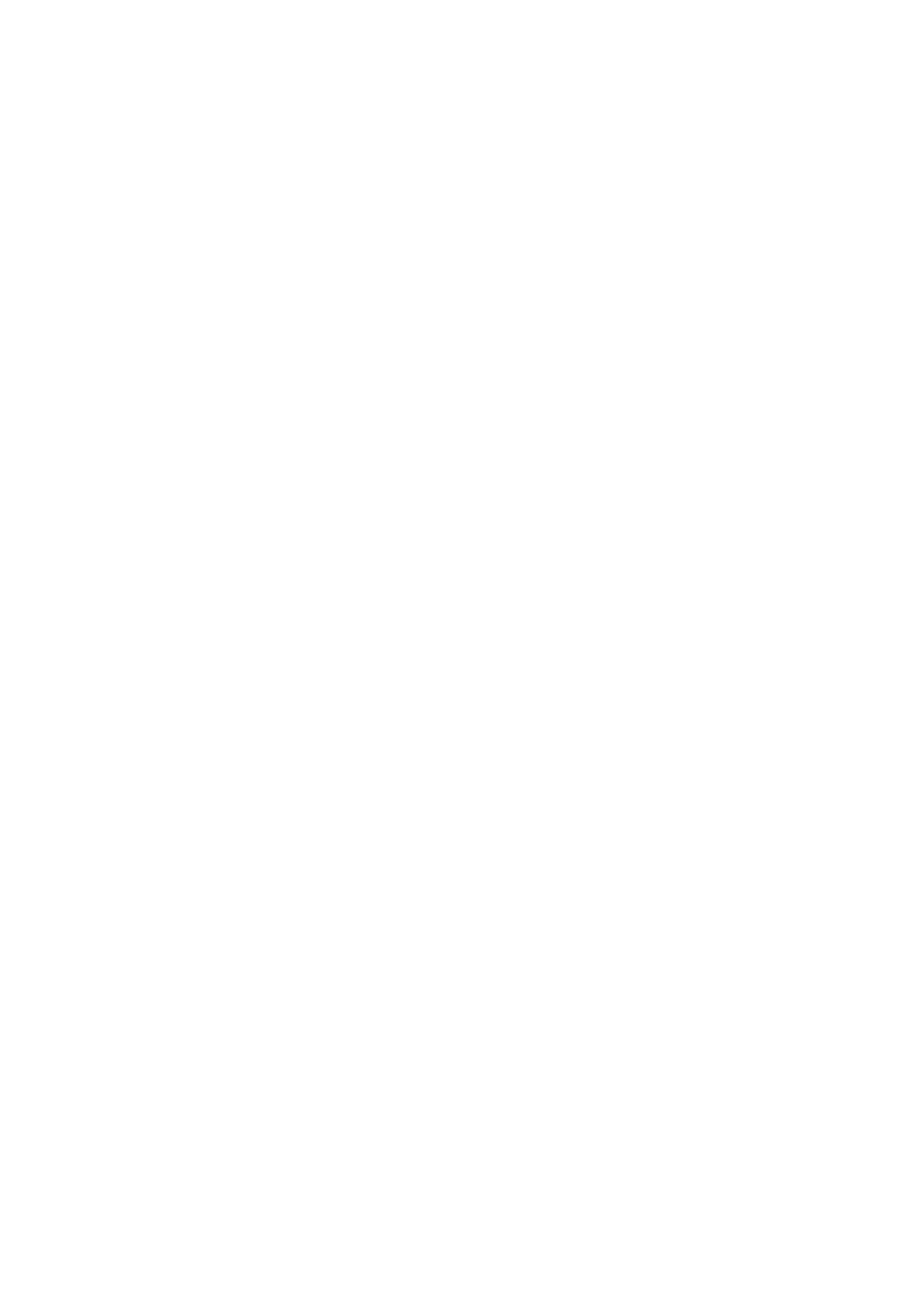# <span id="page-30-0"></span>**Part 5A—Pilotage**

## <span id="page-30-1"></span>**33—Licensing of pilots**

- (1) The CEO may license persons qualified in accordance with the regulations as pilots.
- (1a) A licence remains in force for the period specified in the regulations and may be renewed in accordance with the regulations.
- (2) A licence may be granted under this section on such conditions as the CEO thinks fit.
- (3) The CEO may, by notice in writing to the holder of a licence under this Part, vary or revoke a condition of the licence.
- (4) A person who holds a licence under this Part must not contravene or fail to comply with a condition of the licence.

Maximum penalty: \$5 000.

- (5) The CEO may, by notice in writing to a licensed pilot, cancel the licence if satisfied that the pilot—
	- (a) has been guilty of incompetence or breach of duty; or
	- (b) has breached a condition of licence; or
	- (c) has suffered mental or physical incapacity rendering the pilot incapable of satisfactorily performing the duties of a pilot.
- (6) On cancellation of a licence under this section, the former licensee must return the licence to the CEO.

Maximum penalty: \$750.

## <span id="page-30-2"></span>**34—Pilotage exemption certificate**

- (1) The CEO may issue a pilotage exemption certificate to the master of a vessel in accordance with the regulations.
- (1a) A pilotage exemption certificate remains in force for the period specified in the regulations and may be renewed in accordance with the regulations.
- (2) A pilotage exemption certificate may be granted on such conditions as the CEO thinks fit.
- (3) The CEO may, by notice in writing to the holder of a pilotage exemption certificate under this Part, vary or revoke a condition of the certificate.
- (4) A person who holds a pilotage exemption certificate under this Part must not contravene or fail to comply with a condition of the certificate. Maximum penalty: \$5 000.
- (4a) A pilotage exemption certificate lapses if the holder does not continue to have the periodic experience in the navigation of vessels required by the regulations.
- (5) The CEO may, by notice in writing to the holder of a pilotage exemption certificate, cancel the certificate if there are, in the CEO's opinion, proper reasons for doing so.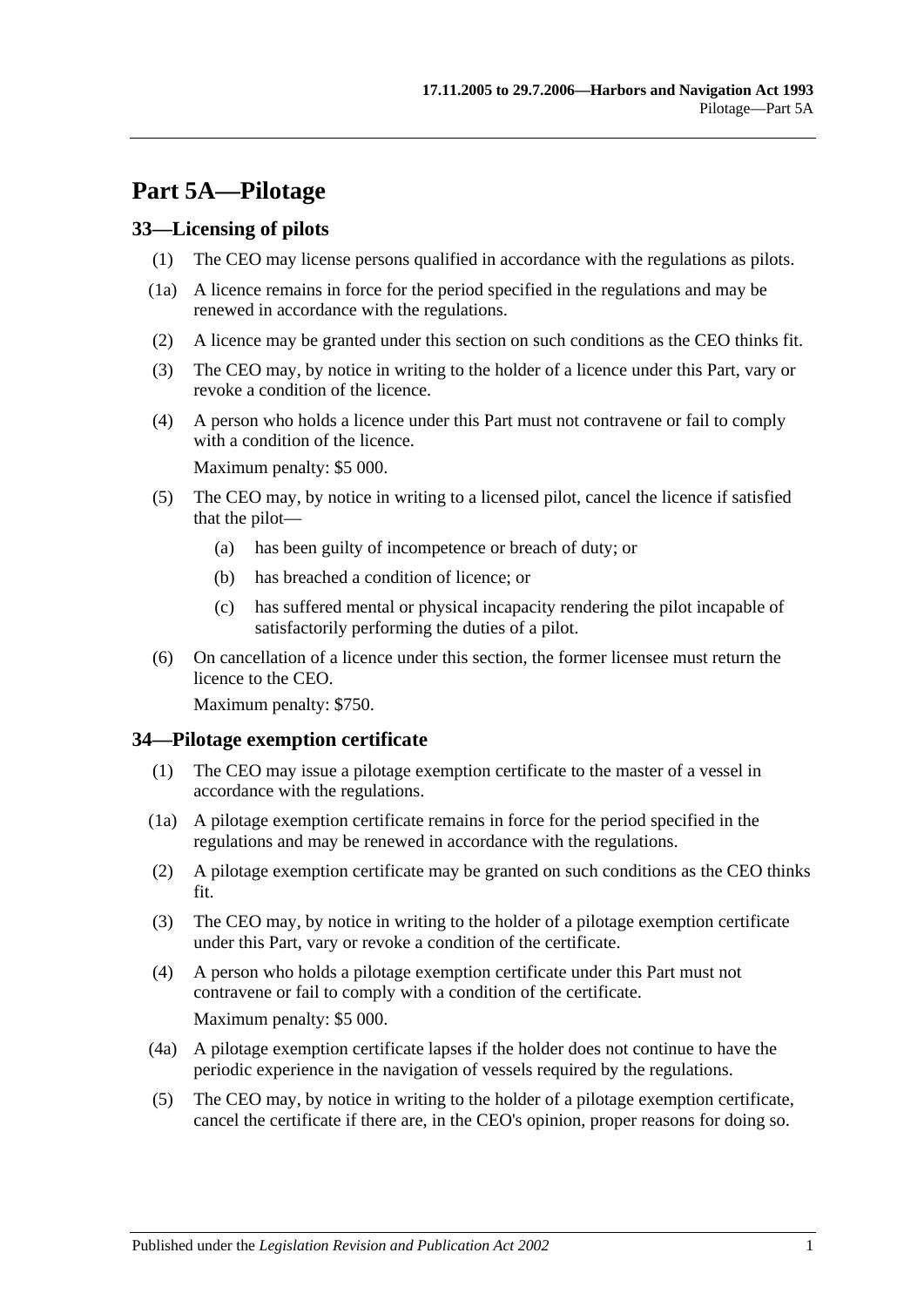(6) On cancellation of a pilotage exemption certificate under this section, the former holder of the certificate must return the certificate to the CEO. Maximum penalty: \$750.

<span id="page-31-0"></span>**35—Compulsory pilotage**

- (1) A vessel 35 metres or more in length must not be navigated within a harbor to which this section applies, unless—
	- (a) the vessel is navigated under the control or at the direction of a licensed pilot; or
	- (b) the master of the vessel holds a pilotage exemption certificate under this Part.
- (2) If a vessel is navigated in contravention of this section, the owner and the master are each guilty of an offence.

Maximum penalty: \$10 000.

- (3) This section applies to a harbor declared by regulation to be a harbor to which this section applies.
- (4) The CEO may, subject to such conditions as the CEO thinks fit, exempt a vessel from the requirements of this section.

#### <span id="page-31-1"></span>**36—Duties and immunities of pilots**

- (1) The duty of a pilot is to pilot the vessel subject to the authority of the master, and the fact that a vessel is under pilotage does not relieve the master from responsibility for the navigation of the vessel.
- (2) No civil liability attaches to a pilot or to a pilot's employer for negligence by the pilot in relation to the pilotage of the vessel (but this subsection does not relieve from liability that may attach to a person as owner of a vessel).
- (3) The liability of the owner or master of a ship for damage resulting from a fault in the navigation of the ship is unaffected by the fact that the vessel is under pilotage or that the pilotage is compulsory.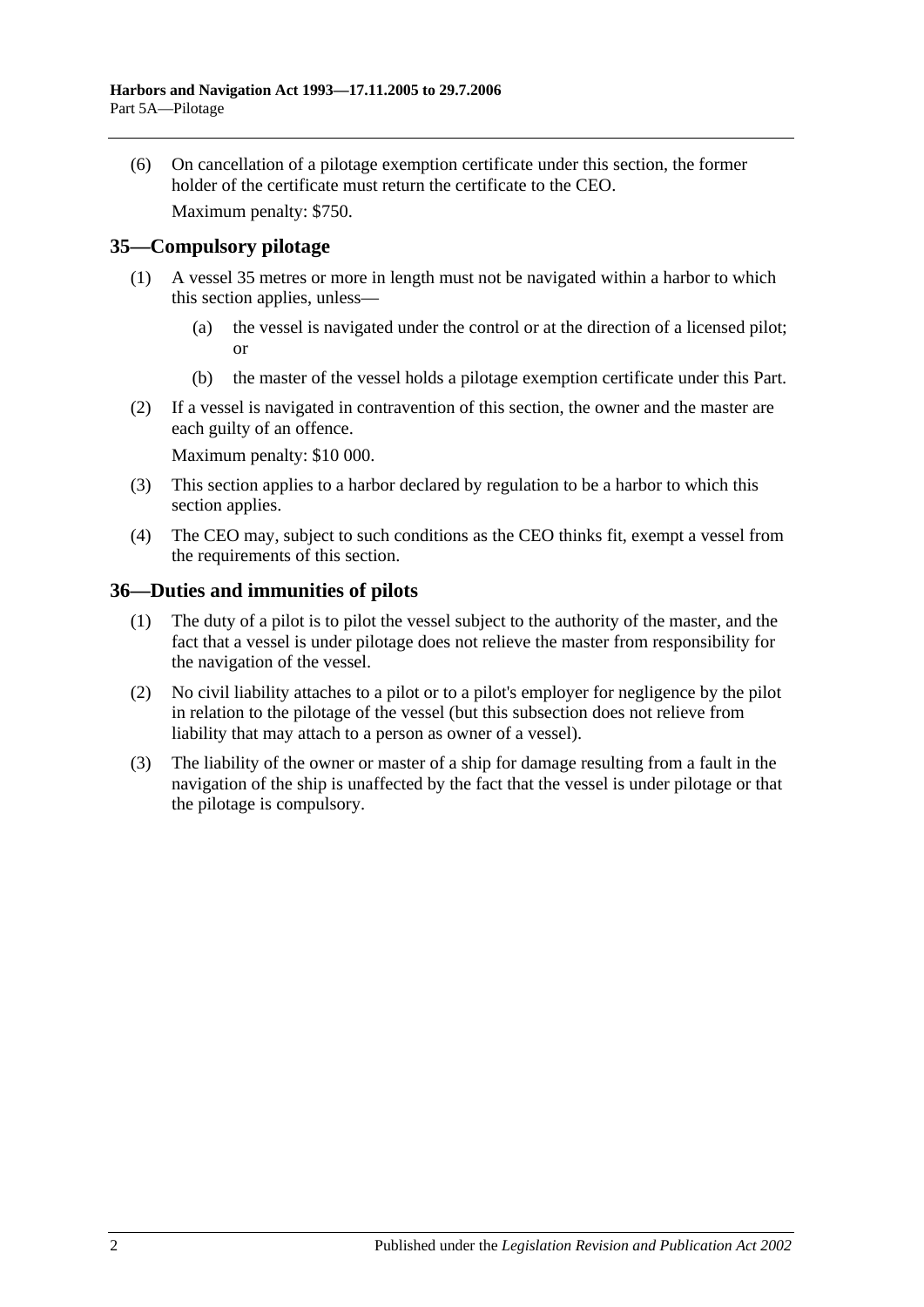# <span id="page-32-0"></span>**Part 6—Crewing**

# <span id="page-32-1"></span>**Division 1—Application of this Part**

## <span id="page-32-2"></span>**37—Vessels to which this Part applies**

This Part applies to a vessel of a class declared by regulation to be a class of vessels to which this Part applies.

# <span id="page-32-3"></span>**Division 2—Obligation to have adequate crew**

#### <span id="page-32-4"></span>**38—Obligation to have adequate crew**

- (1) If a fishing vessel to which this Part applies is operated in the jurisdiction and the crew of the vessel does not conform to the requirements of the regulations with regard to the minimum number and qualifications of the crew, the owner is guilty of an offence. Maximum penalty: \$5 000.
- (2) If a vessel (other than a fishing vessel) to which this Part applies is operated in the jurisdiction and—
	- (a) there is no current determination of the State Crewing Committee fixing the minimum number and qualifications of the crew required for the safe navigation of the vessel; or
	- (b) the crew of the vessel does not comply with the requirements of such a determination,

the owner and the master of the vessel are each guilty of an offence.

Maximum penalty: \$5 000.

## <span id="page-32-5"></span>**39—Exemptions**

- (1) The CEO may, on such conditions as the CEO thinks fit, exempt the owner or master of a vessel from the obligation to comply with the requirements of the regulations with regard to the minimum number and qualifications of the crew of the vessel or a determination of the State Crewing Committee.
- (2) The CEO may, by notice in writing to the holder of an exemption, revoke the exemption or impose further conditions if there are, in the CEO's opinion, proper reasons for doing so.

# <span id="page-32-6"></span>**Division 3—State Crewing Committee**

## <span id="page-32-7"></span>**39A—Interpretation**

In this Division—

*qualified marine engineer* means a person who holds a certificate of competency as a marine engineer (of any class) issued under this Act or has, in the opinion of the CEO, other appropriate qualifications as a marine engineer;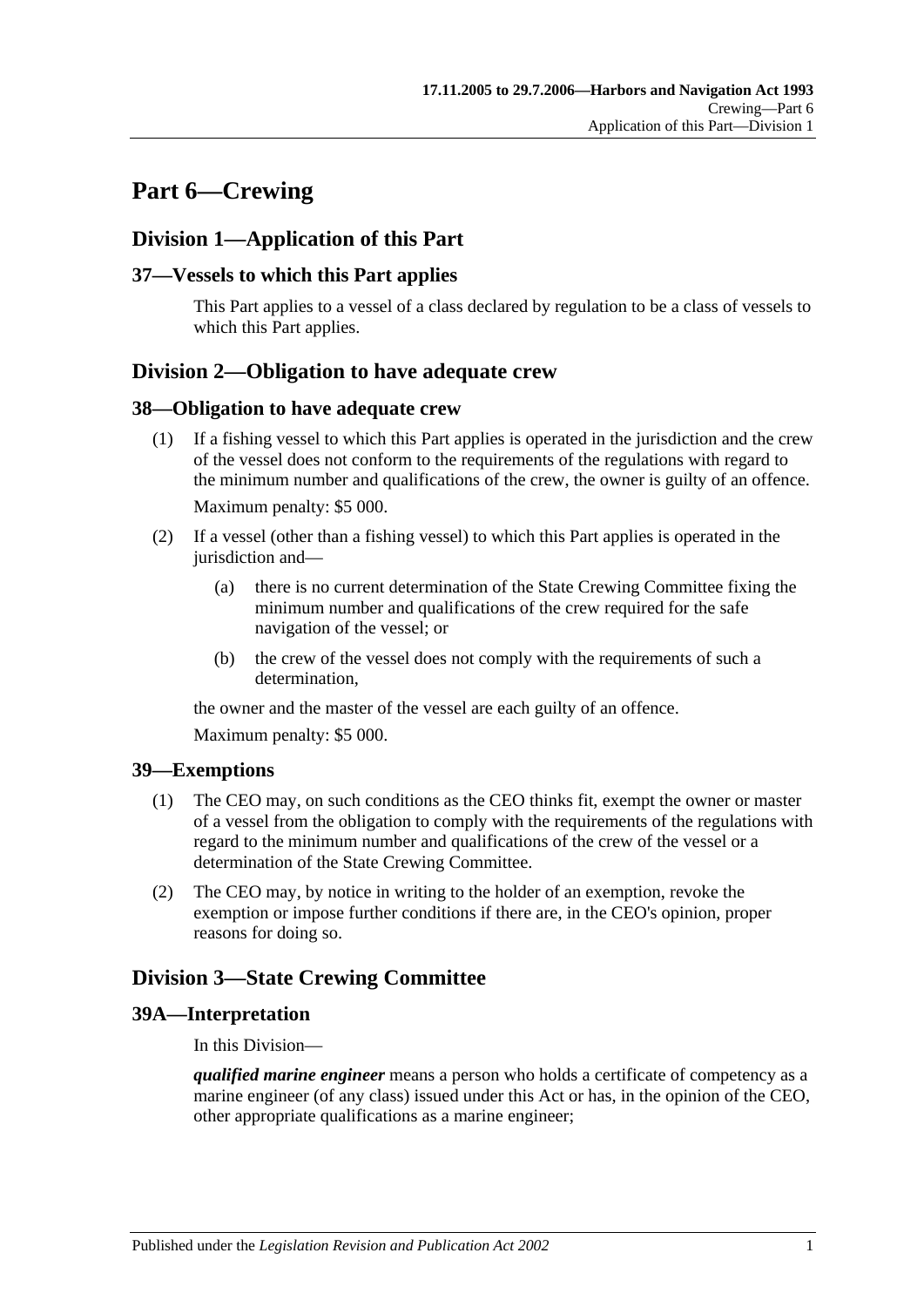*qualified master* means a person who holds a certificate of competency as a master (of any class) issued under this Act or has, in the opinion of the CEO, other appropriate qualifications as a master;

*qualified master mariner* means a person who holds—

- (a) a Master Class 1 certificate of competency issued by a marine authority of the Commonwealth; or
- (b) a qualification under the law of some other place recognised under the Commonwealth Act as equivalent to such a certificate of competency.

# <span id="page-33-0"></span>**40—State Crewing Committee**

- (1) The *State Crewing Committee* is established.
- (2) The Committee consists of—
	- (a) five members (the *appointed members*) appointed by the Governor of whom—
		- (i) one is to be a qualified master mariner nominated by the Minister;
		- (ia) one is to be a qualified master nominated by the Minister;
		- (ib) one is to be a qualified marine engineer nominated by the Minister;
		- (ii) two are to be persons who have, in the opinion of the Governor, appropriate qualifications and experience to be members of the Committee, nominated by maritime or waterfront unions;
	- (b) the members (the *nominated members*) nominated by the owner of the vessel in respect of which a determination is to be made or reviewed by the Committee.
- (2a) At least one appointed member of the Committee must be a woman and at least one must be a man.
- (3) One of the appointed members will be appointed by the Governor to preside at meetings of the Committee and another will be appointed to deputise for that member in his or her absence.
- (4) The Governor may appoint a suitable person to act as an appointed member of the Committee when a particular appointed member is absent or during a temporary vacancy in the office of that member.
- (5) The provisions governing the nomination of a member extend to the appointment of a person to act in the absence of that member or during a temporary vacancy in the office of that member.

## <span id="page-33-1"></span>**41—Nomination of members by owner**

- (1) The CEO must, at least 14 days before the Committee sits to make or review a determination in respect of a vessel, give the owner a written notice—
	- (a) informing the owner of the proposed making or review of the determination and of the date when the proceedings are to commence; and
	- (b) inviting the owner to nominate a person or persons (not exceeding two in number) to be members of the Committee for the purposes of the proceedings.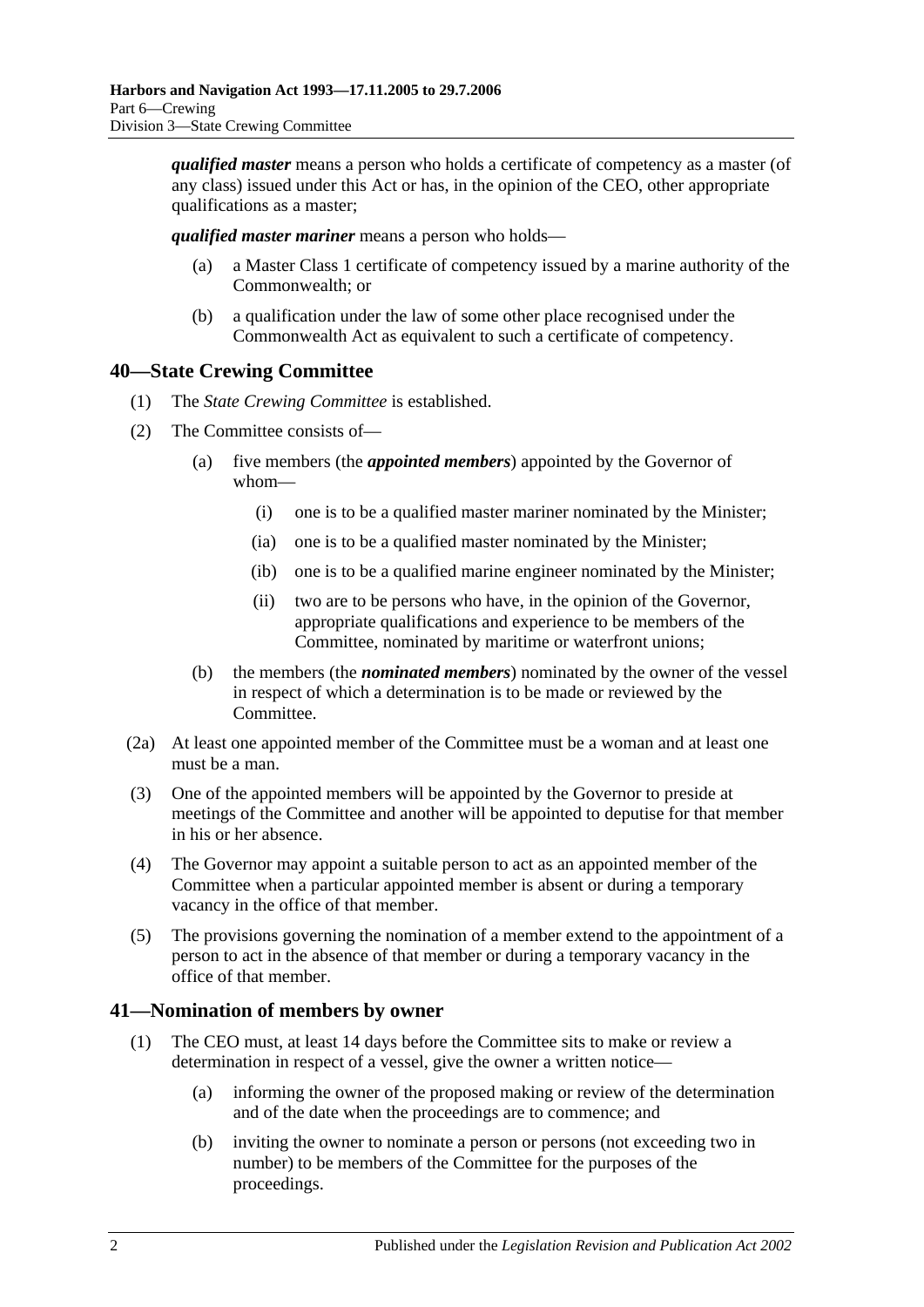- <span id="page-34-4"></span>(2) The owner may, by written notice to the CEO, nominate a person or persons (not exceeding two in number) to be members of the Committee for the purposes of the proceedings.
- (3) A person may not be nominated under [subsection](#page-34-4) (2) unless that person is a qualified master or marine engineer or is, in the opinion of the CEO, otherwise appropriately qualified to participate in the proceedings.
- (4) A nomination must be made at least 7 days before the Committee is to commence the proceedings for the making or review of the determination.
- (5) If the owner fails to make a nomination in accordance with this section the right to make the nomination lapses.

## <span id="page-34-0"></span>**42—Conditions of office**

- (1) An appointed member of the Committee holds office for such term and on such terms and conditions as may be determined by the Governor.
- (2) A nominated member holds office as a member of the Committee only while matters relating to the vessel in respect of which that member was nominated are being considered or otherwise dealt with by the Committee.
- (3) A member of the Committee is entitled to such remuneration, allowances and expenses as may be determined by the Governor.

#### <span id="page-34-1"></span>**42A—Vacancies or defects in appointment of members**

An act of the Committee is not invalid by reason only of a vacancy in its membership or a defect in the appointment of a member.

# <span id="page-34-2"></span>**Division 4—Procedures and powers of Committee**

## <span id="page-34-3"></span>**43—Procedures at meetings**

- (1) The member appointed to preside at meetings of the Committee must, if present at a meeting, preside at that meeting and, in the absence of that member, his or her deputy must preside but, if both are absent, a member chosen by those present will preside.
- (2) Subject to [subsection](#page-34-5) (3), three members of the Committee constitute a quorum of the Committee.
- <span id="page-34-5"></span>(3) A quorum must, unless the CEO otherwise directs, include the members (if any) duly nominated by the owner of the ship in respect of which the Committee is to make or review a determination.
- (4) A decision supported by a majority of the votes of the members present at a meeting of the Committee is a decision of the Committee.
- (5) Each member present at a meeting of the Committee is entitled to one vote on any matter arising for decision at that meeting and, if the votes are equal, the member presiding at the meeting is entitled to a second or casting vote.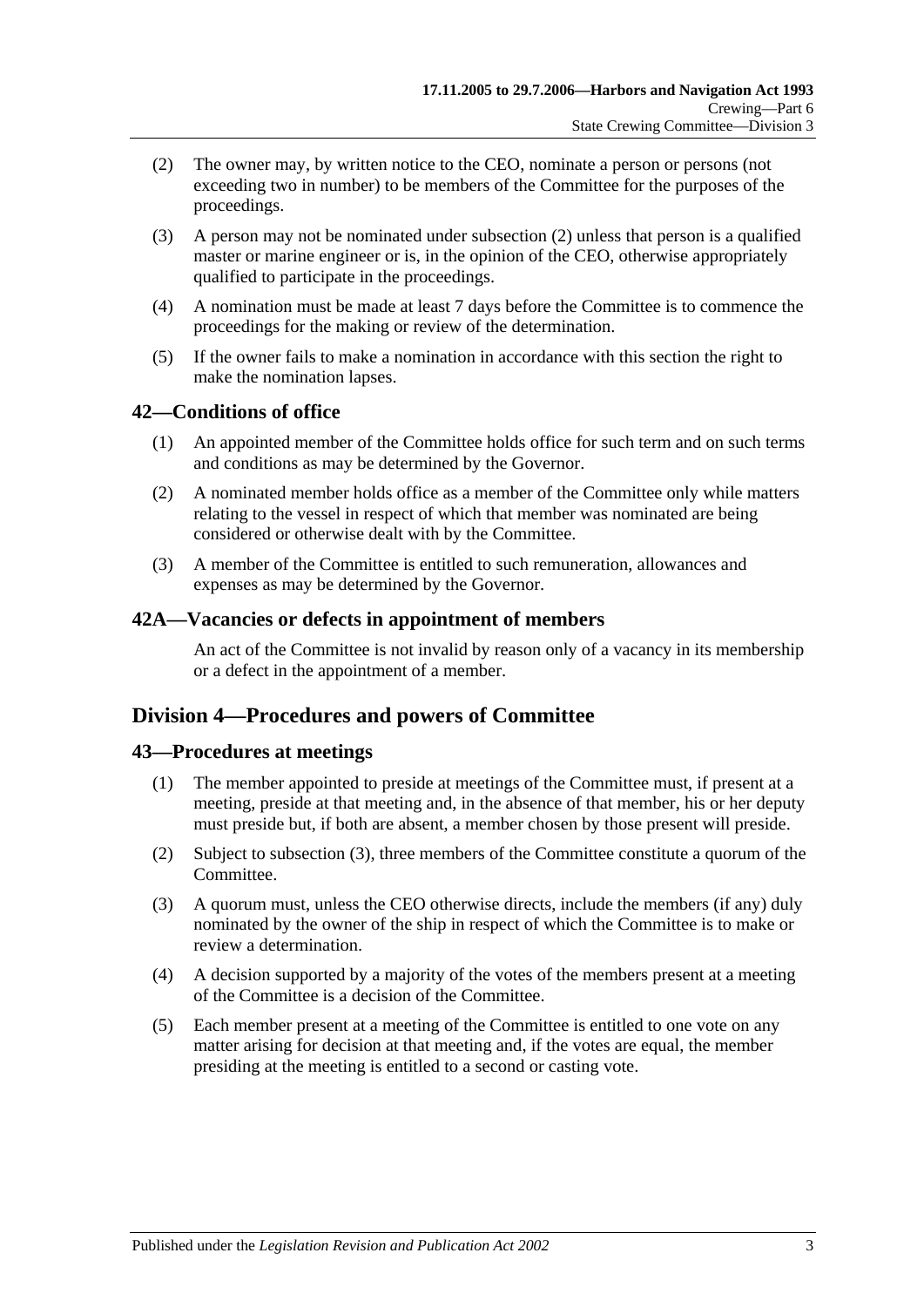#### <span id="page-35-0"></span>**44—Power to obtain information**

- (1) For the purposes of this Act, the Committee may—
	- (a) by summons signed by the presiding or deputy presiding member, require any person to attend before the Committee to give evidence, or to produce documents to the Committee;
	- (b) examine witnesses on oath or affirmation;
	- (c) require any person appearing before the Committee (whether summoned to appear or not) to answer questions relating to any matter before the Committee;
	- (d) enter and inspect any vessel in respect of which a determination is to be made or reviewed under this Act.
- (2) A person who—
	- (a) fails without proper excuse to comply with a summons to attend before the Committee or to produce documents;
	- (b) misbehaves before the Committee, or wilfully insults or obstructs the Committee;
	- (c) refuses to be sworn or to affirm when required to do so by the Committee;
	- (d) refuses to answer any relevant question when required to do so by the Committee,

is guilty of an offence.

Maximum penalty: \$2 500.

## <span id="page-35-1"></span>**45—Determinations in relation to crew**

The Committee may, on application by the owner of a vessel (other than a fishing vessel) to which this Part applies, make or review a determination fixing the minimum number and qualifications of the crew required for the safe navigation of the vessel.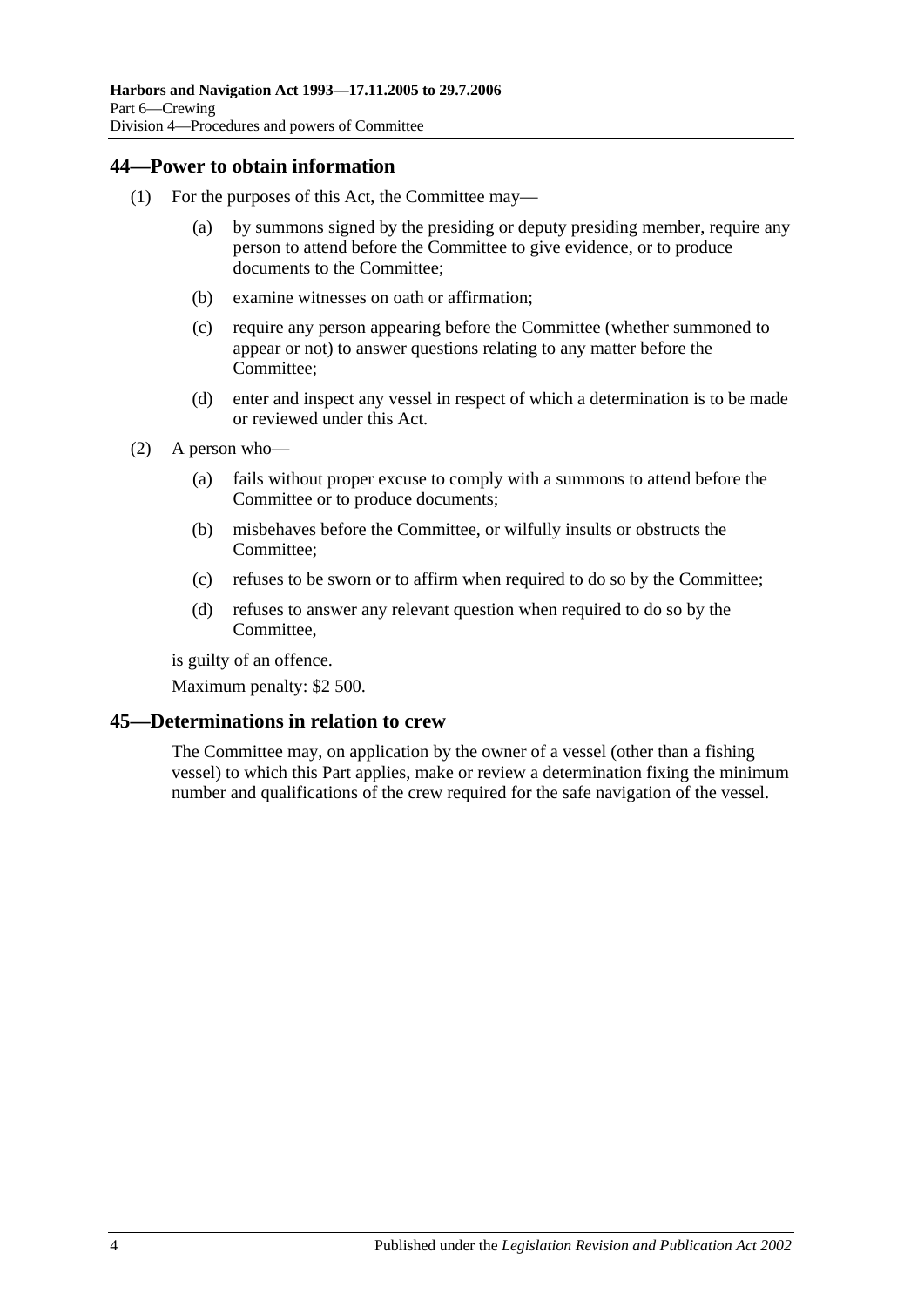# **Part 7—Certificates of competency**

## **46—Vessels to which this Part applies**

This Part applies to—

- (a) a recreational vessel fitted with an engine;
- (b) a vessel (other than a recreational vessel) of a class declared by regulation to be a class of vessels to which this Part applies.

## **47—Requirement for certificate of competency**

- (1) A person must not accept employment in a key position in the crew of a commercial vessel to which this Part applies unless that person holds—
	- (a) a certificate of competency of the appropriate class in force under this Act; or
	- (b) a qualification under the law of some other place declared by the CEO in accordance with the regulations to be equivalent to a certificate of competency of the relevant class; or
	- (c) an exemption from the requirement to hold a certificate of competency of the relevant class.

Maximum penalty: \$2 500.

- (2) A person must not employ another in a key position in the crew of a commercial vessel to which this Part applies unless that person holds—
	- (a) a certificate of competency of the appropriate class; or
	- (b) a qualification under the law of some other place declared by the CEO in accordance with the regulations to be equivalent to a certificate of competency of the relevant class; or
	- (c) an exemption from the requirement to hold a certificate of competency of the relevant class.

Maximum penalty: \$2 500.

- (3) A person must not operate a recreational vessel to which this Part applies unless that person holds—
	- (a) a certificate of competency of the appropriate class (a boat operator's licence); or
	- (b) an exemption from the requirement to hold a certificate of competency of the relevant class; or
	- (c) a special permit granted under the regulations.

Maximum penalty: \$2 500.

Expiation fee: \$105.

- (3a) A person must not cause, suffer or permit another to operate a recreational vessel to which this Part applies unless the other person holds—
	- (a) a certificate of competency of the appropriate class (a boat operator's licence); or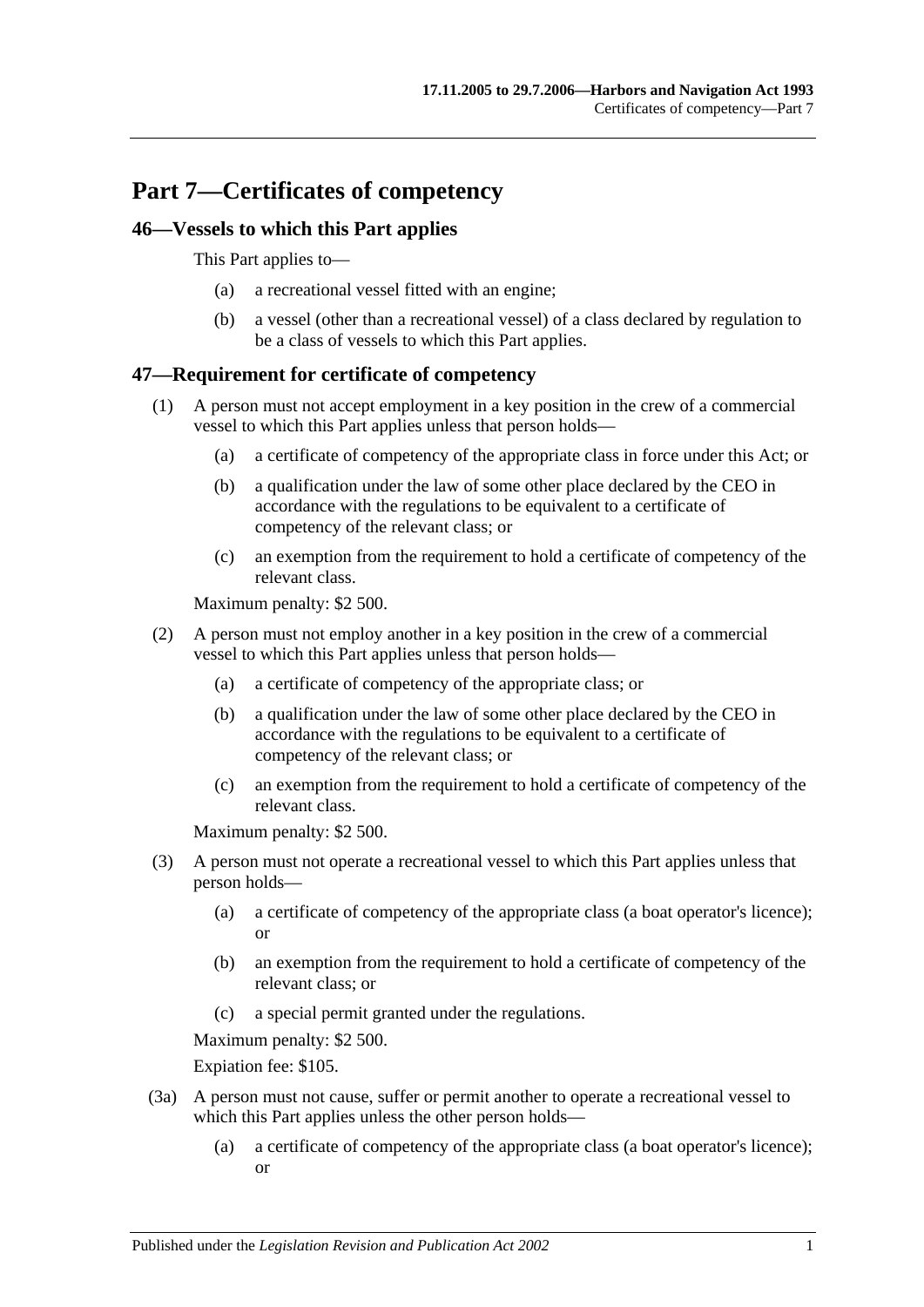- (b) an exemption from the requirement to hold a certificate of competency of the relevant class; or
- (c) a special permit granted under the regulations.

Maximum penalty: \$2 500.

Expiation fee: \$105.

- (4) A person must not hire out a recreational vessel to which this Part applies to another unless that person holds—
	- (a) a certificate of competency of the appropriate class (a boat operator's licence); or
	- (b) an exemption from the requirement to hold a certificate of competency of the relevant class; or
	- (c) a special permit granted under the regulations.

Maximum penalty: \$2 500.

Expiation fee: \$105.

(5) A person who commits an offence against this section while disqualified from holding a certificate of competency of the relevant class is liable to a fine of twice the amount prescribed above.

#### **48—Issue of certificates of competency or exemptions**

- (1) The CEO must arrange for the examination of applicants seeking certificates of competency.
- (2) A person who—
	- (a) passes the examinations appropriate to a certificate of competency of a particular class; and
	- (b) satisfies the requirements of the regulations appropriate to an applicant for a certificate of competency of that class; and
	- (c) satisfies the CEO that he or she is a fit and proper person to hold a certificate of competency of that class,

is entitled to be issued with a certificate of competency of that class.

- (3) A person who is entitled to a certificate of competency will, on payment of the fee fixed by regulation, be issued with a certificate of competency.
- (4) A certificate of competency issued in respect of a recreational vessel (a boat operator's licence) continues in operation without renewal and without payment of any further fee.
- (5) The CEO may, on such conditions as the CEO thinks fit, exempt a person from the obligation to sit an examination for a certificate of competency or to hold a certificate of competency of a particular class.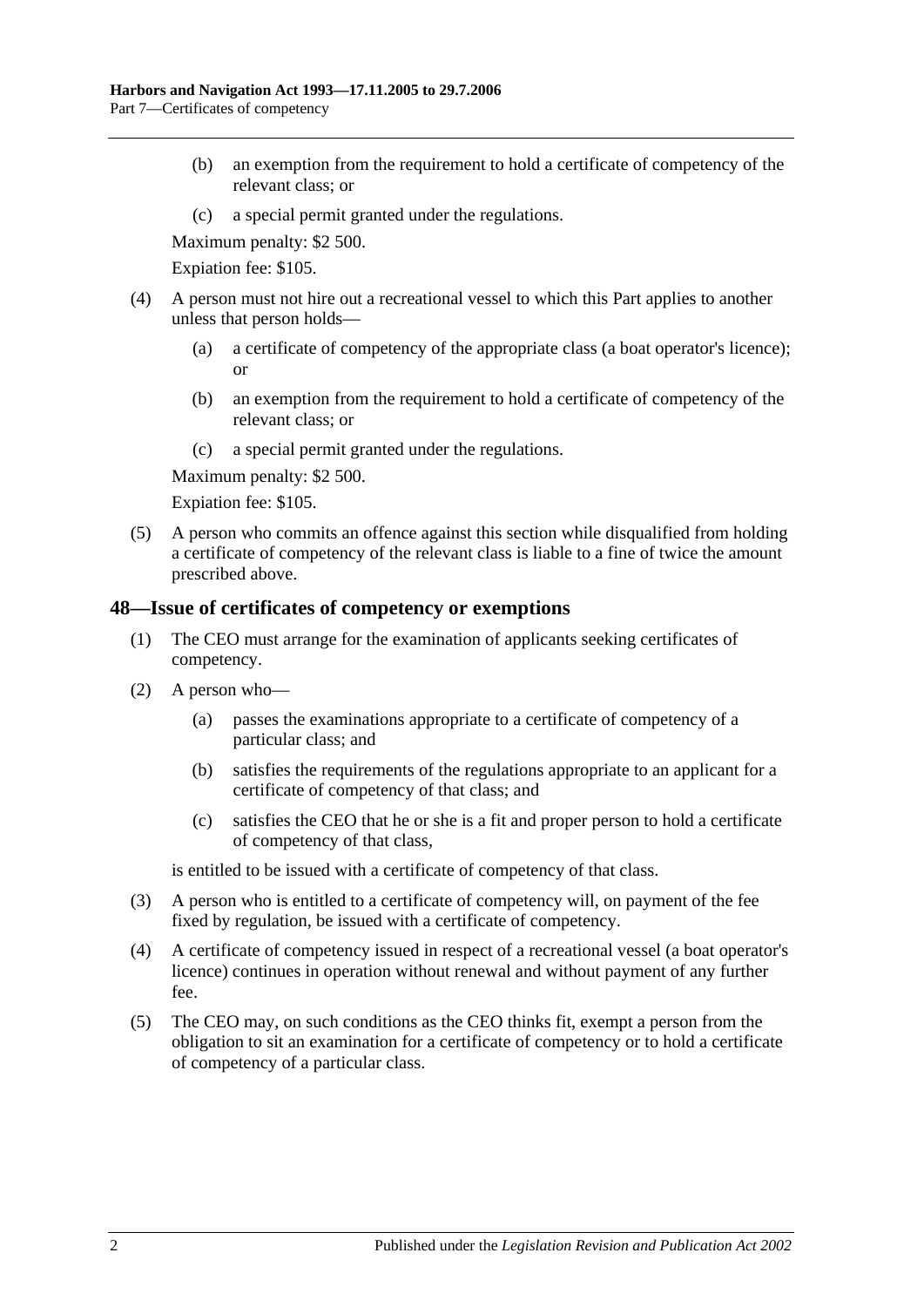### **49—Cancellation of certificate of competency by court**

Where a court convicts the holder of a certificate of competency of an offence against this Act showing the holder to have been incompetent or guilty of misconduct or to have failed in his or her duty in a matter related to navigation, the court may, in addition to imposing any other penalty, cancel the certificate of competency and disqualify the holder from again holding such a certificate for a specified period or until further order.

### **50—Cancellation of certificate of competency by Minister**

- (1) If the holder of a certificate of competency—
	- (a) is shown by the findings of the Court of Marine Enquiry or a court or tribunal with similar powers under the law of some other place to have been incompetent or guilty of misconduct or to have failed in his or her duty in a matter related to navigation; or
	- (b) is convicted of an offence showing the holder of the certificate to have been incompetent or guilty of misconduct or to have failed in his or her duty in a matter related to navigation; or
	- (c) is disqualified from holding such a certificate under the law of another place, or
	- (d) is shown to have suffered mental or physical incapacity rendering him or her incapable of satisfactorily operating a vessel or performing duties pursuant to the certificate of competency,

the Minister may, by notice in writing given to the holder, cancel the certificate of competency and disqualify the holder from again holding such a certificate for a specified period or until further notice.

- (2) If the holder of a qualification under the law of some other place—
	- (a) is convicted of an offence showing the holder of the qualification to have been incompetent or guilty of misconduct or to have failed in his or her duty in a matter related to navigation; or
	- (b) has been found by the Court of Marine Enquiry or a court or tribunal with similar powers under the law of some other place to have been incompetent or guilty of misconduct or to have failed in his or her duty in a matter related to navigation, or
	- (c) is shown to have suffered mental or physical incapacity rendering him or her incapable of satisfactorily operating a vessel or performing duties pursuant to the qualification,

the Minister may declare the qualification to be inoperative in the jurisdiction and while such a declaration remains in force the person to whom it relates will not be regarded as the holder of a qualification equivalent to a certificate of competency.

(3) On cancellation of a certificate of competency (under this or any other section of this Act), the former holder of the certificate must return the certificate to the Minister. Maximum penalty: \$750.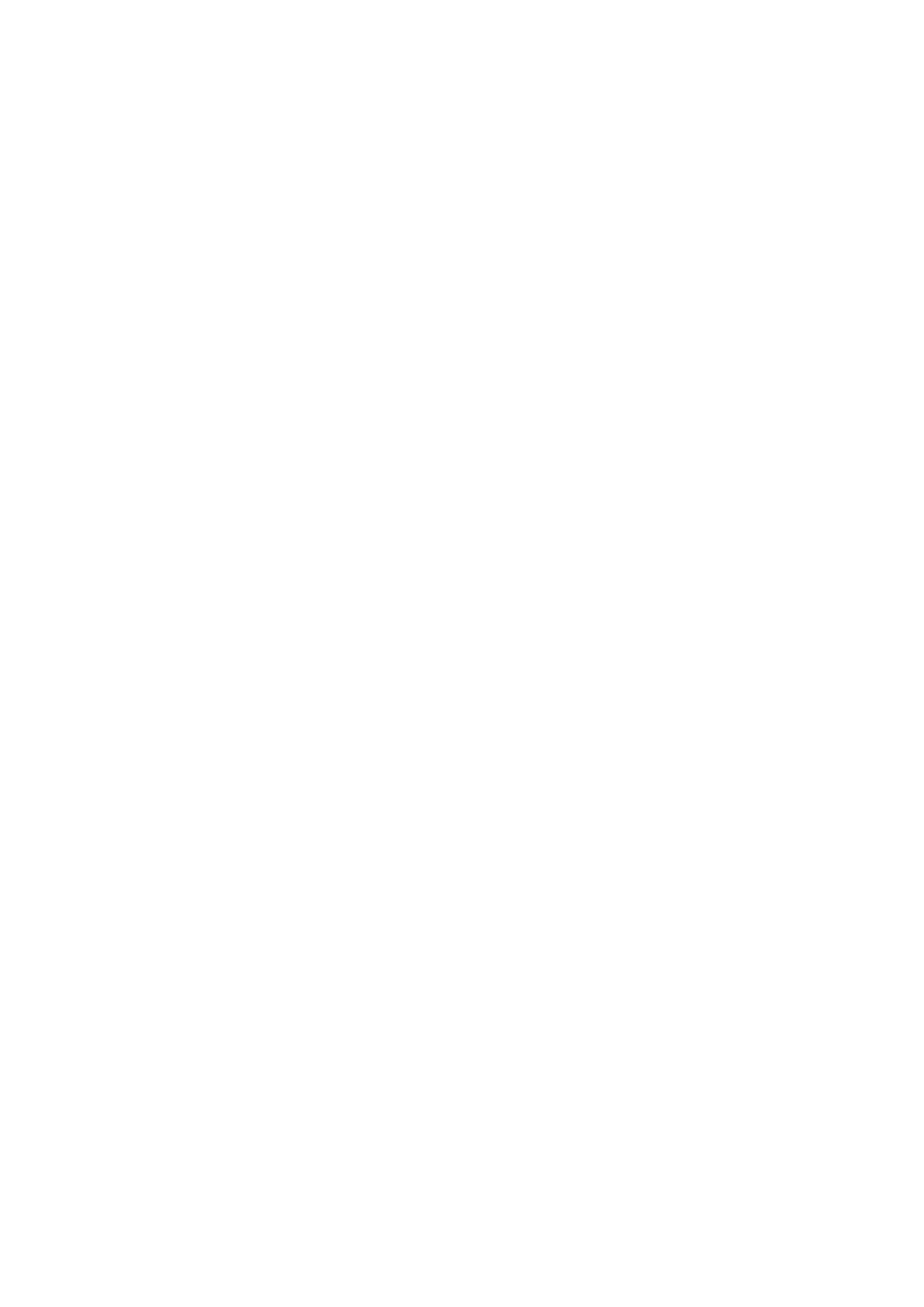# **Part 8—Hire of vessels**

#### **51—Vessels to which this Part applies**

This Part applies to vessels of a class declared by regulation to be a class of vessels to which this Part applies.

#### **52—Obligation to hold licence**

A person must not carry on a business of hiring out vessels to which this Part applies unless licensed to do so under this Part.

Maximum penalty: \$2 500.

#### **52A—Duration and granting of licence**

- (1) A licence under this Part remains in force for the period specified in the regulations and may be renewed in accordance with the regulations.
- (2) The regulations may set out the circumstances in which the CEO may grant or refuse to grant a licence under this Part.

#### **53—Terms and conditions of licence**

- (1) A licence under this Part may be granted subject to such conditions as the CEO thinks fit and specifies in the licence.
- (2) The CEO may, by notice in writing to the holder of a licence under this Part, vary or revoke a condition of the licence.
- (3) A person who holds a licence under this Division must not contravene or fail to comply with a condition of the licence.

Maximum penalty: \$2 500.

- (4) The CEO may, by notice in writing to the licensee, cancel a licence for breach of a condition.
- (5) On cancellation of a licence under this section, the former licensee must return the licence to the CEO.

Maximum penalty: \$750.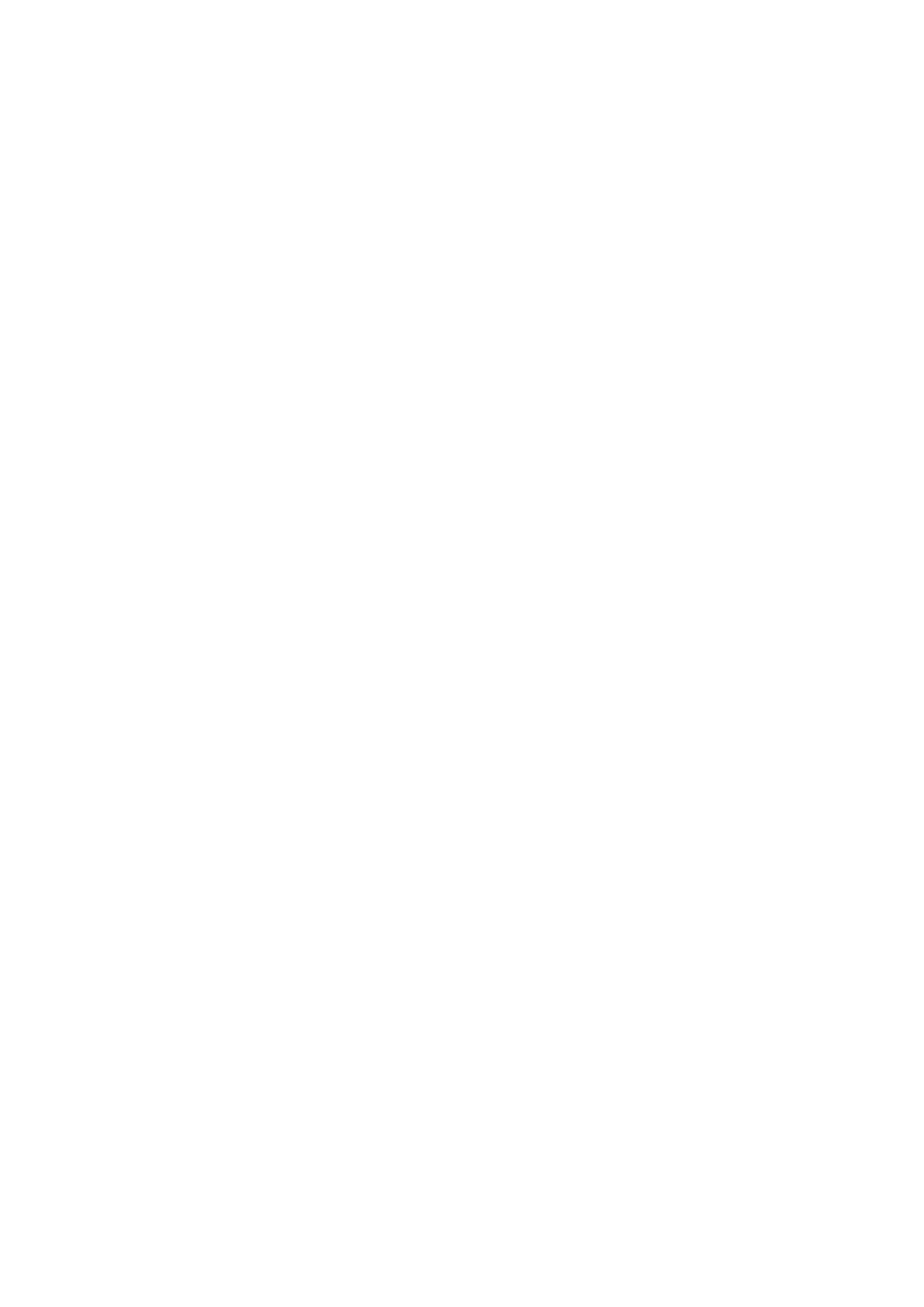# **Part 9—Registration and certificates of surveys**

## **Division 1—Registration of vessels**

## **54—Application of Division**

This Division applies to—

- (a) a recreational vessel fitted with an engine;
- (b) a vessel of a class declared by regulation to be a class of vessels to which this Division applies.

## **55—Registration**

- (1) A vessel to which this Division applies must not be operated in the jurisdiction unless it is registered and marked in accordance with the regulations.
- (2) If a vessel to which this Division applies is operated in the jurisdiction contrary to this section, the owner of the vessel, and the master or operator of the vessel, are each guilty of an offence (but it is a defence to a charge of such an offence brought against the owner for the owner to prove that the vessel was operated without the owner's consent).

Maximum penalty: \$750.

Expiation fee:

- (a) if the vessel is registered but not marked in accordance with the regulations—\$55;
- (b) if the vessel is neither registered nor marked in accordance with the regulations—\$80.
- (3) The CEO may, subject to such conditions as the CEO thinks fit, grant exemptions from the requirements of this section.

# **Division 2—Certificates of survey**

### **56—Application of this Division**

This Division applies in respect of vessels of a class declared by regulation to be a class of vessels in respect of which a certificate of survey is required.

### **57—Appointment of surveyors**

- (1) The CEO may license a suitably qualified person to be a surveyor of vessels generally or of a particular class of vessels.
- (2) A licence may be issued on such conditions as the CEO thinks fit.
- (3) A person who holds a licence under this Division must not contravene or fail to comply with a condition of the licence. Maximum penalty: \$5 000.
- (4) The CEO may, by notice in writing to a licensed surveyor, cancel the surveyor's licence if the surveyor is shown to have been guilty of incompetence or breach of duty or to have breached a condition of the licence.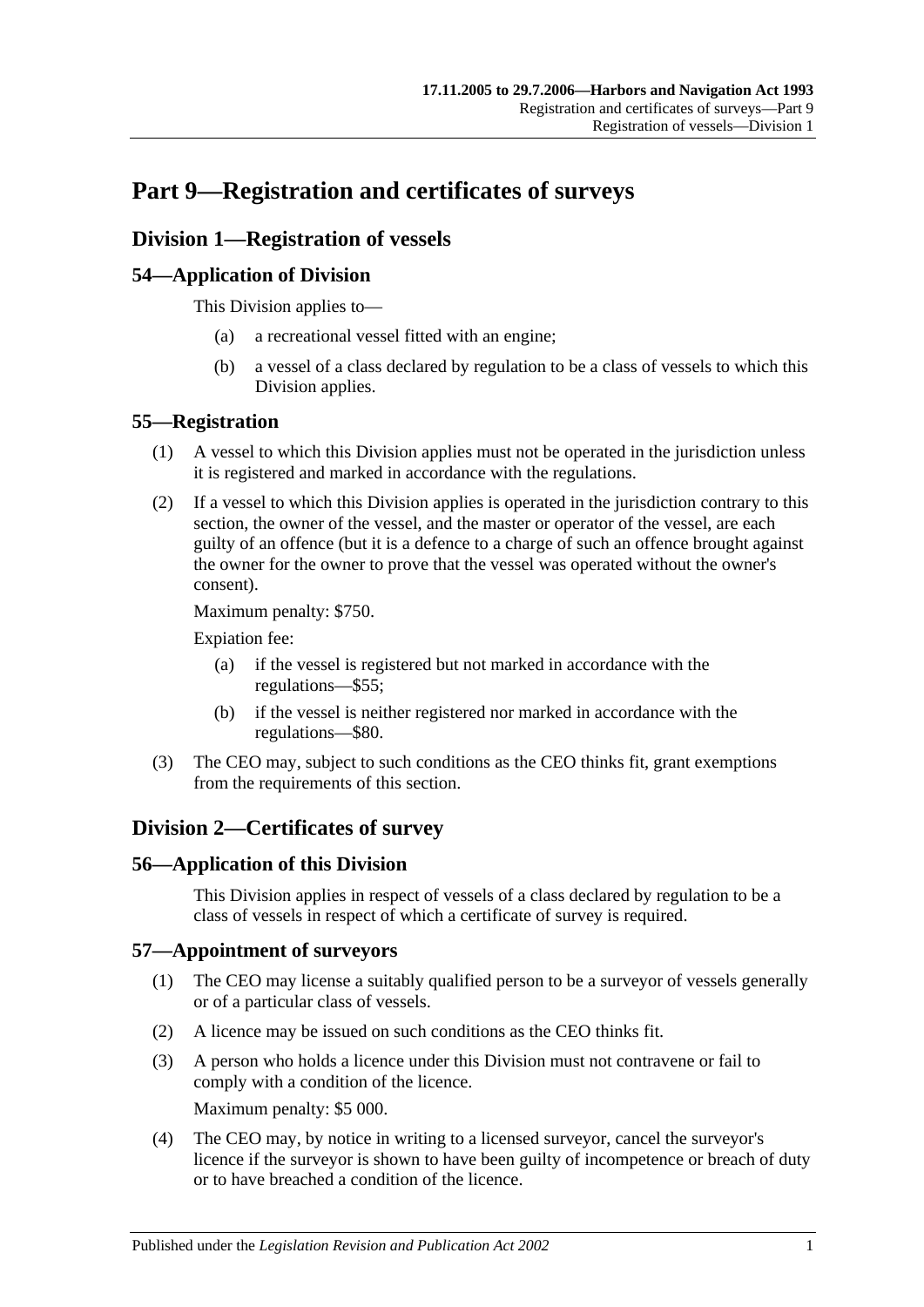(5) On cancellation of a licence under this section, the former licensee must return the licence to the CEO.

Maximum penalty: \$750.

#### **58—Issue of certificate of survey**

- (1) The CEO may, on the recommendation of a licensed surveyor, issue a certificate of survey in respect of a vessel.
- (2) A certificate of survey may, if the licensed surveyor so recommends, be issued subject to conditions stated in the certificate.

#### **59—Certificate of survey**

- (1) A certificate of survey issued in respect of a vessel certifies—
	- (a) that the vessel is structurally sound and conforms with the requirements of the regulations; and
	- (b) that the vessel has the equipment required by the regulations and that the equipment is in working order.
- (2) A certificate of survey remains in force for a period stated in the certificate.
- <span id="page-43-0"></span> $(3)$  If—
	- (a) a structural alteration is made, without the consent of the CEO, to the hull of a vessel in respect of which a certificate of survey is in force; or
	- (b) a material alteration is made, without the consent of the CEO, to the equipment of a vessel in respect of which a certificate of survey is in force,

the certificate of survey is void.

- <span id="page-43-1"></span>(4) A certificate of survey that is void under [subsection](#page-43-0) (3) must be returned to the CEO at his or her request.
- (5) If a certificate is not returned in accordance with [subsection](#page-43-1) (4), the owner and the master of the vessel to which the certificate relates are each guilty of an offence. Maximum penalty: \$750.

### **60—Obligation to hold certificate of survey**

(1) If a vessel to which this Division applies is operated in the jurisdiction without a current certificate of survey, the owner and the master of the vessel are each guilty of an offence.

Maximum penalty: \$10 000.

(2) If a vessel in respect of which a certificate of survey is in force is operated contrary to a condition of the certificate, the owner and the master of the vessel are each guilty of an offence.

Maximum penalty: \$10 000.

- (3) In this section, a reference to a certificate of survey extends to a certificate or document issued under some other law but recognised under the regulations as equivalent to a certificate of survey.
- (4) The CEO may, subject to such conditions as the CEO thinks fit, exempt a vessel from the requirement to be surveyed under this Division.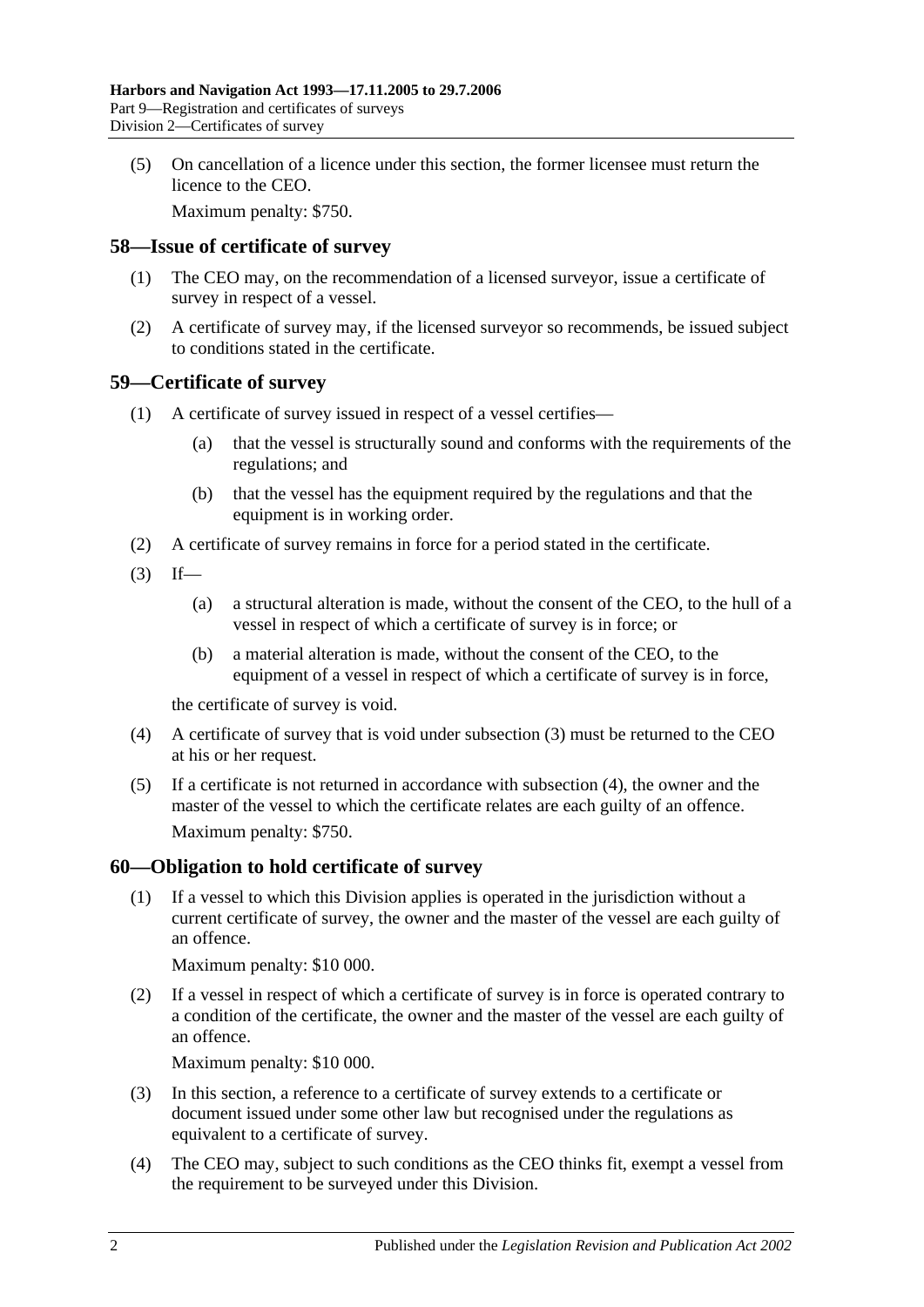## **Division 3—Loadline certificates**

## **61—Application of this Division**

This Division applies in respect of vessels of a class declared by regulation to be a class of vessels in respect of which a loadline certificate is required.

#### **62—Issue of loadline certificate**

- (1) The CEO may issue a loadline certificate in respect of a vessel.
- (2) A loadline certificate may be issued subject to conditions stated in the certificate.

#### **63—Loadline certificate**

- (1) A loadline certificate issued in respect of a vessel certifies that the vessel conforms with the requirements of the regulations in relation to markings displayed for the purposes of determining whether the vessel is properly loaded.
- (2) A loadline certificate remains in force for a period stated in the certificate.
- <span id="page-44-0"></span> $(3)$  If—
	- (a) a structural alteration is made, without the consent of the CEO, to the hull of a vessel in respect of which a loadline certificate is in force; or
	- (b) a material alteration is made, without the consent of the CEO, to the markings on a vessel in respect of which a loadline certificate is in force,

the loadline certificate is void.

- <span id="page-44-1"></span>(4) A loadline certificate that is void under [subsection](#page-44-0) (3) must be returned to the CEO at his or her request.
- (5) If a certificate is not returned in accordance with [subsection](#page-44-1) (4), the owner and the master of the vessel to which the certificate relates are each guilty of an offence. Maximum penalty: \$5 000.

### **64—Obligation to hold loadline certificate**

(1) If a vessel to which this Division applies is operated in the jurisdiction without a current loadline certificate, the owner and the master of the vessel are each guilty of an offence.

Maximum penalty: \$10 000.

(2) If a vessel in respect of which a loadline certificate is in force is operated contrary to a condition of the certificate, the owner and the master of the vessel are each guilty of an offence.

Maximum penalty: \$10 000.

- (3) In this section, a reference to a loadline certificate extends to a certificate or document issued under some other law but recognised under the regulations as equivalent to a loadline certificate.
- (4) The CEO may, subject to such conditions as the CEO thinks fit, exempt a vessel from the requirement to have a loadline certificate issued in respect of it under this Division.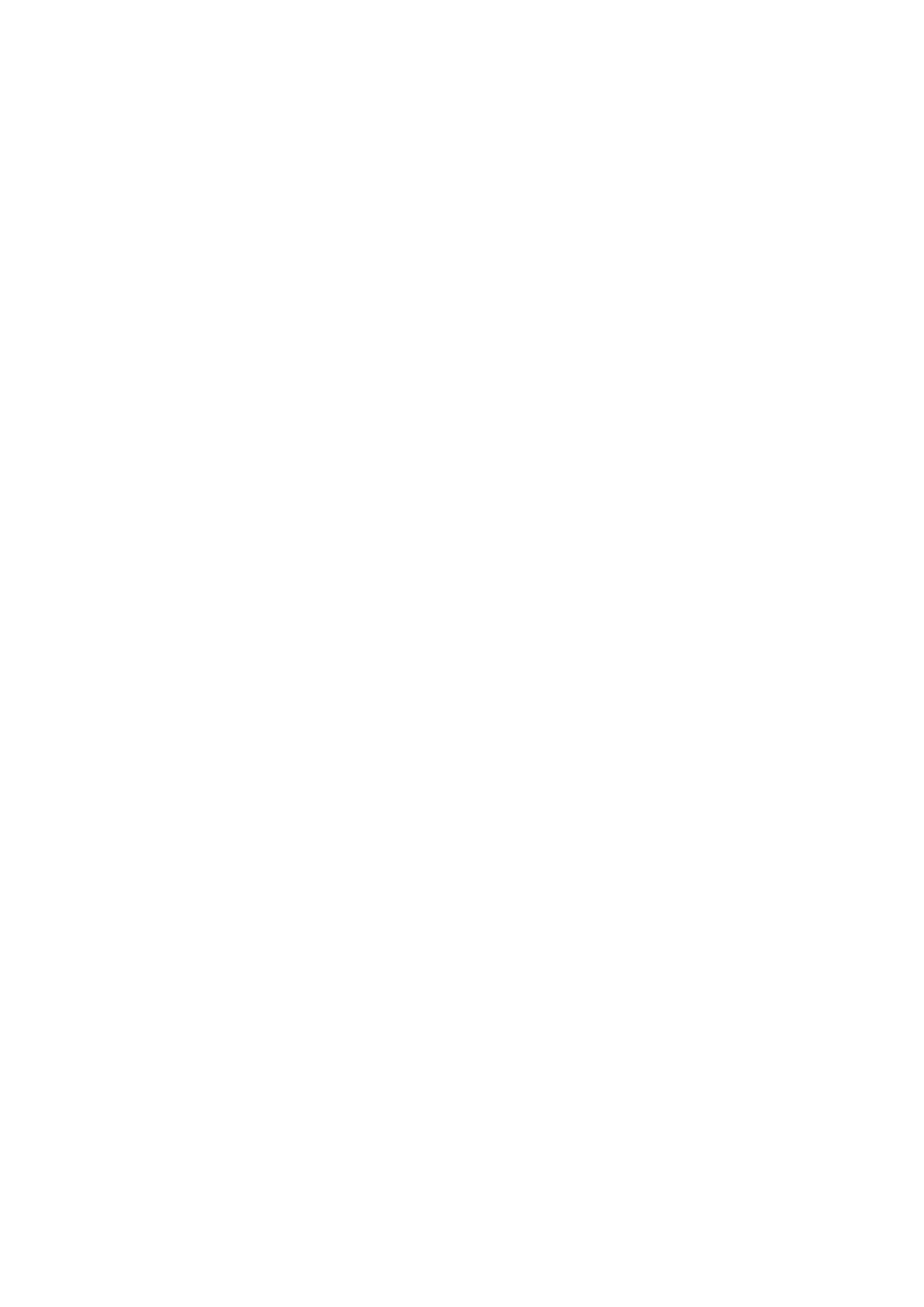# **Part 10—Safety**

# **Division 1—Safety generally**

## <span id="page-46-0"></span>**65—General requirements**

- (1) A vessel must not be operated in the jurisdiction if—
	- (a) the vessel is unsafe;
	- (b) the vessel does not have the equipment or markings required by the regulations or the equipment is not in good working order;
	- (c) the vessel is overloaded or is not properly loaded in accordance with the regulations or the conditions of a certificate of survey or loadline certificate.
- (2) If a vessel is operated in the jurisdiction contrary to [subsection](#page-46-0) (1), the owner and the master or operator are each guilty of an offence.

Maximum penalty: \$10 000.

Expiation fee:

- (a) if 1 or 2 items of equipment are involved—\$105;
- (b) if 3 or 4 items of equipment are involved—\$160;
- (c) if more than 4 items of equipment are involved—\$210.

#### <span id="page-46-1"></span>**65A—Requirement to have emergency position indicating radio beacon**

- (1) A vessel of a class specified by the regulations must not be operated in the jurisdiction unless it is carrying an emergency position indicating radio beacon that is in good working order.
- (2) If a vessel is operated in the jurisdiction contrary to [subsection](#page-46-1) (1), the owner and the master or operator are each guilty of an offence.

Maximum penalty: \$10 000.

Expiation fee: \$400.

### <span id="page-46-3"></span>**66—Power to prohibit use of unsafe vessel**

- (1) If the CEO suspects, on reasonable grounds—
	- (a) that a vessel is unsafe; or
	- (b) that a vessel does not have the equipment or markings required by this Act or the regulations or the equipment is not in good working order; or
	- (c) that a vessel is overloaded or is not properly loaded in accordance with the regulations or the conditions of a certificate of survey or a loadline certificate,

the CEO may, by order, prohibit the use of the vessel.

<span id="page-46-2"></span>(2) If an order is made under this section while the vessel is under way, the vessel must be brought as soon as possible to safe anchorage or be taken as soon as possible out of the water.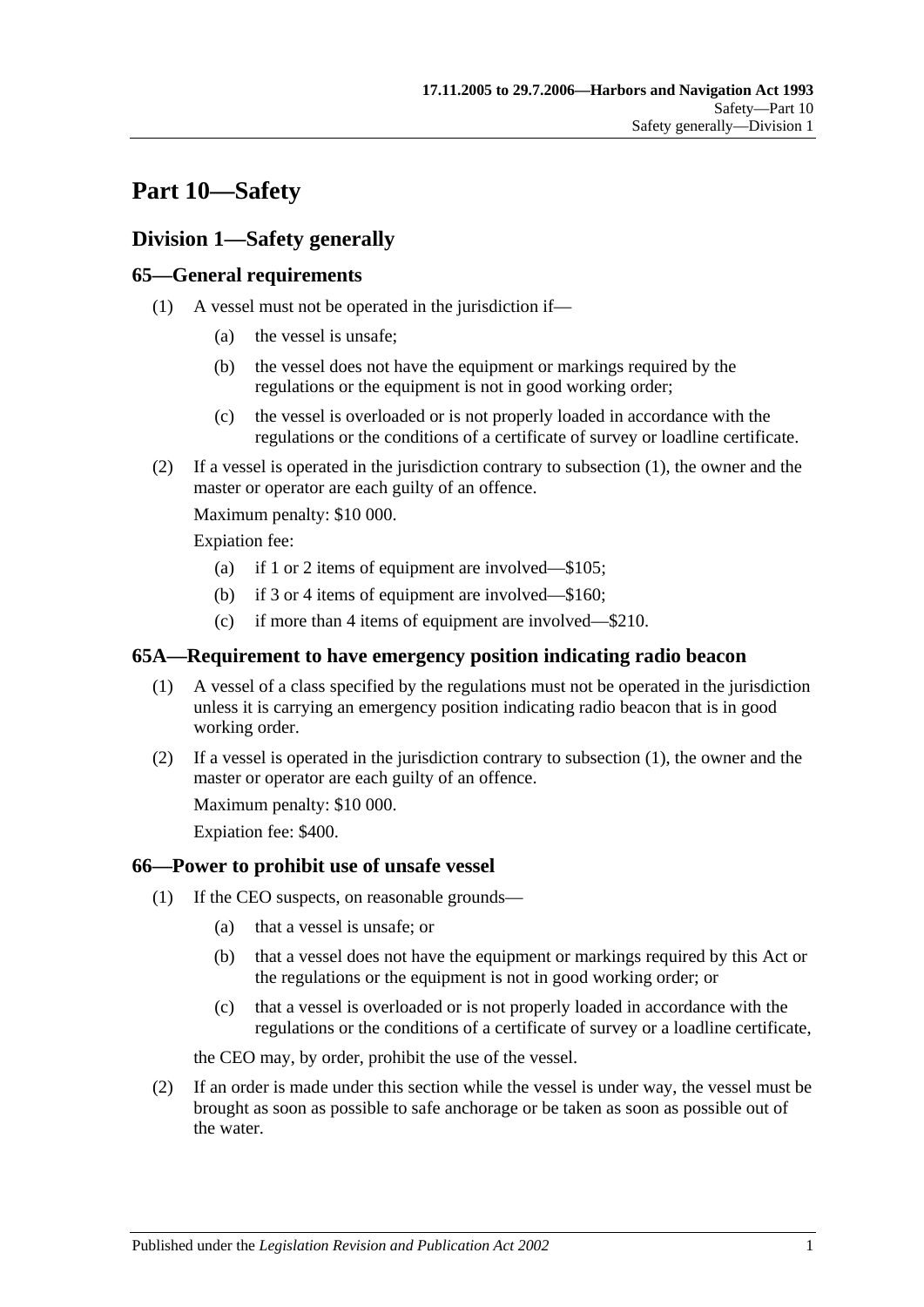(3) Except as provided in [subsection](#page-46-2) (2), if a vessel is operated contrary to an order under [subsection](#page-46-3) (1), the owner and the master of the vessel are each guilty of an offence. Maximum penalty: \$5 000.

#### **67—Minister's power to act in an emergency**

- (1) In an emergency, the Minister may take action for the purpose of avoiding or minimising danger to human life or damage to property.
- (2) The Minister may (for example) exercise one or more of the following powers:
	- (a) take control of a harbor or harbor facility;
	- (b) issue directions to the master or owner of a vessel (including a direction to sink or destroy the vessel);
	- (c) issue any other directions the Minister considers appropriate in the circumstances.
- (3) A person who—
	- (a) obstructs the Minister in the exercise of powers under this section; or
	- (b) fails to comply with a direction under this section,

is guilty of an offence.

Maximum penalty: \$10 000.

(4) A port operating agreement may contain provisions governing the exercise of the Minister's powers under this section in relation to the port.

# **Division 2—Survey**

#### **68—Requirement of survey**

- (1) If the CEO is of the opinion that there are reasonable grounds to suspect that a vessel may be unsafe, that a vessel does not have the equipment or markings required by the regulations or that its equipment may not be in good working order, the CEO may, by notice in writing to the owner of the vessel, require the owner to obtain a certificate from a licensed surveyor nominated by the CEO certifying that—
	- (a) the vessel is safe; and
	- (b) the vessel has the equipment and markings required by this Act and the regulations and the equipment is in good working order.
- (2) A notice under this section may prohibit the use of the vessel until the certificate is obtained.
- (3) A person who—
	- (a) fails without reasonable excuse to obtain a certificate of survey within the time allowed by a notice under this section; or
	- (b) uses a vessel contrary to a notice under this section,

is guilty of an offence.

Maximum penalty: \$5 000.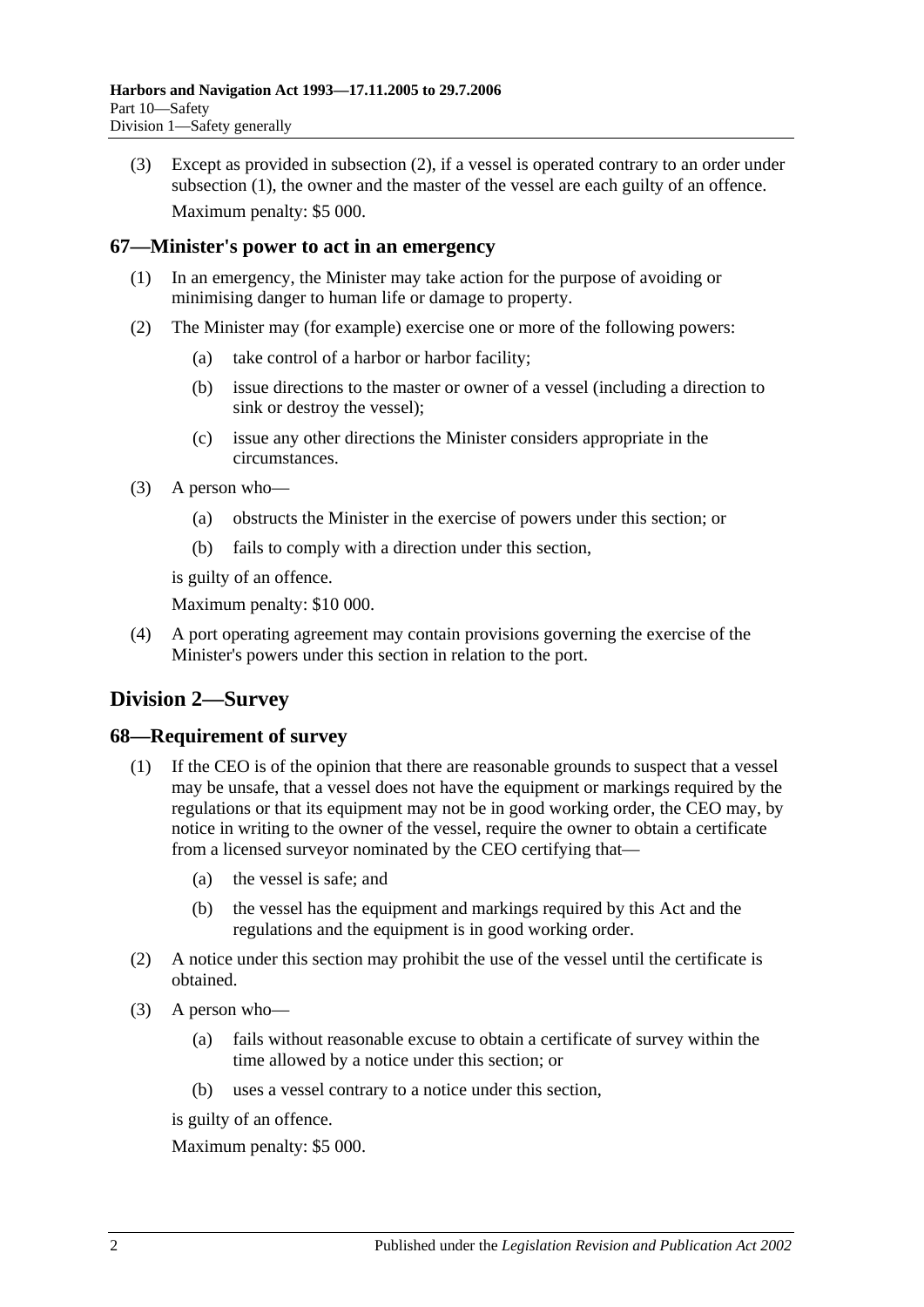## **Division 3—Operation of vessels**

#### **69—Vessels to be operated with due care**

(1) A person who operates a vessel at a dangerous speed or in a dangerous manner is guilty of an offence.

Maximum penalty: \$5 000.

(2) A person who operates a vessel without due care for the safety of any person or property is guilty of an offence.

Maximum penalty: \$2 500.

## **Division 4—Alcohol and other drugs**

### **70—Alcohol and other drugs**

- $(1)$  If—
	- (a) a person operates a vessel or is a member of the crew of a vessel who is, or ought to be, engaged in duties affecting the safe navigation or operation of the vessel; and
	- (b) that person is so much under the influence of intoxicating liquor or a drug as to be incapable of exercising effective control of the vessel or of effectively discharging the duties that he or she is or ought to be performing (as the case requires),

that person is guilty of an offence.

Penalty:

- (a) for a first offence—
	- (i) a fine of not less than \$700 and not more than \$1 200; or
	- (ii) imprisonment for not more than 3 months;
- (b) for a subsequent offence—
	- (i) a fine of not less than \$1 500 and not more than \$2 500; or
	- (ii) imprisonment for not more than 6 months.

<span id="page-48-0"></span> $(2)$  If—

- (a) a person operates a vessel or is a member of the crew of a vessel who is, or ought to be, engaged in duties affecting the safe navigation, operation or use of the vessel; and
- (b) the prescribed concentration of alcohol is present in the blood of that person,

that person is guilty of an offence.

Penalty:

- (a) for a first offence—
	- (i) if the offence is a category 1 offence—a fine of \$700;
	- (ii) if the offence is a category 2 offence—a fine of not less than \$500 and not more than \$900;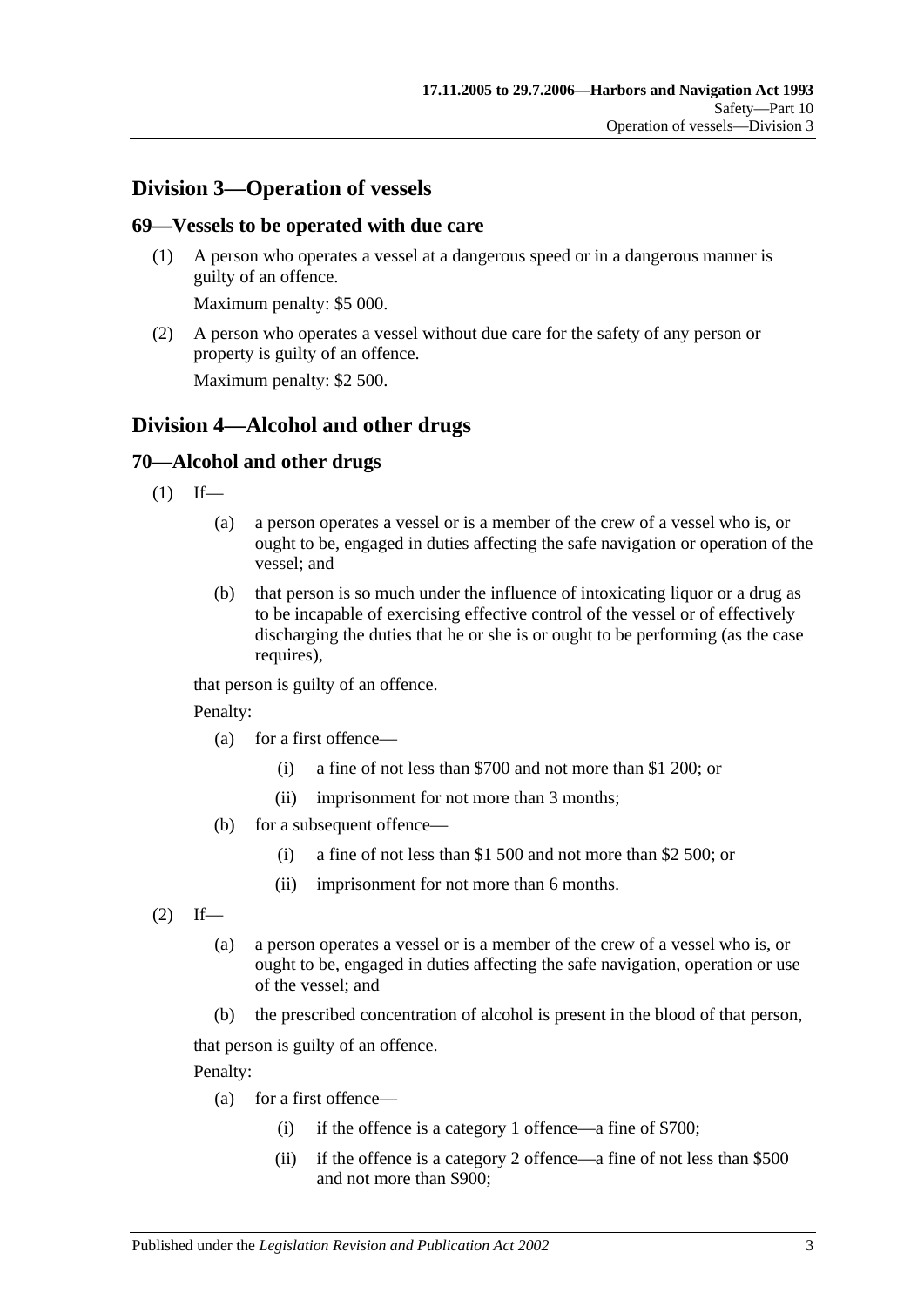- (iii) if the offence is a category 3 offence—a fine of not less than \$700 and not more than \$1 200;
- (b) for a second offence—
	- (i) if the offence is a category 1 offence—a fine of \$700;
	- (ii) if the offence is a category 2 offence—a fine of not less than \$700 and not more than \$1 200;
	- (iii) if the offence is a category 3 offence—a fine of not less than \$1 200 and not more than \$2 000;
- (c) for a subsequent offence—
	- (i) if the offence is a category 1 offence—a fine of \$700;
	- (ii) if the offence is a category 2 offence—a fine of not less than \$1 100 and not more than \$1 800;
	- (iii) if the offence is a category 3 offence—a fine of not less than \$1 500 and not more than \$2 500.
- (3) In this section—

*category 1 offence* means an offence involving a concentration of alcohol of less than .08 grams in 100 millilitres of blood;

*category 2 offence* means an offence involving a concentration of alcohol of not less than .08 grams but less than .15 grams in 100 millilitres of blood;

*category 3 offence* means an offence involving a concentration of alcohol of not less than .15 grams in 100 millilitres of blood;

*prescribed concentration of alcohol* means a concentration of .05 grams or more in 100 millilitres of blood.

(4) In determining whether an offence is a first, second or subsequent offence for the purposes of this section, any previous offence against this Division for which the defendant has been convicted will be taken into account, but only if the previous offence was committed within the period of 5 years immediately preceding the date on which the offence under consideration was committed.

### <span id="page-49-0"></span>**71—Requirement to submit to alcotest or breath analysis**

- (1) An authorised person may require any person—
	- (a) who is operating or has operated a vessel within the preceding period of two hours; or
	- (b) who is or was a member of the crew of a vessel that is being operated or has been operated within the preceding period of two hours, and who is or was, or ought to be or to have been engaged in duties affecting the safe operation of the vessel,

to submit to an alcotest or a breath analysis.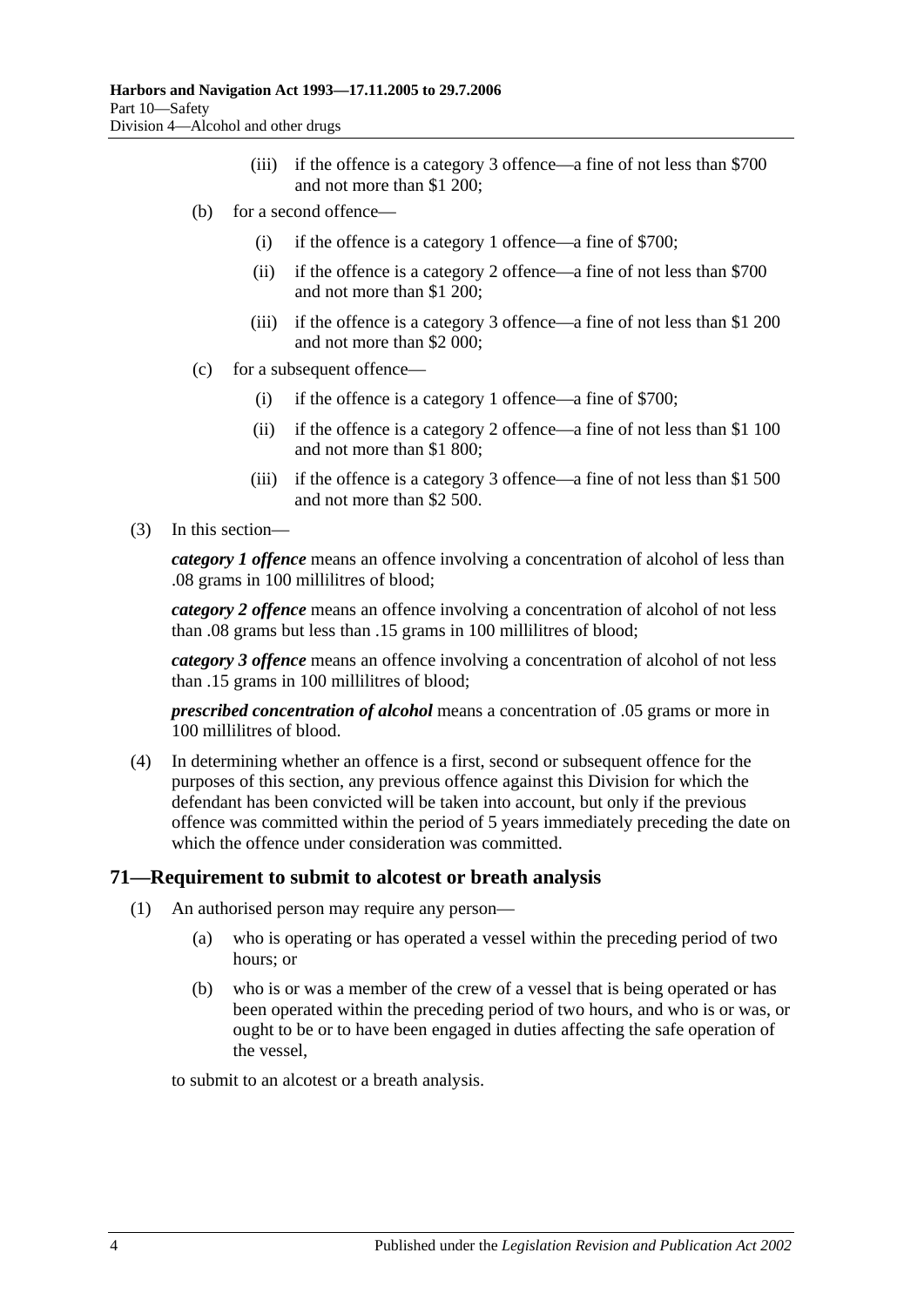<span id="page-50-0"></span>(2) A person required to submit to an alcotest or breath analysis must comply with all reasonable directions of the authorised person and, in particular, must exhale into the apparatus by which the alcotest or breath analysis is conducted, in accordance with the directions of the authorised person.

Maximum penalty: \$2 500.

- (3) If a person is required to submit to breath analysis, the breath analysis must be conducted by a member of the police force experienced in the operation of breath analysing instruments.
- (3a) The regulations may prescribe the manner in which an alcotest or breath analysis is to be conducted and may, for example, require that more than one sample of breath is to be provided for testing or analysis and, in such a case, specify which reading of the apparatus or instrument will be taken to be the result of the alcotest or breath analysis for the purposes of this Division and any other Act.
- (4) It is a defence to a prosecution under [subsection](#page-50-0) (2) that—
	- (a) the requirement or direction to which the prosecution relates was not lawfully made; or
	- (b) the person was not allowed the opportunity to comply with the requirement or direction after having been given the prescribed oral advice in relation to—
		- (i) the consequences of refusing or failing to comply with the requirement or direction; and
		- (ii) the person's right to request the taking of a blood sample under [section](#page-51-0) 72; or
	- (c) there was, in the circumstances of the case, good reason for the defendant to refuse or fail to comply with the requirement or direction.
- (5) No person is entitled to refuse or fail to comply with a requirement or direction under this section on the ground that—
	- (a) the person would, or might, by complying with that requirement or direction, furnish evidence that could be used against himself or herself; or
	- (b) the person consumed alcohol after the person last operated a vessel or was on duty as a member of the crew of a vessel and before the requirement was made or the direction given.
- (6) A person may not raise a defence that the person had good cause for a refusal or failure to comply with a requirement or direction under this section by reason of some physical or medical condition of the person unless—
	- (a) a sample of the person's blood was taken in accordance with [section](#page-51-0) 72; or
	- (b) the person made a request as referred to in [section](#page-51-1)  $72(2)$ , but—
		- (i) an authorised person failed to facilitate the taking of a sample of the person's blood as required by that section; or
		- (ii) a medical practitioner was not reasonably available for the purpose of taking such a sample; or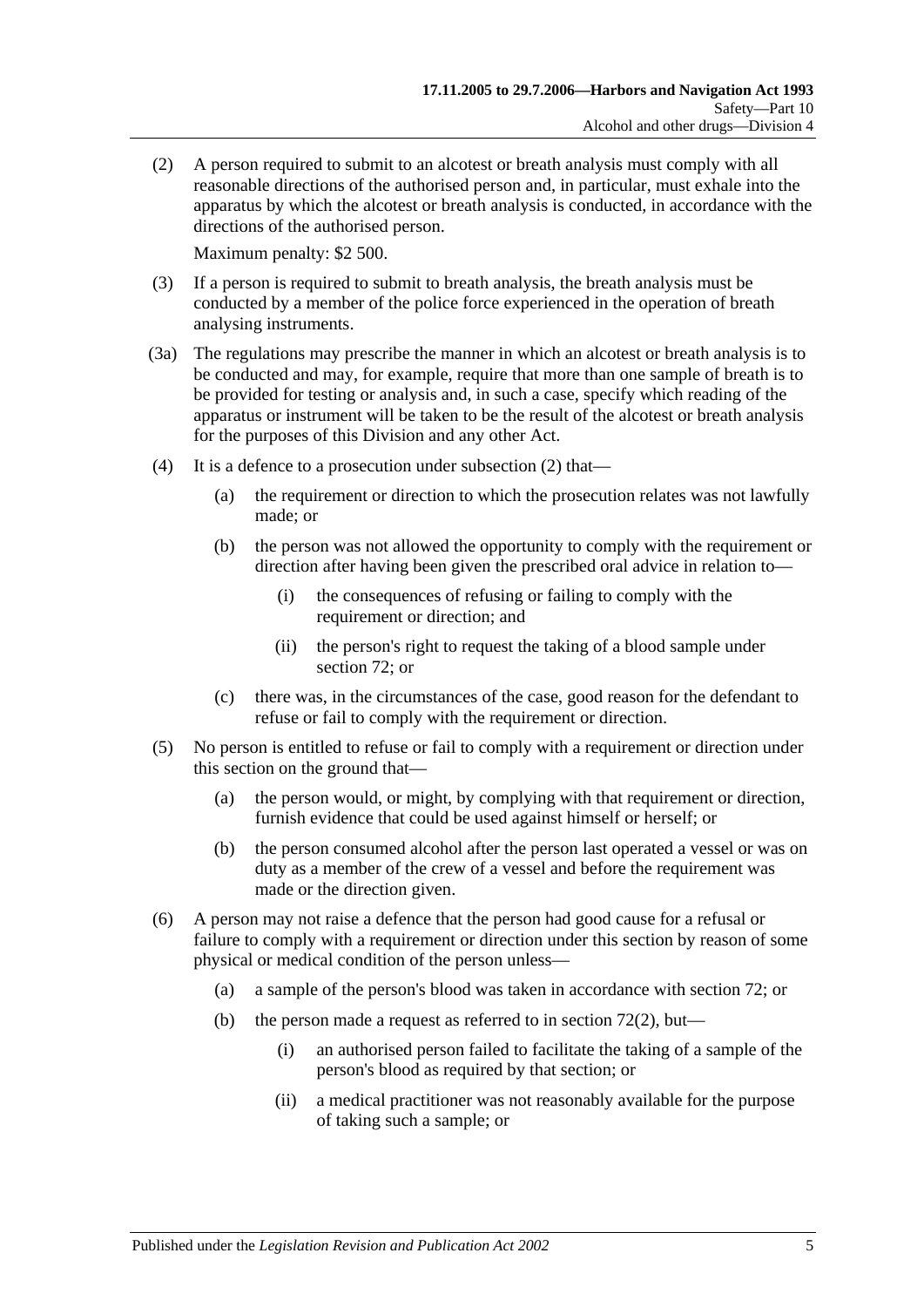(c) the taking of a sample of a person's blood in accordance with [section](#page-51-0) 72 was not possible or reasonably advisable or practicable in the circumstances by reason of some physical or medical condition of the person.

### <span id="page-51-1"></span><span id="page-51-0"></span>**72—Police to facilitate blood test at request of incapacitated person etc**

- (2) Where a person of whom a requirement is made or to whom a direction is given under [section](#page-49-0) 71 refuses or fails to comply with the requirement or direction by reason of some physical or medical condition of the person and immediately requests an authorised person that a sample of his or her blood be taken by a medical practitioner, an authorised person must do all things reasonably necessary to facilitate the taking of a sample of the person's blood—
	- (a) by a medical practitioner nominated by the person; or
	- (b) if a medical practitioner is not nominated or it appears unlikely to an authorised person that the nominated medical practitioner will be available to take the sample within one hour of the time of the request at some place within ten kilometres of the place of the request—by any medical practitioner who is available to take the sample.
- (3) The taking of a sample of blood under this section—
	- (a) must be carried out in the presence of an authorised person; and
	- (b) must be at the expense of the Crown.
- (4) The provisions of [subsections](#page-55-0) (7) to [\(17\)](#page-57-0) (inclusive) of [section](#page-55-1) 74 apply in relation to a sample of blood taken under this section in the same way as to a sample of blood taken under [section](#page-55-1) 74.

## **72A—Authorised person to provide transport assistance for blood tests in certain circumstances outside Metropolitan Adelaide**

- <span id="page-51-2"></span>(1) Where—
	- (a) a person submits to a breath analysis conducted under this Division at a place outside Metropolitan Adelaide; and
	- (b) the person requests a blood test kit as referred to in [section](#page-53-0) 73(4); and
	- (c) it appears to an authorised person that the person has failed or will fail, despite reasonable endeavours, to make safe and appropriate transport arrangements within the period of two hours after the conduct of the breath analysis to attend at a place at which a sample of the person's blood may be taken and dealt with in accordance with the procedures prescribed by regulation for the purposes of [section](#page-52-0) 73(2); and
	- (d) the person requests of an authorised person that an authorised person transport the person, or arrange for the transport of the person, to such a place,

an authorised person must transport, or arrange for the transport of, the person to such a place.

(2) In [subsection](#page-51-2)  $(1)$ —

*Metropolitan Adelaide* has the same meaning as in the *[Development Act](http://www.legislation.sa.gov.au/index.aspx?action=legref&type=act&legtitle=Development%20Act%201993) 1993*.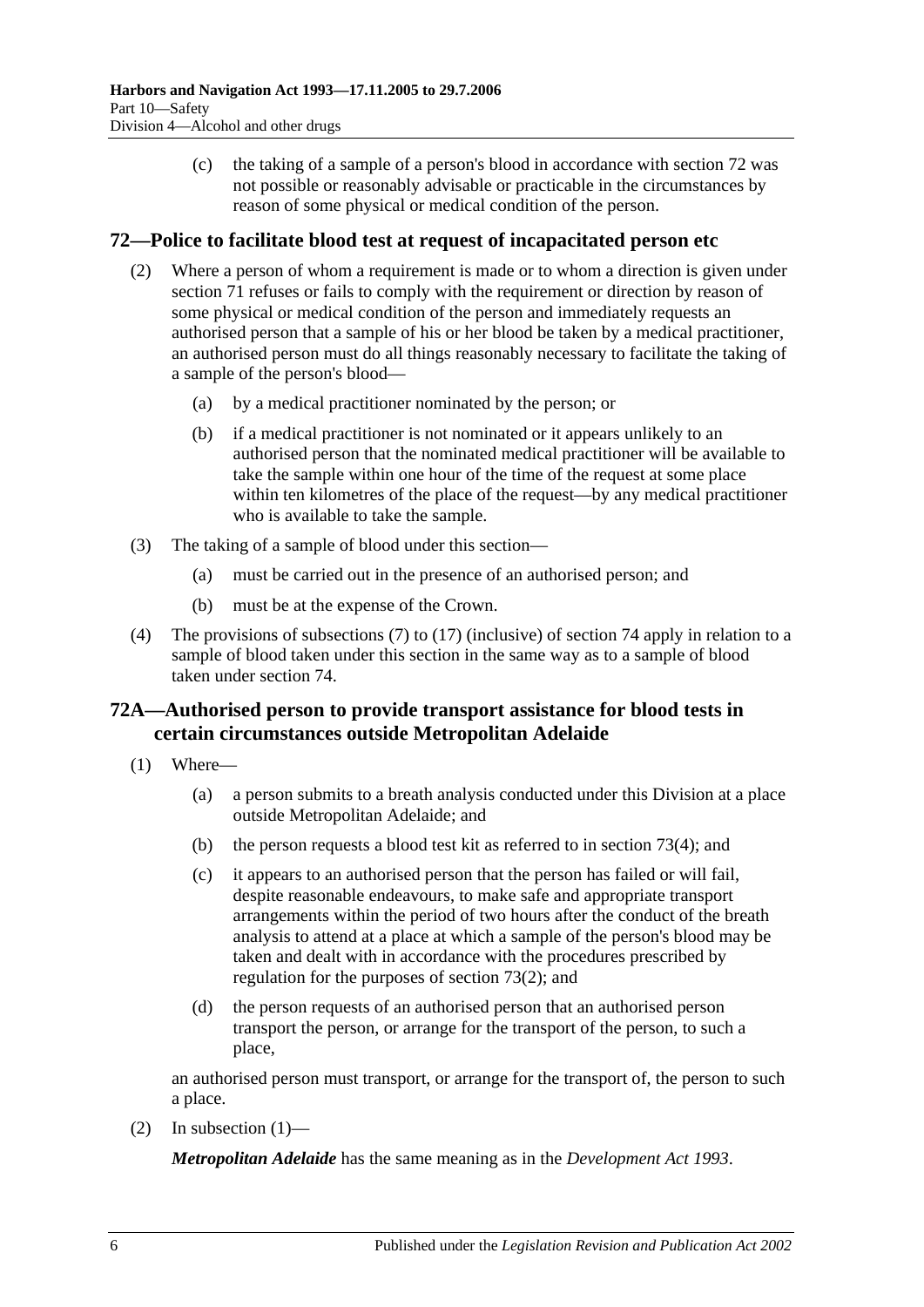## **72B—Blood tests by nurses where breath analysis taken outside Metropolitan Adelaide**

- <span id="page-52-1"></span>(1) Where a person submits to a breath analysis conducted under this Division at a place outside Metropolitan Adelaide—
	- (a) a sample of the person's blood may be taken by a registered nurse instead of a medical practitioner for the purposes of [section](#page-51-0) 72 or the procedures prescribed by regulation for the purposes of [section](#page-52-0) 73(2); and
	- (b) the provisions of this Division and the regulations under this Division apply in relation to the taking of the sample of the person's blood and the subsequent dealing with the sample as if a reference in those provisions to a medical practitioner included a reference to a registered nurse.
- (2) In [subsection](#page-52-1)  $(1)$ —

*Metropolitan Adelaide* has the same meaning as in the *[Development Act](http://www.legislation.sa.gov.au/index.aspx?action=legref&type=act&legtitle=Development%20Act%201993) 1993*;

*registered nurse* means a person who is registered as a nurse under the *[Nurses](http://www.legislation.sa.gov.au/index.aspx?action=legref&type=act&legtitle=Nurses%20Act%201999)  Act [1999](http://www.legislation.sa.gov.au/index.aspx?action=legref&type=act&legtitle=Nurses%20Act%201999)*.

### **72C—Concentration of alcohol in breath taken to indicate concentration of alcohol in blood**

Where a person submits to an alcotest or a breath analysis and the alcotest apparatus or the breath analysing instrument produces a reading in terms of a number of grams of alcohol in 210 litres of the person's breath, the reading will, for the purposes of this Act, be taken to be that number of grams of alcohol in 100 millilitres of the person's blood.

## <span id="page-52-2"></span>**73—Evidence**

- (1) If the requirements of this Act relating to breath analysing instruments and breath analysis are complied with, it will be presumed in proceedings for an offence against this Division or against any other Act, subject to [subsection](#page-52-0) (2), that a concentration of alcohol indicated as being present in the blood of a person by a breath analysing instrument was present in the blood of the person at the time of analysis.
- <span id="page-52-0"></span>(2) In proceedings for an offence against this Division, no evidence can be adduced in rebuttal of the presumption created by [subsection](#page-52-2) (1) except—
	- (a) evidence of the concentration of alcohol in the blood of the defendant as indicated by analysis of a sample of blood taken and dealt with in accordance with [section](#page-55-1) 74 or in accordance with the procedures prescribed by regulation; and
	- (b) evidence as to whether the results of analysis of the sample of blood demonstrate that the breath analysing instrument gave an exaggerated reading of the concentration of alcohol present in the blood of the defendant.
- (2a) In proceedings for an offence against this Division, if it is proved that a concentration of alcohol was present in the defendant's blood at the time of a breath analysis, it will be conclusively presumed that that concentration of alcohol was present in the defendant's blood throughout the period of two hours immediately preceding the analysis.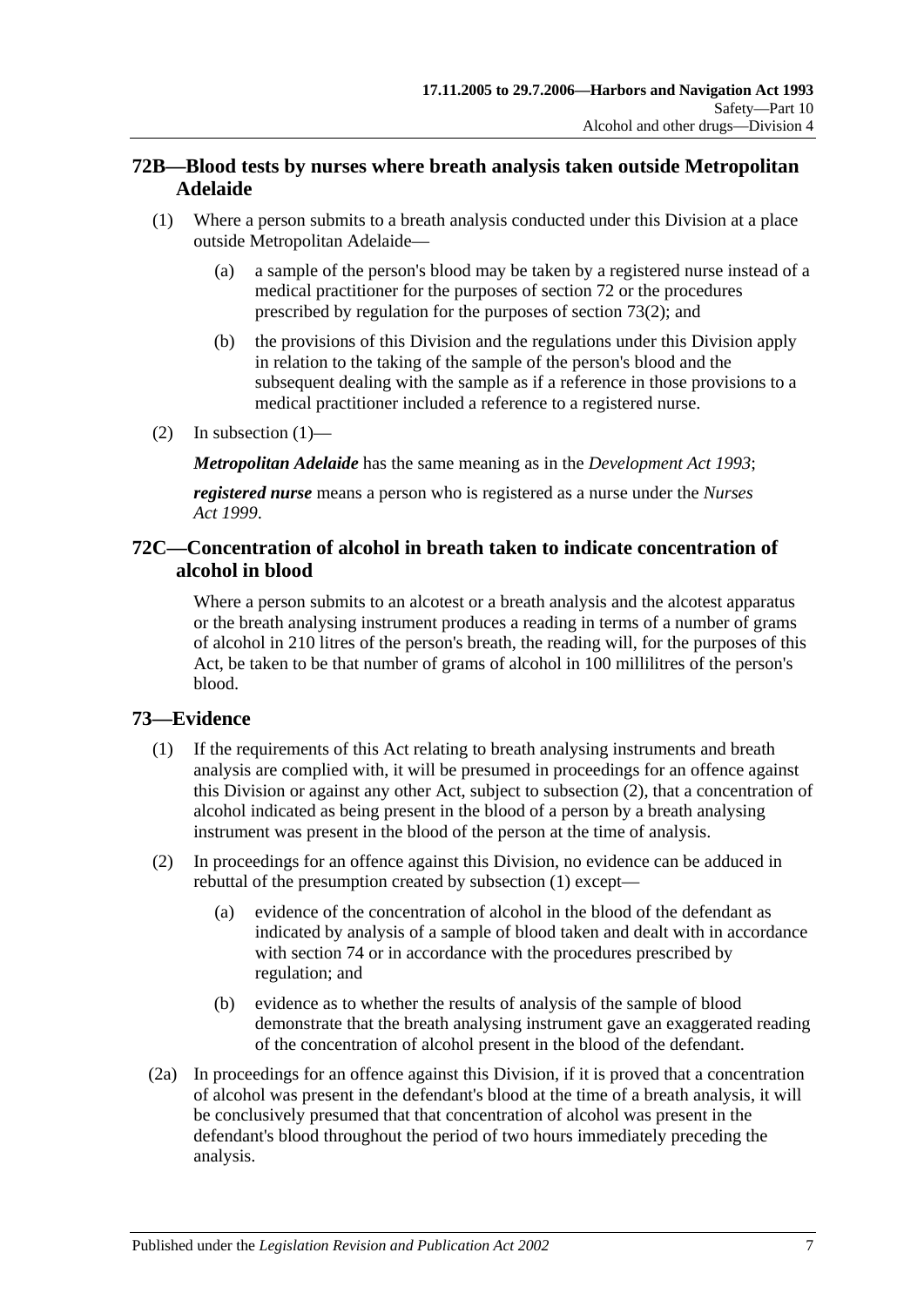- <span id="page-53-1"></span>(3) As soon as practicable after a person has submitted to breath analysis, the person operating the breath analysing instrument must give the person whose breath has been analysed a written statement specifying—
	- (a) the date and time of the analysis; and
	- (b) the reading produced by the breath analysing instrument.
- <span id="page-53-2"></span><span id="page-53-0"></span>(4) If the breath analysis indicates a concentration of alcohol in the blood equal to or exceeding the prescribed concentration, the person operating the breath analysing instrument must immediately—
	- (a) give the person the prescribed oral advice and deliver to the person the prescribed written notice as to the operation of this Division in relation to the results of the breath analysis and as to the procedures prescribed for the taking and analysis of a sample of the person's blood; and
	- (b) at the request of the person made in accordance with the regulations, deliver to the person an approved blood test kit.
- <span id="page-53-3"></span>(5) In proceedings for an offence against this Division or against any other Act—
	- (a) a certificate apparently signed by an authorised person certifying that an apparatus referred to in the certificate is of a kind approved by the Governor under the *[Road Traffic Act](http://www.legislation.sa.gov.au/index.aspx?action=legref&type=act&legtitle=Road%20Traffic%20Act%201961) 1961* for the purposes of carrying out alcotests;
	- (b) a certificate apparently signed by an authorised person certifying that a person named in the certificate submitted to breath analysis on a day and at a time stated in the certificate and specifying the reading produced by the breath analysing instrument;
	- (ba) a certificate apparently signed by an authorised person certifying that a breath analysis carried out in relation to a person named in the certificate on a day and at a time stated in the certificate was carried out in conformity with the requirements of this Act;
	- (bb) a certificate apparently signed by an authorised person certifying that—
		- (i) on a day and at a time stated in the certificate, a person named in the certificate submitted to a breath analysis; and
		- (ii) a written statement required by [subsection](#page-53-1) (3) was given to the person in accordance with that subsection;
	- (c) a certificate apparently signed by a pathologist certifying that a specimen of blood identified in the certificate was analysed and found to contain a specified concentration of alcohol or some other drug referred to in the certificate,

will be accepted, in the absence of proof to the contrary, as proof of the matters stated in the certificate.

- (5a) In proceedings for an offence against this Division or against any other Act, a certificate apparently signed by an authorised person certifying—
	- (a) that on a day and at a time stated in the certificate, a person named in the certificate submitted to a breath analysis; and
	- (b) that the prescribed oral advice and the prescribed written notice were given and delivered to the person in accordance with [subsection](#page-53-2) (4)(a); and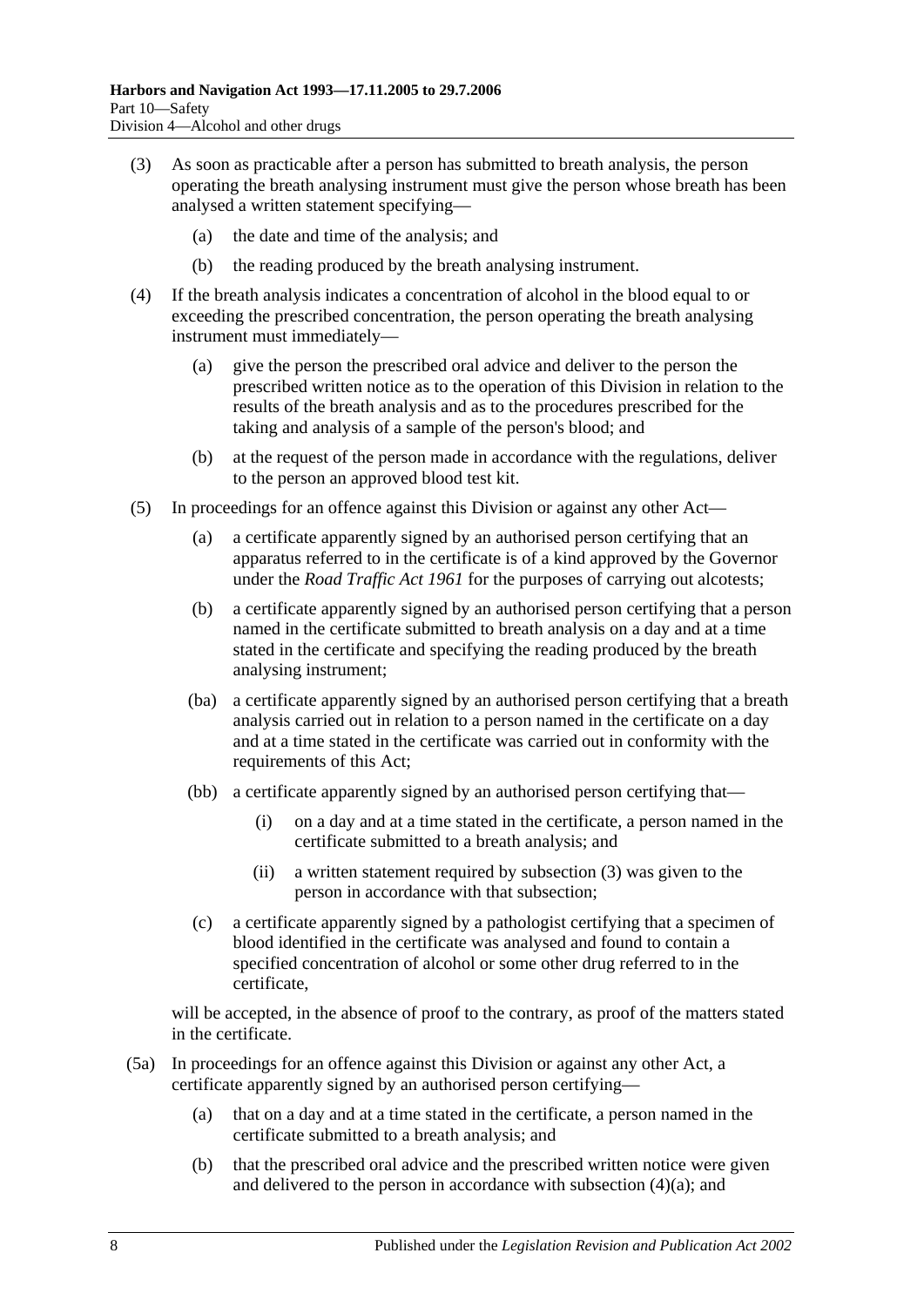- $(c)$  that—
	- (i) the person did not make a request for an approved blood test kit in accordance with the regulations; or
	- (ii) at the request of the person, a kit that, from an examination of its markings, appeared to the person signing the certificate to be an approved blood test kit was delivered to the person in accordance with [subsection](#page-53-3)  $(4)(b)$ ,

is, in the absence of proof to the contrary, proof that the requirements of [subsection](#page-53-0) (4) were complied with in relation to the person.

- (6) A certificate may not be received in evidence in proceedings for an offence unless a copy of the certificate has been given to the defendant not less that seven days before the commencement of the trial and the person by whom the certificate is given must be called as a witness if the defendant, by notice given to the prosecutor not less than two days before the commencement of the trial, so requires, or if the court in its discretion requires the attendance of that person as a witness.
- (7) A prosecution for an offence against this Division or against any other Act will not fail because of a deficiency of a kit delivered to the defendant in purported compliance with [subsection](#page-52-2) (4)(b) and the presumption under subsection (1) will apply despite such a deficiency unless it is proved—
	- (a) that the defendant delivered the kit unopened to a medical practitioner for use in taking a sample of the defendant's blood; and
	- (b) by evidence of the medical practitioner, that the medical practitioner was, because of a deficiency of the kit, unable to comply with the prescribed procedures governing the manner in which a sample of a person's blood must be taken and dealt with for the purposes of [subsection](#page-52-0) (2).
- (8) In this section—

*approved blood test kit* has the same meaning as is given to the term by section 47A of the *[Road Traffic Act](http://www.legislation.sa.gov.au/index.aspx?action=legref&type=act&legtitle=Road%20Traffic%20Act%201961) 1961*.

### **73A—Breath analysis where drinking occurs after operation of vessel**

- (1) This section applies to proceedings for an offence against this Division in which the results of a breath analysis under this Division are relied on to establish the commission of the offence.
- (2) If in proceedings to which this section applies the defendant satisfies the court—
	- (a) that the defendant consumed alcohol during the period (*the relevant period*) after the defendant last operated a vessel or was on duty as a member of the crew of a vessel and before the performance of the breath analysis; and
	- (b) in a case where the defendant was required to submit to the breath analysis after involvement of the vessel in an accident—
		- (i) that the requirements of [section](#page-60-0) 76 were complied with in relation to the accident; and
		- (ii) that alcohol was not consumed by the defendant during the relevant period while at the scene of the accident; and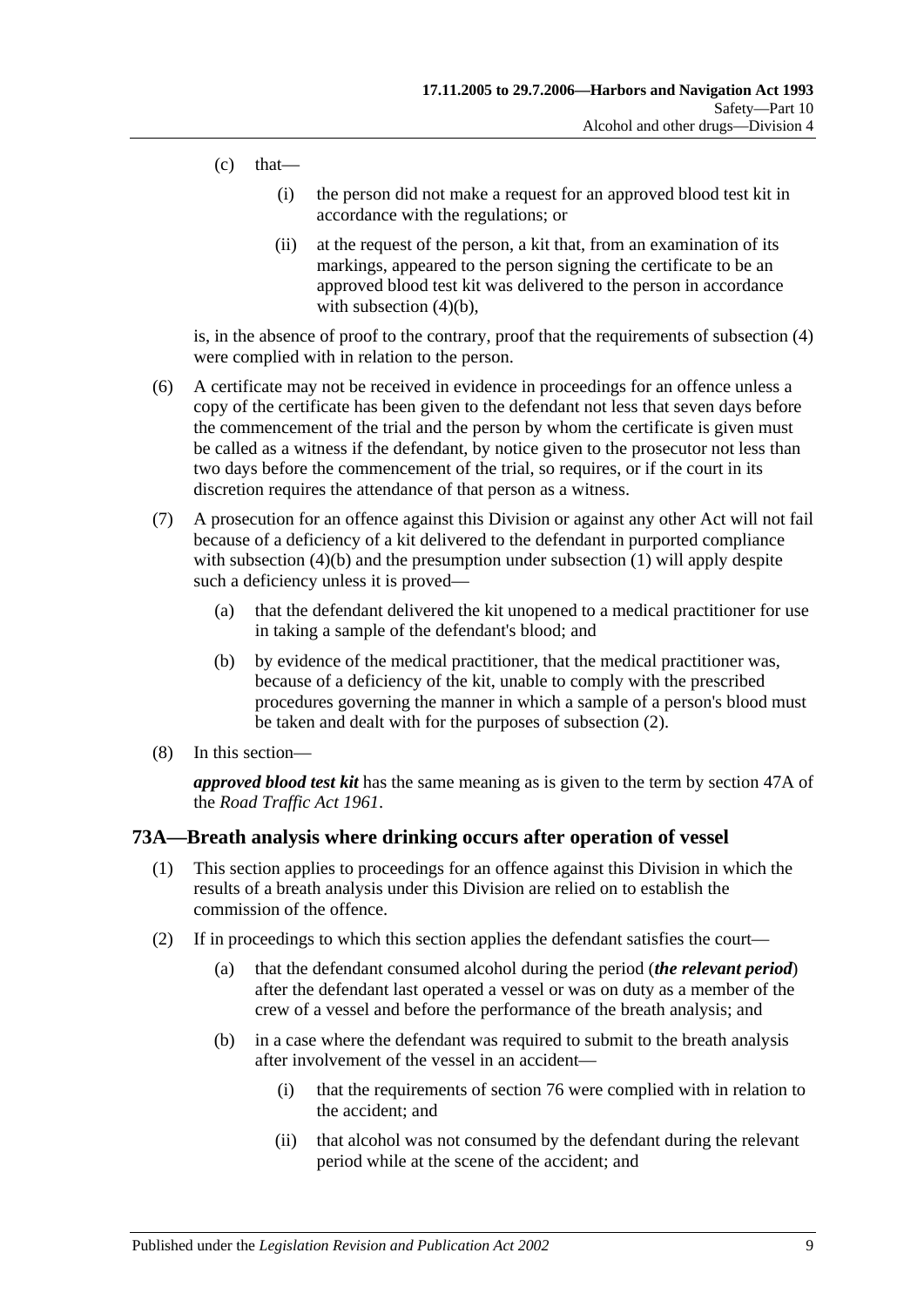(c) that, after taking into account the quantity of alcohol consumed by the defendant during the relevant period and its likely effect on the concentration of alcohol indicated as being present in the defendant's blood by the breath analysis, the defendant should not be found guilty of the offence charged or, in the case of an offence against [section](#page-48-0)  $70(2)$ , should be found guilty of an offence of a less serious category,

the court may, despite the other provisions of this Division, find the defendant not guilty of the offence charged or guilty of an offence of a less serious category.

## <span id="page-55-1"></span>**74—Compulsory blood tests of injured persons including water skiers**

- (1) If a vessel is involved in an accident and, within eight hours after the accident, a person apparently over the age of 14 years who was injured in the accident is admitted into a hospital for the purpose of receiving treatment for that injury, it is, subject to this section, the duty of the medical practitioner by whom that patient is attended to take, as soon as practicable, a sample of that patient's blood (even though the patient may be unconscious) in accordance with this section.
- (2) A medical practitioner must not take a sample of blood under this section if, in his or her opinion, it would prejudice the patient's medical condition to do so.
- (3) A medical practitioner is not obliged to take a sample of blood under this section if the patient objects to the taking of the sample and persists in that objection after the medical practitioner has informed the patient that, unless the objection is made on genuine medical grounds, it may constitute an offence against this section.
- (4) If a vessel is involved in an accident and a person apparently over the age of 14 years who was injured in the accident is dead on arrival at the hospital, or dies before a sample of blood has been taken in accordance with this section and within eight hours after admission to the hospital, it is the duty of the medical practitioner who, pursuant to Part 5 of the *[Coroners Act](http://www.legislation.sa.gov.au/index.aspx?action=legref&type=act&legtitle=Coroners%20Act%202003) 2003*, notifies the State Coroner or a police officer of the death—
	- (a) to take a sample of blood from the body of the deceased in accordance with this section; or
	- (b) to notify the State Coroner as soon as practicable that, in view of the circumstances in which the death of the deceased occurred, a sample of blood should be taken from the body under this section.
- (5) The State Coroner, on receiving a notification under subsection (4), may authorise and direct a pathologist to take a sample of blood from the body of the deceased in accordance with this section.
- (6) A medical practitioner is not obliged to take a sample of blood under this section if a sample has already been taken by another medical practitioner.
- <span id="page-55-0"></span>(7) A medical practitioner by whom a sample of blood is taken under this section must—
	- (a) place the sample of blood, in approximately equal proportions, in two separate containers marked with an identification number distinguishing the sample of blood from other samples of blood taken under this section and seal the containers; and
	- (b) give to the person from whom the sample was taken, or leave with that person's personal effects at the hospital, a notice in writing advising that—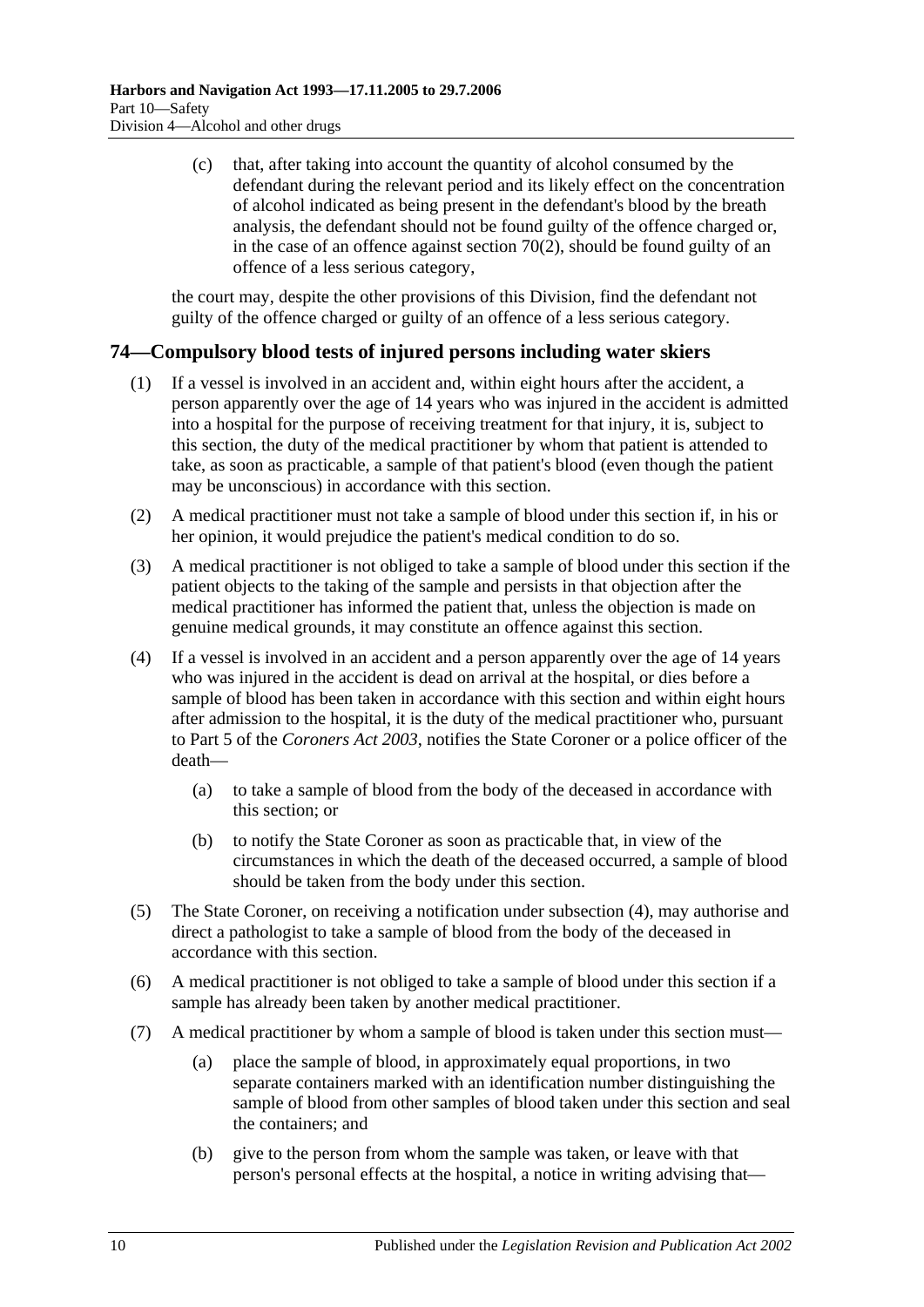- (i) the sample of blood has been taken under this section; and
- (ii) a container containing part of the sample of blood and marked with the identification number specified in the notice will be available for collection by or on behalf of the person at a specified place; and
- (c) complete and sign a certificate containing the information required under [subsection](#page-56-0) (10); and
- (d) make the containers and the certificate available to a member of the police force.
- (8) Each container must contain a sufficient quantity of blood to enable an accurate evaluation to be made of the concentration of alcohol present in the blood and the sample of blood taken by the medical practitioner must be such as to furnish two such quantities of blood.
- (9) It is the duty of the medical practitioner by whom the sample of blood is taken to take such measures as are reasonably practicable in the circumstances to ensure that the blood is not adulterated and does not deteriorate so as to prevent a proper assessment of the concentration of alcohol present in the blood of the person from whom the sample was taken.
- <span id="page-56-0"></span>(10) The certificate referred to in [subsection](#page-55-0) (7) must state—
	- (a) the identification number of the sample of blood marked on the containers referred to in that subsection; and
	- (b) the name and address of the person from whom the sample of blood was taken; and
	- (c) the name of the medical practitioner by whom the sample of blood was taken; and
	- (d) the date, time and hospital at which the sample of blood was taken; and
	- (e) that the medical practitioner gave the notice referred to in that subsection to the person from whom the sample of blood was taken, or, as the case may be, left the notice with the person's personal effects.
- (10a) One of the containers containing the sample of the person's blood must—
	- (a) as soon as reasonably practicable be collected by a member of the police force and delivered to the place specified in the notice given to the person or left with the person's personal effects under [subsection](#page-55-0) (7); and
	- (b) be kept available at that place for collection by or on behalf of the person for the prescribed period.
- (11) After analysis of the sample of blood, the analyst must sign a certificate containing the following information:
	- (a) the identification number of the sample of blood marked on the container; and
	- (b) the name and professional qualifications of the analyst; and
	- (c) the date the sample of blood was received in the laboratory in which the analysis was performed; and
	- (d) the concentration of alcohol or other drug found to be present in the sample; and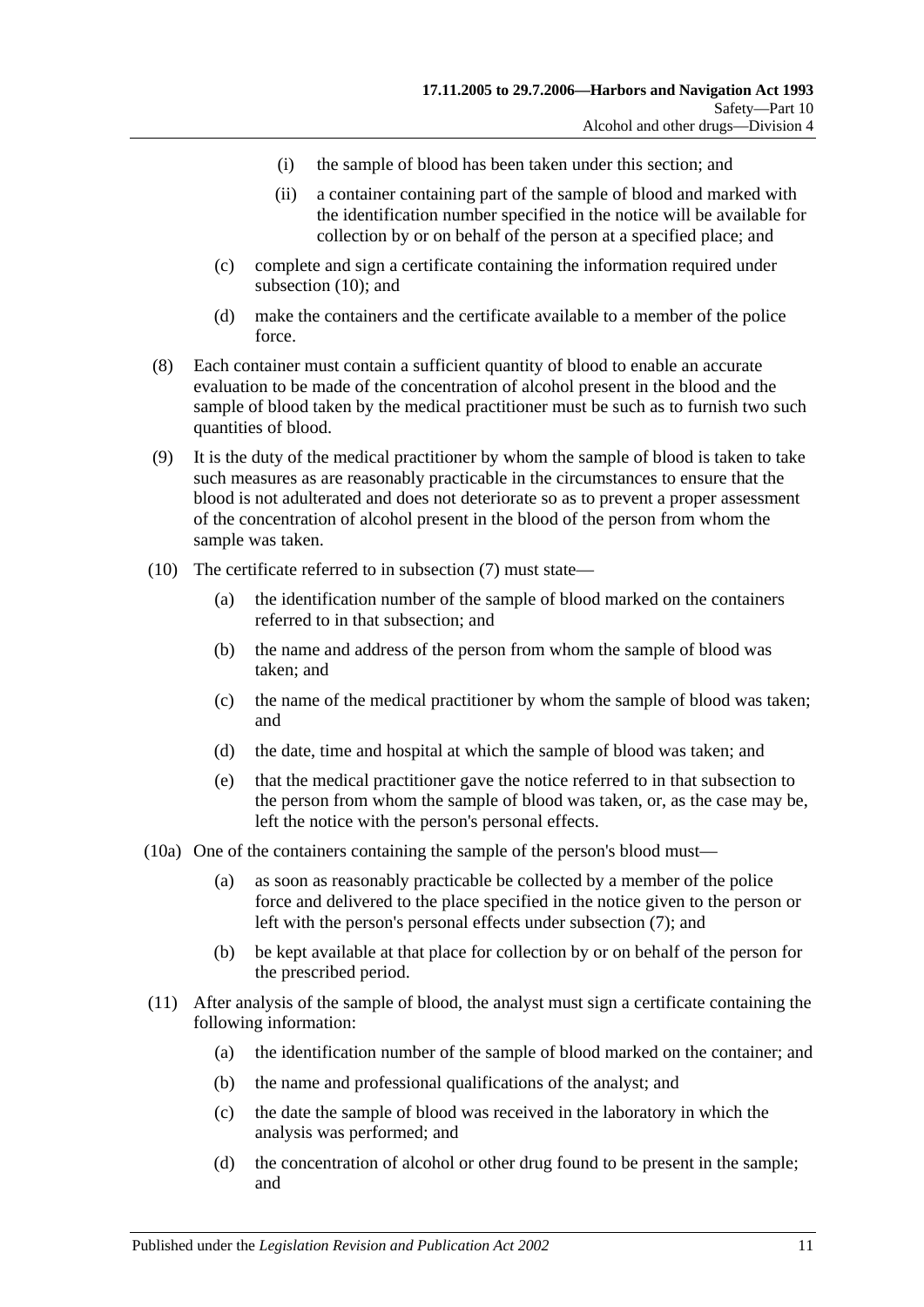- (e) any factors relating to the blood sample or the analysis that might, in the opinion of the analyst, adversely affect the accuracy or validity of the analysis; and
- (f) any other information relating to the blood sample or analysis that the analyst thinks fit to include.
- (12) On completion of an analysis of a sample of blood, the certificate of the medical practitioner by whom the sample of blood was taken and the certificate of the analyst who performed or supervised the analysis must be sent to the Minister or retained on behalf of the Minister and, in either event, copies of the certificates must be sent—
	- (a) to the Commissioner of Police; and
	- (b) to the medical practitioner by whom the sample of blood was taken; and
	- (c) to the person from whom the sample of blood was taken or, if the person is dead, a relative or personal representative of the deceased.
- <span id="page-57-1"></span>(13) If a copy cannot be sent under [subsection](#page-57-1)  $(12)(c)$  because the whereabouts of that person are unknown, a copy must be provided on application made within three years of the date of the analysis by the person from whom the sample of blood was taken or a relative or the personal representative of that person.
- (14) Subject to [subsection](#page-57-0) (17), an apparently genuine document purporting to be a certificate, or a copy of a certificate, of a medical practitioner or analyst under this section is admissible in proceedings before a court and is, in the absence of proof to the contrary, proof of the matters stated in the certificate.
- (15) If certificates of a medical practitioner and analyst are received as evidence in proceedings before a court and contain the same identification number for the samples of blood to which they relate, the certificates will be presumed, in the absence of proof to the contrary, to relate to the same sample of blood.
- (16) If a certificate of an analyst is received in proceedings before a court, it will be presumed, in the absence of proof to the contrary, that the concentration of alcohol stated in the certificate as having been found to be present in the sample of blood to which the certificate relates was present in the sample when the sample was taken.
- (16a) If it is proved by the prosecution in proceedings for an offence against this Division that a concentration of alcohol was present in the defendant's blood at the time at which a sample of blood was taken under this section, it must be conclusively presumed that that concentration of alcohol was present in the defendant's blood throughout the period of two hours immediately preceding the taking of the sample.
- <span id="page-57-0"></span>(17) A certificate cannot be received in evidence in proceedings for an offence unless a copy of the certificate proposed to be put in evidence at the trial is, not less than 7 days before the commencement of the trial, served on the defendant and, if the defendant, by written notice given to the complainant or informant at least 2 clear days before the commencement of the trial, requires the attendance of the person as a witness at the trial or the court in its discretion requires the personal attendance of that person, the certificate is not to be tendered.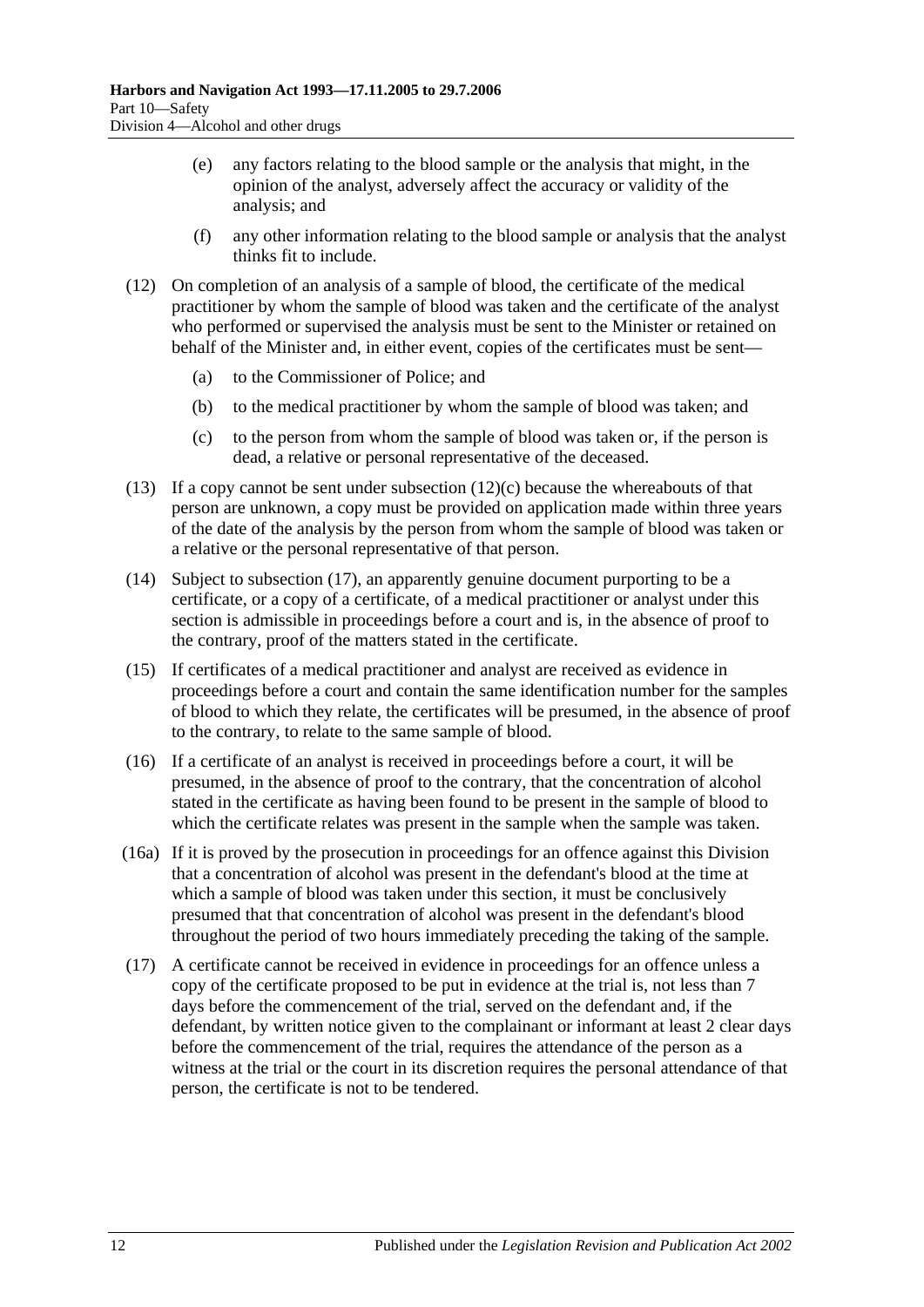- (18) A person who, on being requested to submit to the taking of a sample of blood under this section, refuses or fails to comply with that request and who—
	- (a) fails to assign a reason based on genuine medical grounds for that refusal or failure; or
	- (b) assigns a reason for that refusal or failure that is false or misleading; or
	- (c) makes any other false or misleading statement in response to the request,

is guilty of an offence.

Penalty:

- (a) for a first offence—a fine of not less than \$700 and not more than \$1 200;
- (b) for a subsequent offence—a fine of not less than \$1 500 and not more than \$2 500.
- (19) In determining whether an offence is a first or subsequent offence for the purposes of this section, any previous offence against this Division for which the defendant has been convicted will be taken into account, but only if the previous offence was committed within the period of 5 years immediately preceding the date on which the offence under consideration was committed.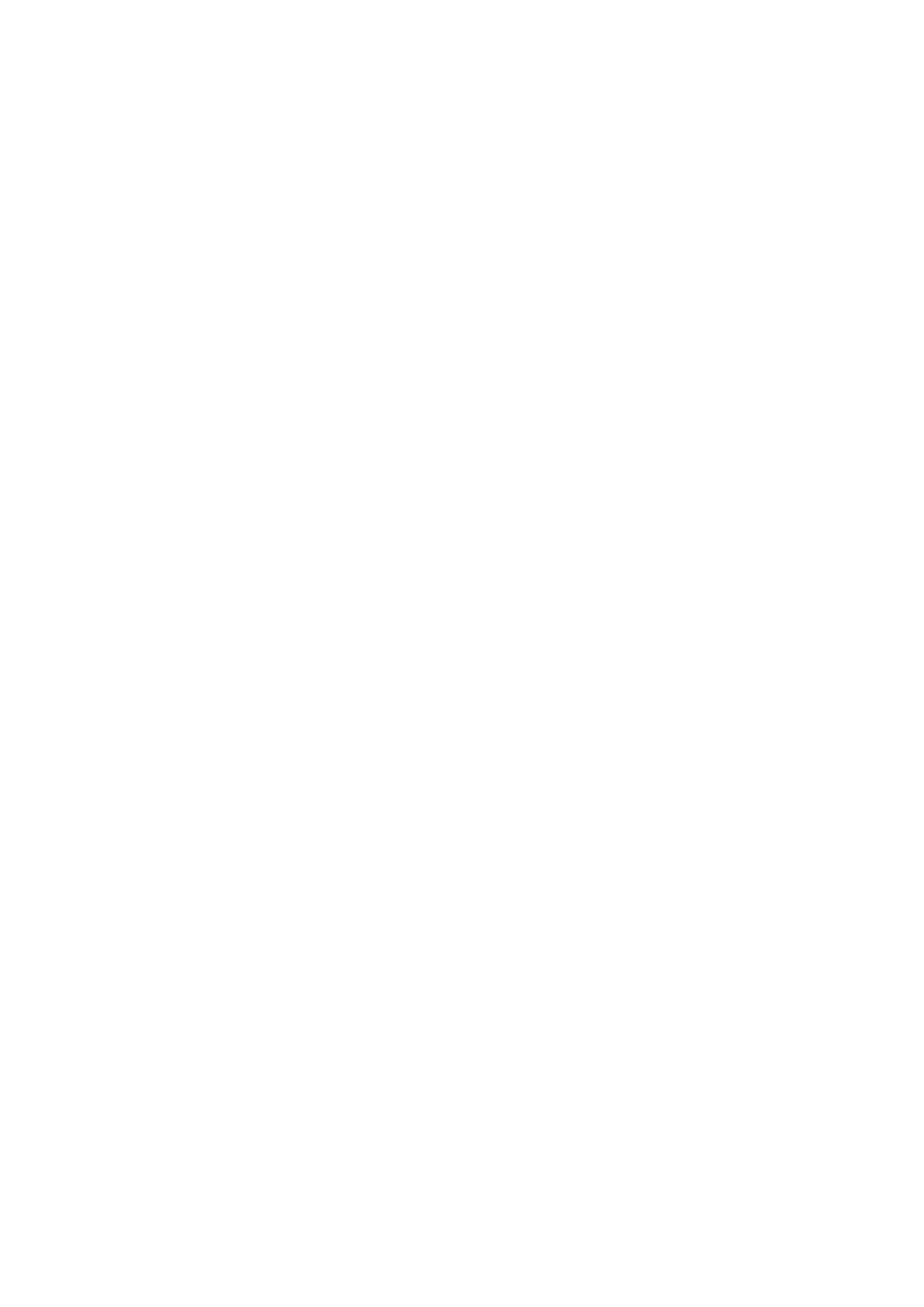# **Part 11—Accidents**

### <span id="page-60-1"></span>**75—Casualties to be reported**

- (1) If an accident involving a vessel occurs in the jurisdiction and the accident results in loss of life or personal injury or in damage to property (except minor injury or damage excluded by regulation from the ambit of this section), the accident must be reported to the CEO or an authorised person as soon as reasonably practicable but in any event within 48 hours.
- (2) A report under [subsection](#page-60-1) (1) must include such particulars as may be required by the regulations, the CEO or the authorised person.
- (3) If a report is not made as required by this section, the owner and the master or operator of the vessel are each guilty of an offence.

Maximum penalty: \$750.

Expiation fee: \$55.

### <span id="page-60-0"></span>**76—Duty to render assistance and provide particulars**

- (1) If an accident involving a vessel occurs in the jurisdiction resulting in—
	- (a) loss of life or personal injury or possible loss of life or personal injury; or
	- (b) damage to a vessel or possible damage to a vessel,

it is the duty of a person who is in a position to do so to take any action that is reasonably practicable in the circumstances to prevent or minimise the loss, injury or damage.

- (2) If an accident occurs involving a vessel, it is the duty of the person who was in charge of the vessel at the time of the accident to inform any person injured in the accident and the owner of any property damaged in the accident of his or her name and address and of the registration number of the vessel.
- (3) A person who fails to discharge a duty imposed by this section is guilty of an offence. Maximum penalty: \$1 250.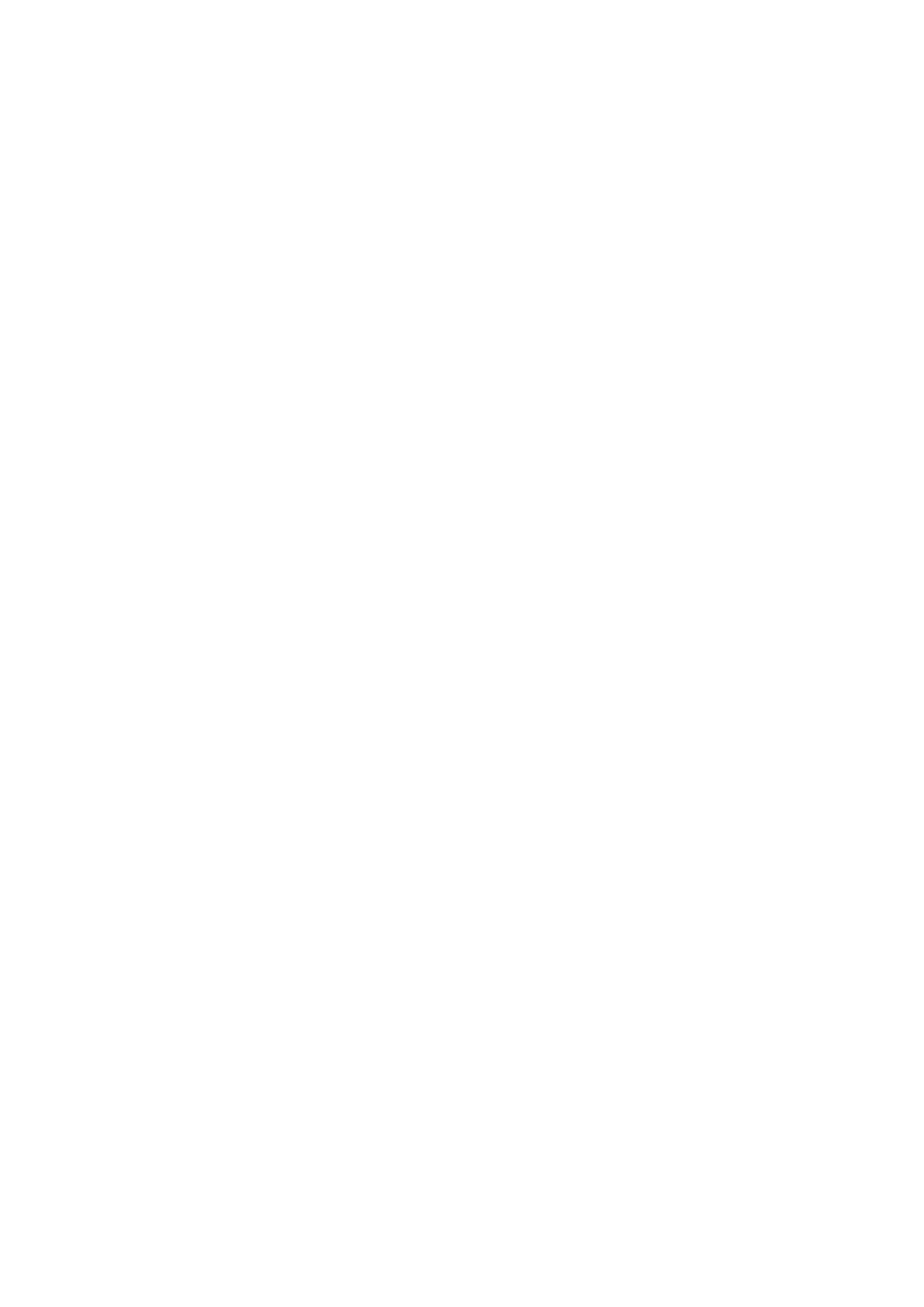# **Part 12—Court of Marine Enquiry**

# **Division 1—Constitution of Court**

## **77—Constitution of Court**

- (1) The Magistrates Court is constituted the Court of Marine Enquiry for the purposes of this Act.
- (2) The Magistrates Court, when sitting as the Court of Marine Enquiry, will sit with assessors.
- (3) The Minister will establish a panel of expert assessors for the purposes of constituting the Court as a Court of Marine Enquiry.
- (4) Whenever the Magistrates Court is to sit as the Court of Marine Enquiry, two assessors will be chosen in accordance with the regulations to sit with the Court.
- (5) The function of the assessors is to assist the Court, but they do not take part in the decision of the Court.

## **Division 2—Enquiries into casualties**

### **78—Enquiries into casualties**

- (1) If an accident involving a vessel occurs in the jurisdiction and the accident results in loss of life or injury or in damage to property, the Minister may refer the matter to the Court of Marine Enquiry for investigation and report.
- (2) If such a reference is made to the Court of Marine Enquiry, the Court must enquire into the matter and report to the Minister on the cause of the accident.
- (3) If, on such an enquiry, the Court finds that a person who holds a certificate of competency under this Act is guilty of misconduct or incompetence, the Court may cancel or suspend the certificate of competency.

## **Division 3—Enquiries into misconduct or incompetence**

#### **79—Enquiries into misconduct or incompetence**

- (1) If there is reasonable cause to believe that a particular incident involving a vessel in the jurisdiction shows a member of the crew of the vessel to have been guilty of misconduct or incompetence, the Minister may refer the matter to the Court of Marine Enquiry for investigation and report.
- (2) If such a reference is made to the Court of Marine Enquiry, the Court must enquire into the matter and report to the Minister on the matter.
- (3) If, on such an enquiry, the Court finds that a person who holds a certificate of competency under this Act is guilty of misconduct or incompetence, the Court may cancel or suspend the certificate of competency.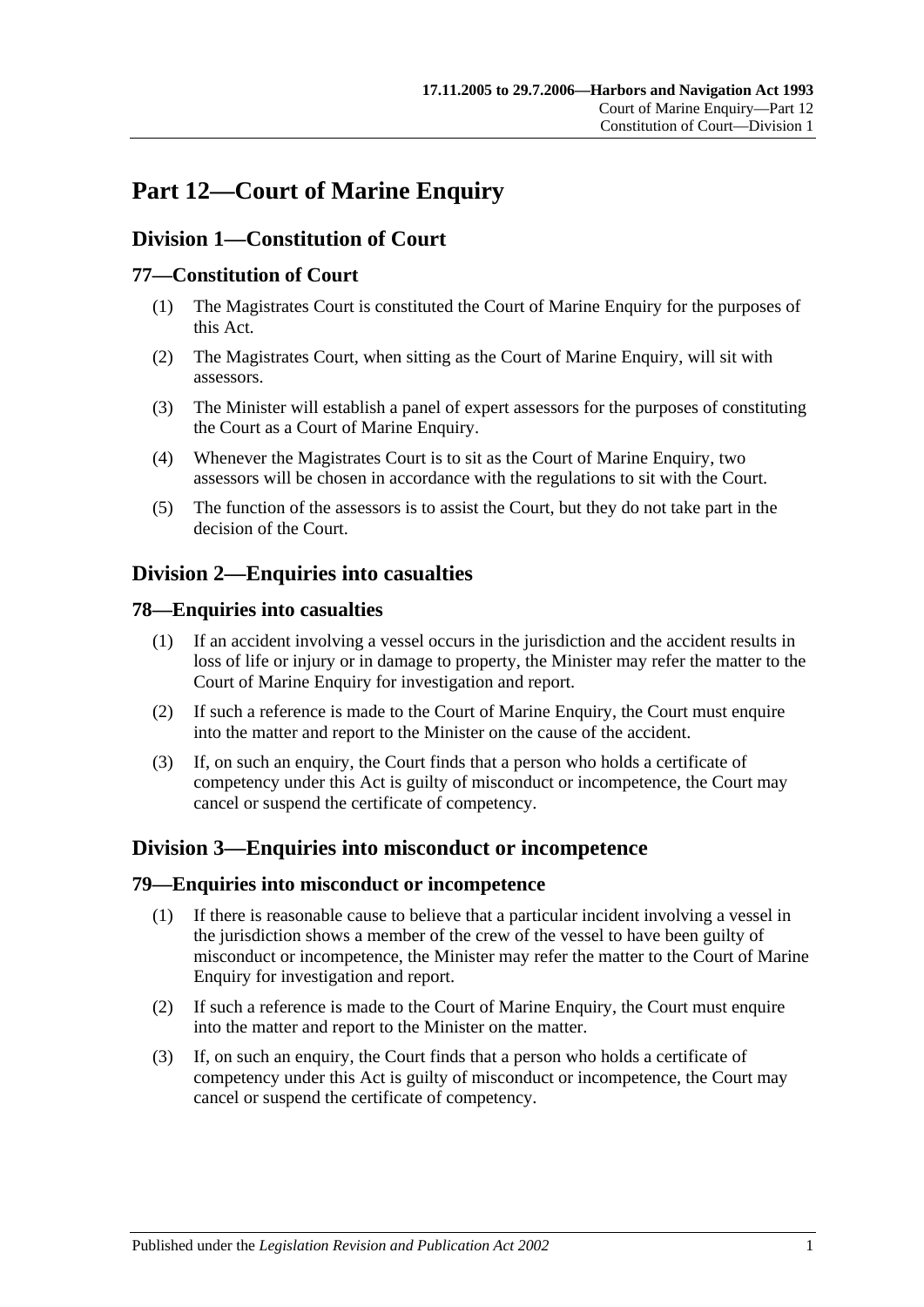# **Division 4—Administrative review**

#### **80—Review of administrative decisions**

- (1) A person who is dissatisfied with a reviewable decision or determination under this Act may, within 30 days after receiving notice of the decision or determination, apply to the person by whom the decision was made for a review of the decision.
- (2) The following decisions and determinations are reviewable:
	- (a) a decision by the Minister—
		- (i) to insist on the inclusion of a particular provision or particular provisions in a port operating agreement; or
		- (ii) not to renew a port operating agreement;
	- (b) a decision by the CEO to refuse or cancel a pilot's licence or a pilotage exemption certificate, or to impose conditions on such a licence or certificate;
	- (c) a decision by the CEO to refuse a certificate of competency;
	- (d) a decision by the Minister to cancel a certificate of competency or to disqualify a person from holding a certificate of competency;
	- (e) a decision by the Minister to declare a qualification that is under the regulations equivalent to a certificate of competency to be inoperative in the jurisdiction:
	- (f) a decision by the CEO to refuse or cancel a licence permitting the hiring out of vessels or to impose conditions on such a licence;
	- (g) a decision by the CEO to refuse a certificate of survey or to impose conditions on a certificate of survey or to refuse consent to a structural alteration to the hull of a vessel, or material alteration to the equipment of a vessel, in respect of which a certificate of survey is in force;
	- (h) a decision by the CEO to refuse a loadline certificate or to impose conditions on a loadline certificate or to refuse to consent to a structural alteration to the hull of a vessel, or a material alteration to the markings on a vessel, in respect of which a loadline certificate is in force;
	- (i) a decision by the CEO to prohibit use of a vessel;
	- (j) a determination by the State Crewing Committee.
- (3) If the applicant is dissatisfied with the decision made on the review, the applicant may apply to the Court of Marine Enquiry for a further review of the decision and, on such a review, the Court may—
	- (a) confirm, vary or reverse that decision or determination; and
	- (b) make such consequential or ancillary orders as the Court thinks fit.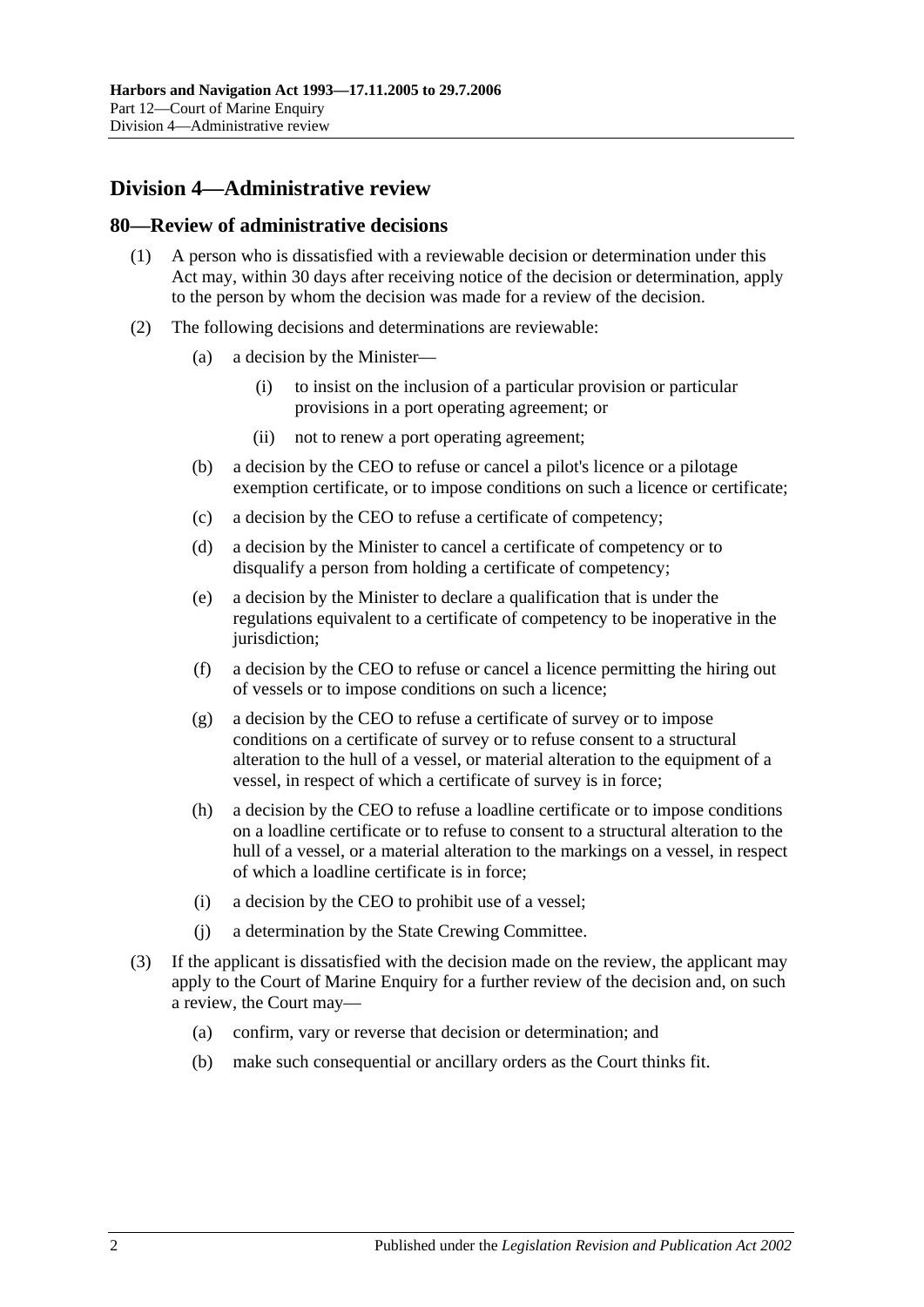# **Part 13—Application of Commonwealth Act and International Conventions**

### **81—Application of Commonwealth Act**

The regulations may apply the Commonwealth Act or specified provisions of the Commonwealth Act (subject to exclusions, adaptations and modifications set out in the regulations) to vessels in the jurisdiction or to the owners and crews of such vessels.

### **82—Agreement between the Commonwealth and the State**

The Governor may arrange with the Governor-General of the Commonwealth—

- (a) for the carrying out on behalf of the State of functions under this Act by officers of the Commonwealth; or
- (b) for the carrying out on behalf of the Commonwealth of functions under the Commonwealth Act by officers of the State.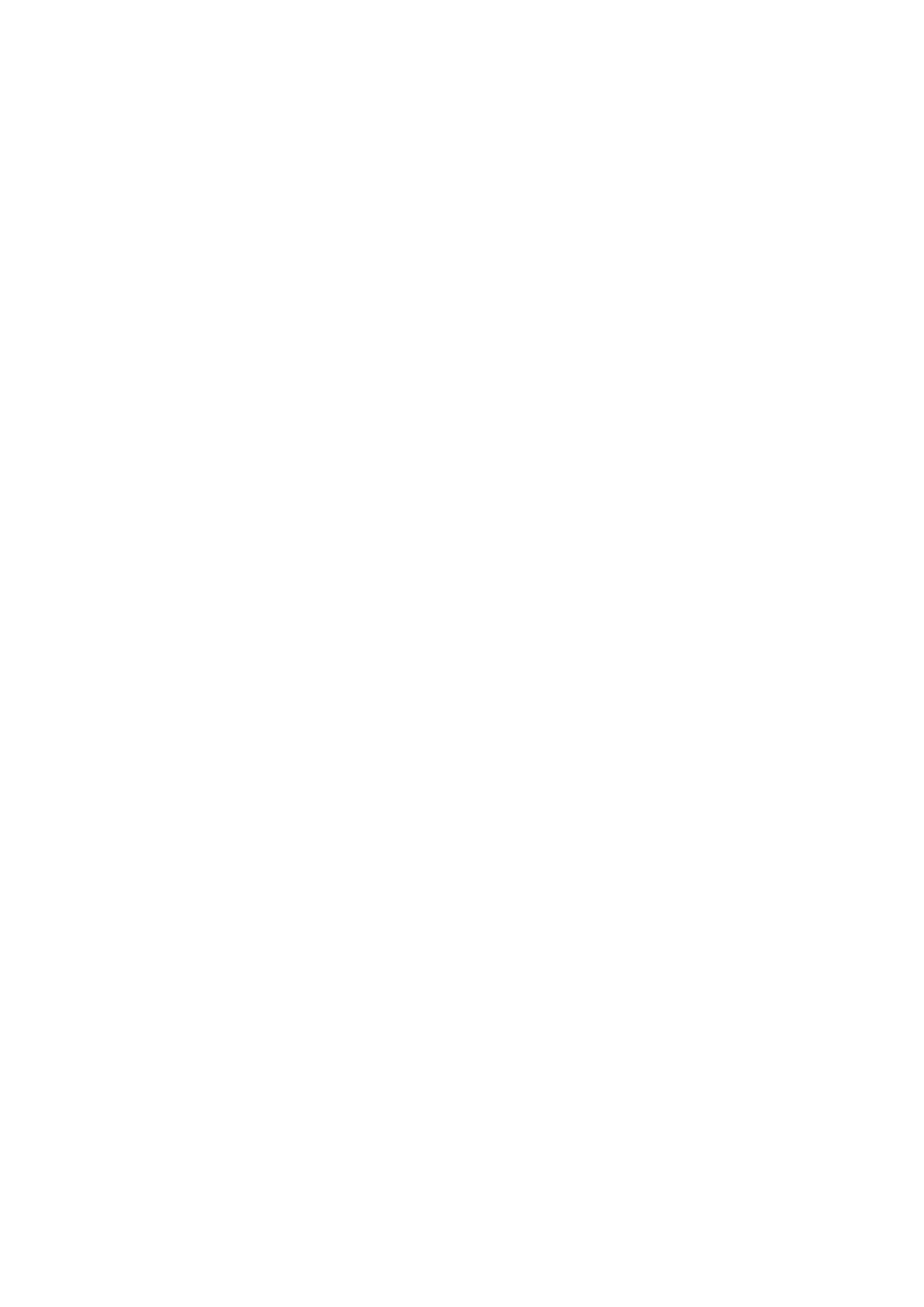# **Part 14—Miscellaneous**

### **83—Regattas etc**

- (1) The CEO may, by instrument in writing, exempt the participants, and any person or class of persons performing incidental or ancillary functions, in any regatta, race, contest or other activity likely to involve the operation of vessels in contravention of this Act from specified provisions of this Act.
- (2) An exemption under this section—
	- (a) may be granted or refused at the discretion of the CEO (but an exemption cannot be granted in respect of an activity that is to take place within a port unless the port operator has first been consulted); and
	- (b) operates for a period specified in the instrument of exemption; and
	- (c) is subject to conditions specified in the instrument of exemption.
- (3) The CEO has an absolute discretion to cancel an exemption granted under this section.

### **84—Conduct on board vessels**

(1) A person who behaves in an offensive or disorderly manner while on board a vessel is guilty of an offence.

Maximum penalty: \$1 250.

(2) A person who molests a passenger or a member of the crew of a vessel is guilty of an offence.

Maximum penalty: \$1 250.

(3) If the conduct of a person on board a vessel threatens the safety of the vessel or disrupts good order on the vessel, the person in charge of the vessel, or a person acting on his or her authority, may exercise reasonable force to restrain that person.

### **85—Unlawful use of vessels**

A person who operates or interferes with a vessel without the owner's consent and without any other lawful authority or excuse is guilty of an offence.

Maximum penalty: \$1 250.

### **87—Evidentiary provision**

- (1) In any legal proceedings—
	- (a) a certificate apparently signed by the Minister or the CEO as to a delegation of powers under this Act is, in the absence of proof to the contrary, proof of the matter certified;
	- (b) a certificate apparently signed by an authorised person that a place referred to in the certificate is within the jurisdiction is, in the absence of proof to the contrary, proof of the fact so certified;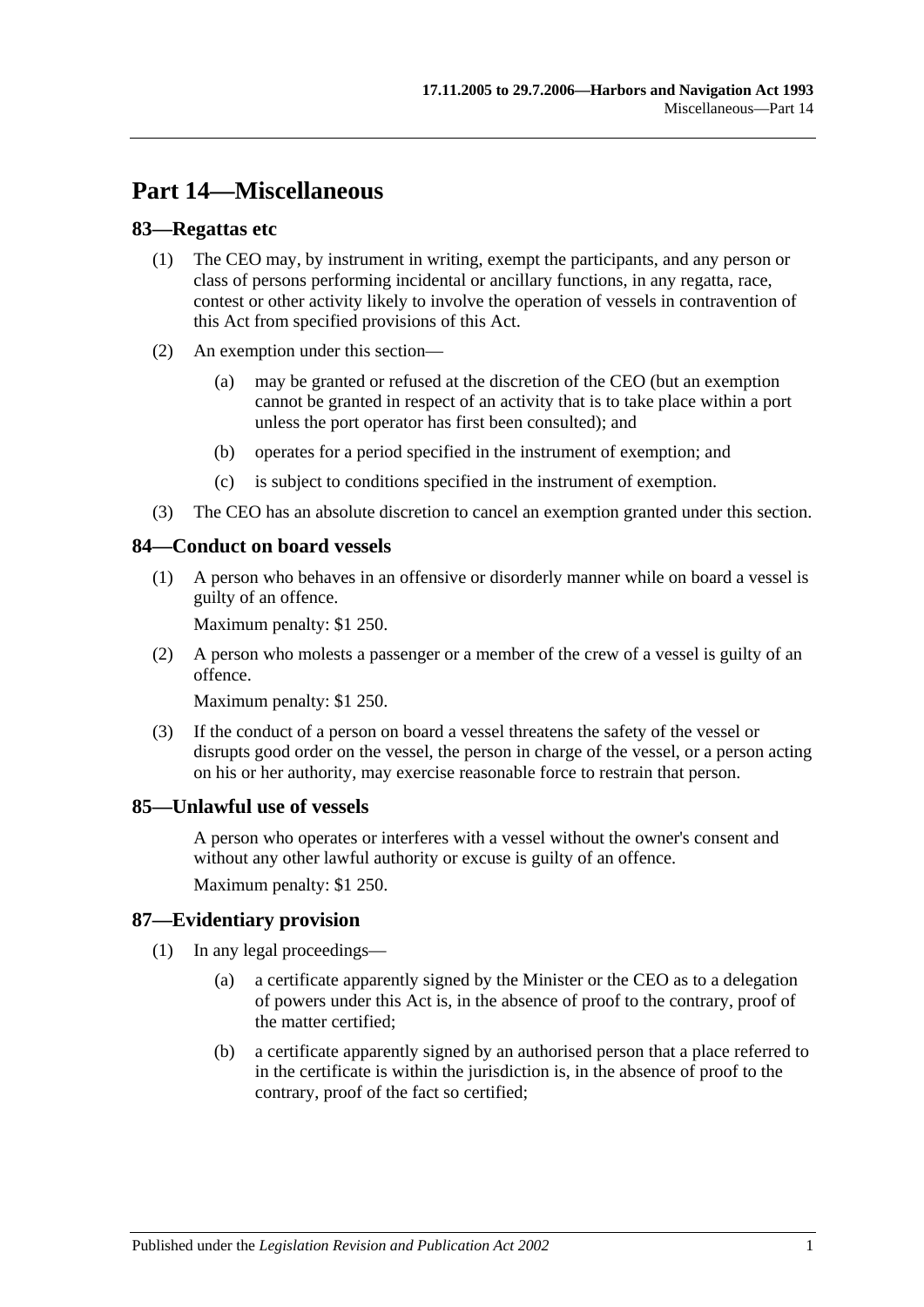- (c) a certificate apparently signed by the CEO or a delegate of the CEO certifying that, as at a date specified in the certificate, a person named in the certificate held or did not hold a licence, certificate, or exemption under this Act of a kind referred to in the certificate is, in the absence of proof to the contrary, proof of the matter so certified;
- (d) a certificate apparently signed by the CEO or a delegate of the CEO certifying that, as at a date specified in the certificate, a vessel referred to in the certificate was or was not registered under this Act is, in the absence of proof to the contrary, proof of the matter so certified;
- (e) a certificate apparently signed by the CEO or a delegate of the CEO certifying that, as at a date specified in the certificate, a certificate of survey or loadline certificate was or was not in force in respect of a vessel is, in the absence of proof to the contrary, proof of the matter so certified;
- (f) a certificate apparently signed by the CEO or a delegate of the CEO, as to the engine capacity or power of a specified vessel is, in the absence of proof to the contrary, proof of the matter so specified;
- (g) a certificate apparently signed by the CEO or a delegate of the CEO to the effect that a specified document had not been received by the CEO or the department on or before a specified date is, in the absence of proof to the contrary, proof that the document had not been lodged or given on or before that day.
- (2) In proceedings for an offence against this Act, an allegation in a complaint that a specified person is or was the owner, the master or the operator of a vessel will be accepted, in the absence of proof to the contrary, as proof of the matter so alleged.

### **89—Officers' liability**

- (1) The Crown, the Minister or the CEO incurs no civil liability in consequence of—
	- (a) the issue of any licence, certificate, exemption or consent under this Act; or
	- (b) any act or omission with regard to the establishment, positioning or operation of navigational aids.
- <span id="page-67-0"></span>(2) An authorised person incurs no civil liability under this Act for an honest act or omission in the exercise or purported exercise of powers under this Act.
- (3) A liability that would, but for [subsection](#page-67-0) (2), attach to an authorised person attaches instead—
	- (a) if the authorised person is an officer or employee of a port operator—to the port operator; or
	- (b) in any other case—to the Minister.
- <span id="page-67-1"></span>(4) A port management officer (other than an authorised person) incurs no civil liability for an honest act or omission in the exercise or purported exercise of powers under this Act.
- (5) Any liability that would, but for [subsection](#page-67-1) (4), attach to a port management officer attaches instead to the port operator that appointed the officer.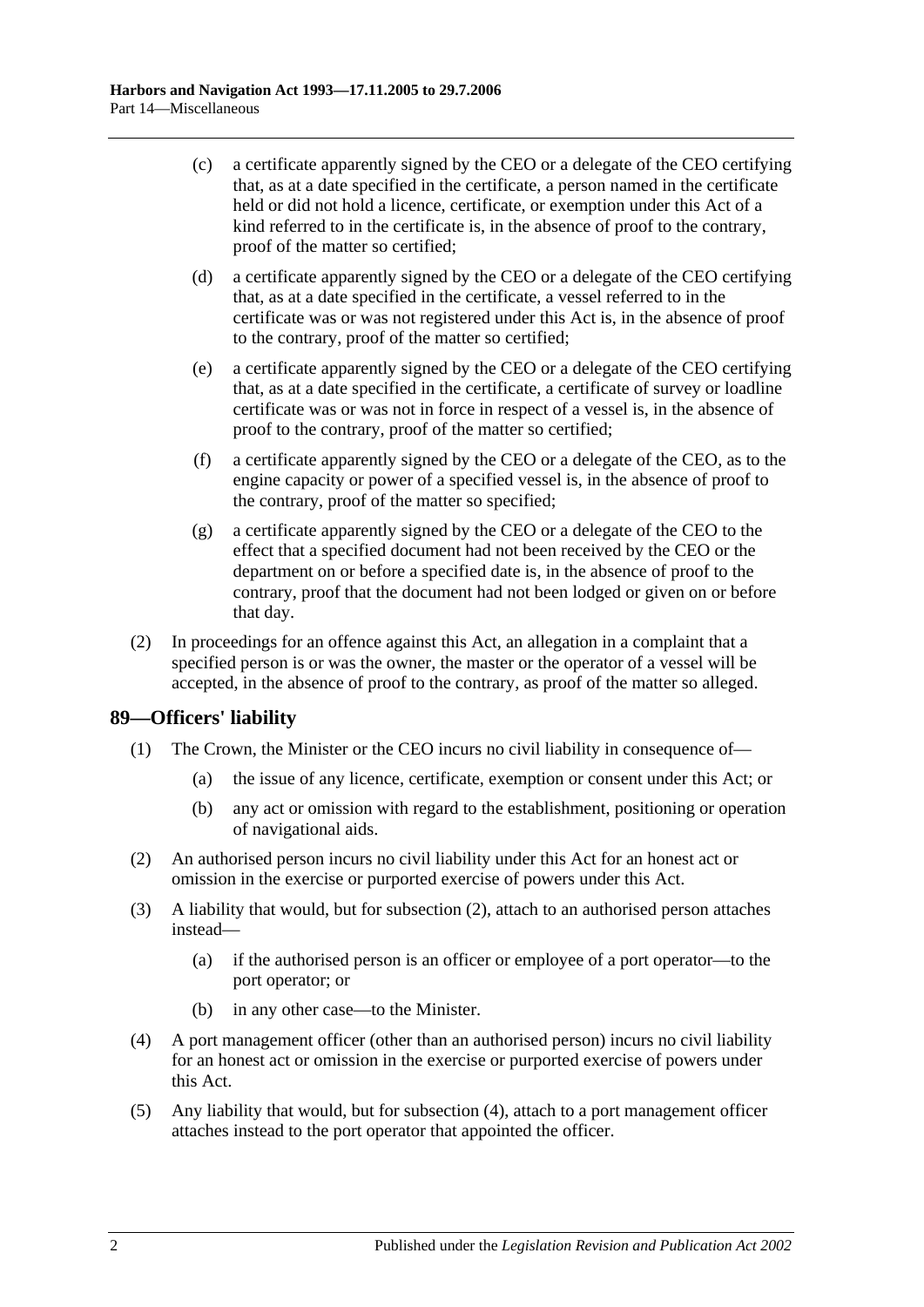#### **90—Recreational boating fund**

- (1) All fees and charges recovered under this Act in relation to recreational vessels (other than fees and charges recovered under [Part 5\)](#page-22-0) must be paid into a separate fund.
- (2) That fund is to be applied to defray the costs of administering this Act insofar as it relates to recreational vessels and may only be applied for that purpose.

#### **91—Regulations**

- (1) The Governor may make regulations for the purposes of this Act.
- (2) The regulations may, for example—
	- (a) provide for the management of harbors and the admission and removal of vessels from them;
	- (b) regulate the mooring or anchorage of vessels;
	- (c) empower an authorised person to take action to move and secure any vessel that has not been anchored or moored in accordance with the regulations;
	- (d) regulate the loading, unloading, carriage or handling of goods, making any special provision that may be necessary or desirable in relation to dangerous goods or any other particular class of goods;
	- (e) regulate the storage of goods, making any special provision that may be necessary or desirable for the storage of dangerous goods or any other particular class of goods;
	- (f) require the use of lights or signals to minimise the risk of collisions in harbors;
	- (g) make any provision necessary or desirable to secure safety and good order in harbors or on harbor facilities or otherwise within the jurisdiction;
	- (h) regulate the navigation of vessels within the jurisdiction;
	- (i) impose rules to regulate navigation within the jurisdiction, to prevent collisions and to improve safety;
	- (j) regulate the use of hire-and-drive vessels;
	- (k) require the lighting and marking of vessels and of structures situated in or in the vicinity of navigable waters;
	- (l) require the master or agent of every vessel or of every vessel of a specified class to announce the arrival of the vessel in a harbor;
	- (m) require information as to goods to be loaded or unloaded to be kept and provided by the master or owner of a vessel or shipping agents, regulate the form in which the information is to be provided, and fix civil or criminal penalties for failing to provide the required information within the time allowed by the regulations;
	- (n) require information as to pilotage to be kept and provided by the master or pilot of a vessel;
	- (o) limiting the Minister's liability for loss of, or damage to, goods occurring while the goods are in the Minister's custody or the Minister is otherwise responsible for the goods;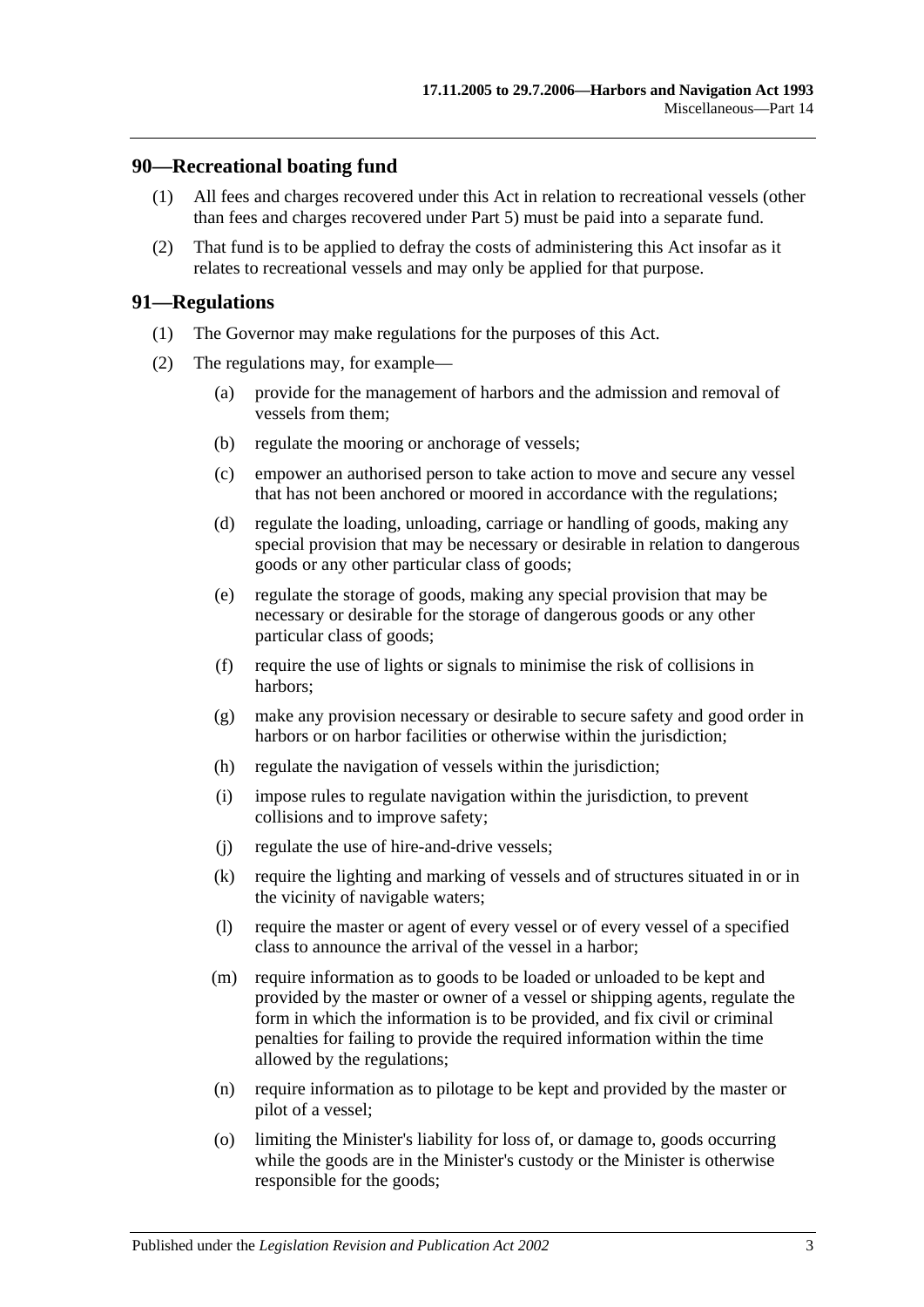- (p) regulate, restrict or prohibit parking, or otherwise control traffic, on or in the vicinity of land or any structure under the care, control and management of the Minister;
- (q) require that specified equipment be carried by, or fitted to, vessels of a specified class;
- (r) declare any part of the jurisdiction to be a speed zone and impose a speed limit for that zone or otherwise impose speed limits in any part of the jurisdiction;
- (s) regulate, restrict or prohibit the discharge of pollutants into waters within the jurisdiction or make any other provision to prevent or reduce pollution;
- (t) place limits on the mass or volume of cargo that may be carried by a vessel or the number of passengers and crew or otherwise regulate the loading of vessels;
- (u) provide for the designation of parts of wharfs or harbor facilities as restricted areas, and empower authorised persons to direct persons not to enter, or to leave, a restricted area;
- (v) place limits on the mass of vehicles on or in the vicinity of land, or any structure, under the care, control and management of the Minister;
- (w) require and regulate the reporting of accidents on or in the vicinity of land or any structure under the care, control and management of the Minister;
- (x) regulate, restrict or prohibit the deposit of waste on or in the vicinity of land or any structure under the care, control or management of the Minister;
- (y) regulate trade, advertisement or other commercial or recreational activity on or in the vicinity of land or any structure under the care, control and management of the Minister;
- (z) regulate, restrict or prohibit the carriage of dangerous cargoes;
- (aa) regulate the form or manner of any application under this Act and require documents or information to accompany such application;
- (ab) regulate the transfer of registration of a vessel or the transfer of a licence to carry on a business of hiring out vessels under this Act;
- (ac) fix fees to be paid in respect of any matter under this Act and regulate the recovery, waiving or reduction of such fees;
- <span id="page-69-0"></span>(ad) fix and impose a levy to be paid (in addition to the registration fee) on the registration or renewal of the registration of a power-driven recreational vessel and provide for the revenue derived from the levy to be paid into a special fund to be used for the purpose of establishing, maintaining and improving recreational boating facilities;
- <span id="page-69-1"></span>(ae) fix and impose a levy in respect of commercial fishing vessels, provide for the payment and recovery of the levy, and provide for the revenue derived from the levy to be paid into a special fund to be used for the purpose of establishing, maintaining and improving facilities for commercial fishing vessels;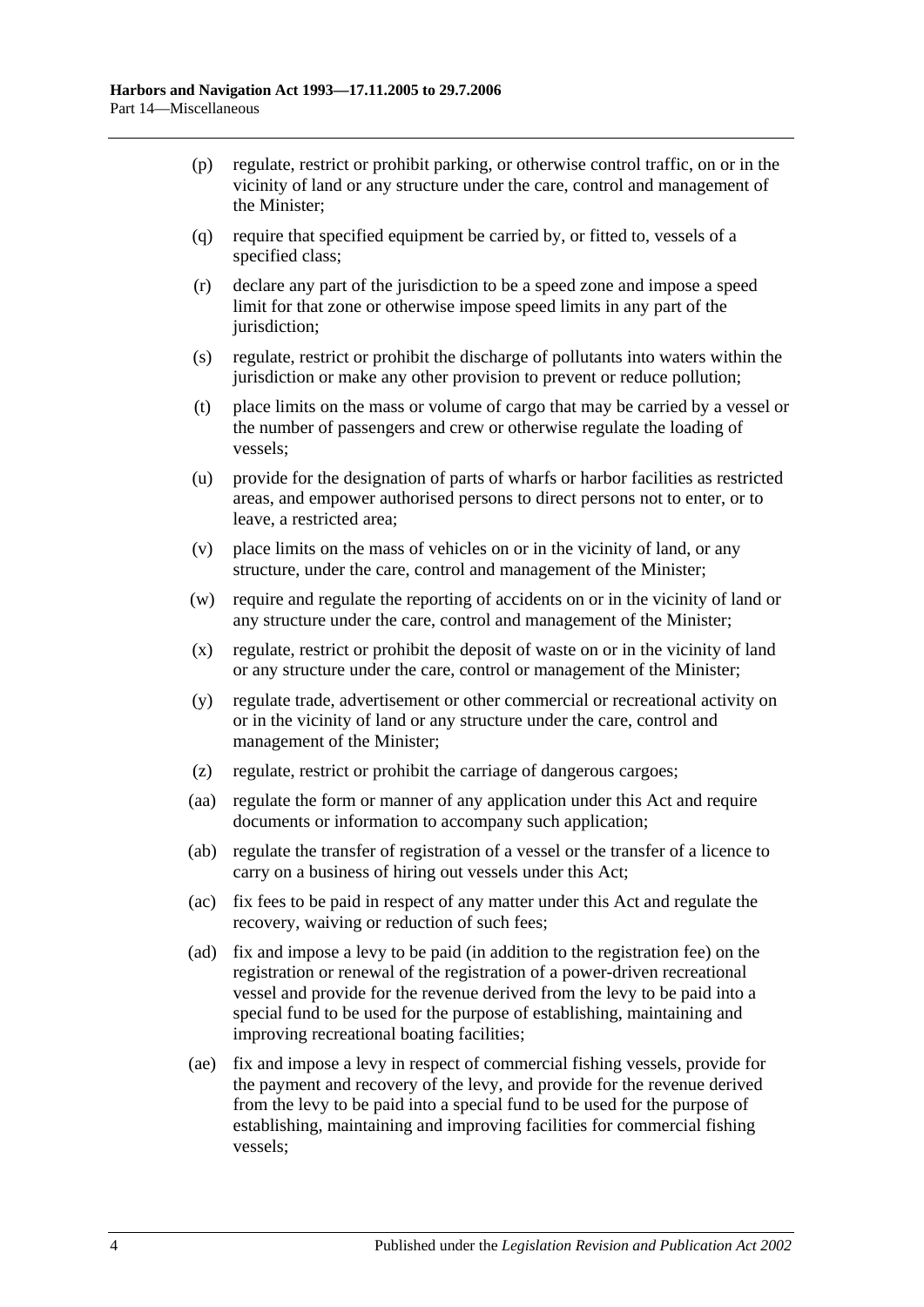- (af) provide for a committee (with a majority of members nominated by relevant interest groups) to advise the Minister on the amounts of the levies imposed under [paragraphs](#page-69-0) (ad) and [\(ae\)](#page-69-1) and the application of the special funds established under those paragraphs;
- (ag) fix default charges to be paid if an amount payable under this Act is not paid within a time allowed by the regulations for payment;
- (ah) make provisions in relation to evidence in proceedings for an offence against the regulations;
- (ai) exempt (conditionally or unconditionally) specified persons or vessels or persons or vessels of a specified class, from the provisions, or any specified provisions, of this Act.
- (3) A regulation may be of general or limited application according to the class of vessels to which it applies, the area in which it applies, the circumstances of its application, or any other specified factor.
- (4) A regulation may confer discretionary powers on the Minister, the CEO or an authorised person.
- (5) The regulations may incorporate or operate by reference to a code or standard published by a specified authority as in force at a specified time or as in force from time to time.
- (6) If a code or standard is referred to or incorporated in the regulations—
	- (a) a copy of the code or standard must be kept available for inspection by members of the public, without charge and during normal office hours, at an office or offices specified in the regulations; and
	- (b) evidence of the contents of the code or standard may be given in any legal proceedings by production of a document apparently certified by the Minister to be a true copy of the code or standard.
- (7) The regulations may impose fines, not exceeding \$5 000, for offences against the regulations.
- (8) The regulations may fix expiation fees for alleged offences against the regulations.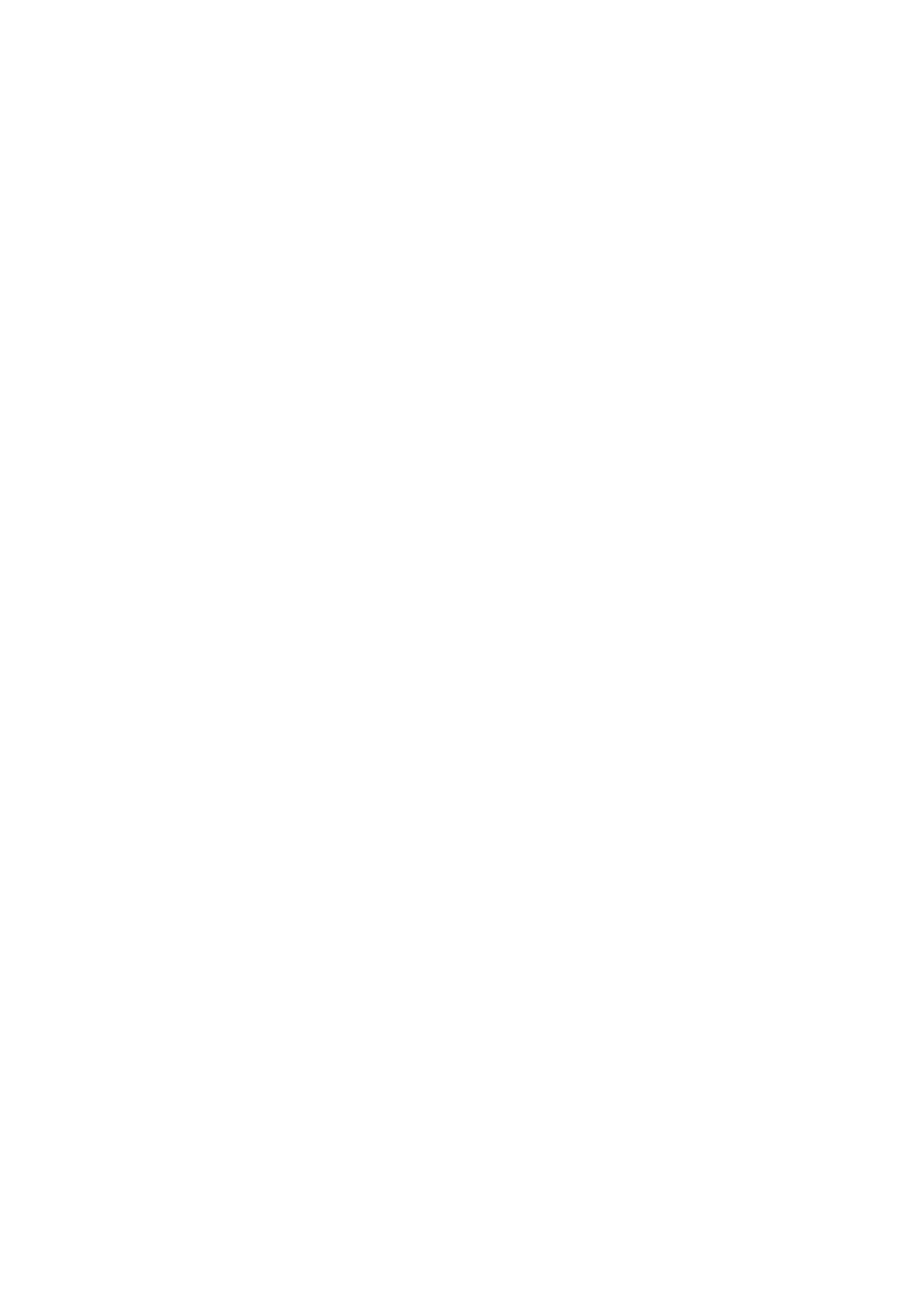## **Schedule 1—Harbors**

### **1—Harbors to which this Act applies**

(1) This Act applies to the following harbors:

American River Ardrossan Beachport and Southend Cape Jaffa Cape Jervis Coffin Bay Cowell (Franklin Harbor) Kingscote Kingston SE Klein Point Penneshaw Point Turton Port Adelaide Port Augusta Port Bonython Port Broughton Port Giles Port MacDonnell Port Pirie Port Lincoln Port Stanvac Port Wakefield Rapid Bay Robe Streaky Bay Thevenard Venus Bay Victor Harbor Vivonne Bay Wallaroo Whyalla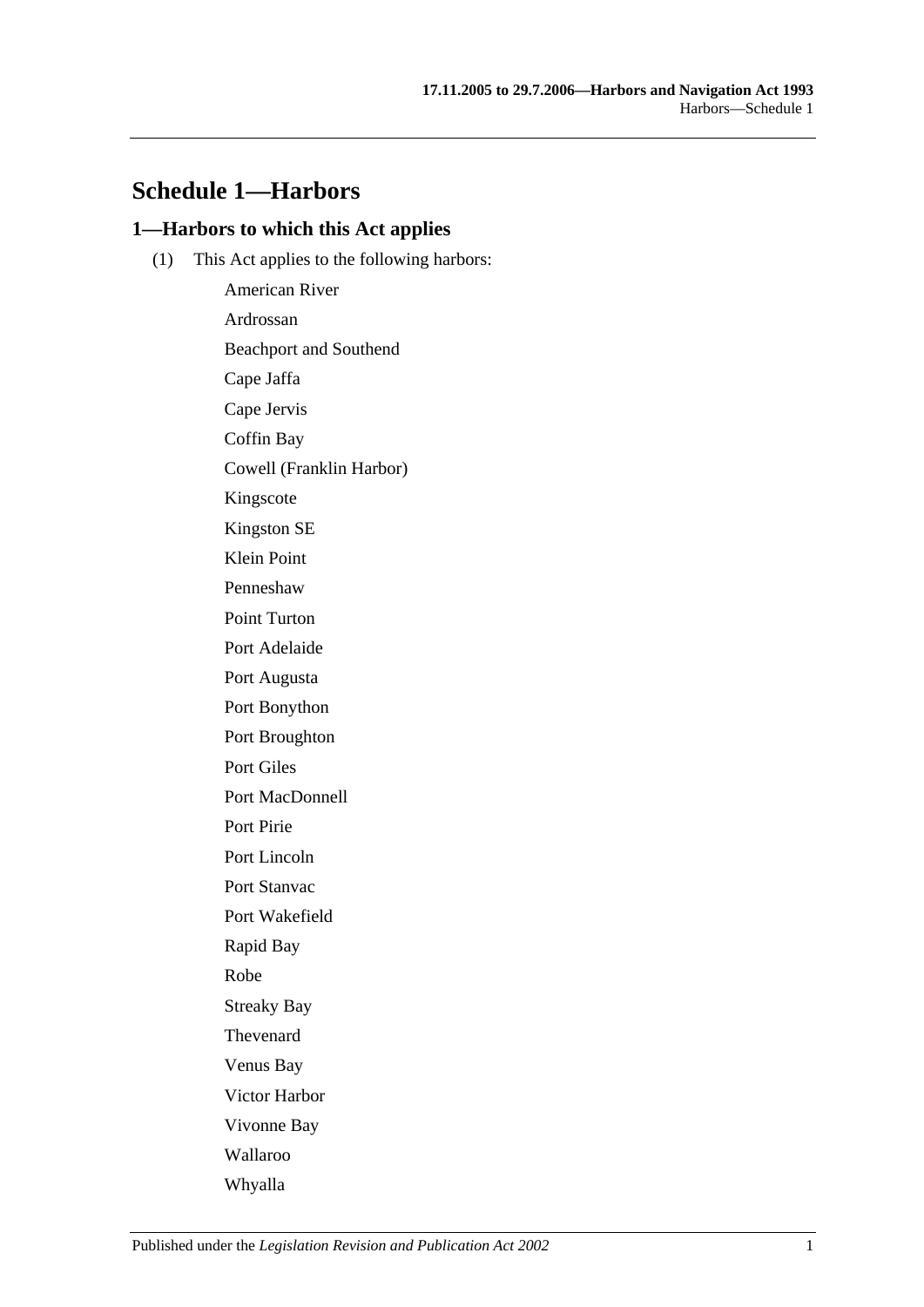(2) Regulations may be made under this Act defining the boundaries to any of the harbors referred to above.

# **Schedule 2—Transitional provisions**

### **2—Transitional provisions**

- (1) A certificate of survey in force under the *[Marine Act](http://www.legislation.sa.gov.au/index.aspx?action=legref&type=act&legtitle=Marine%20Act%201936) 1936* immediately before the commencement of this Act continues in force subject to this Act as if it were a certificate of survey issued under this Act.
- (2) A certificate of competency in force under the *[Marine Act](http://www.legislation.sa.gov.au/index.aspx?action=legref&type=act&legtitle=Marine%20Act%201936) 1936*, or a boat operator's licence in force under the *[Boating Act](http://www.legislation.sa.gov.au/index.aspx?action=legref&type=act&legtitle=Boating%20Act%201974) 1974*, immediately before the commencement of this Act, continues in force subject to this Act as if it were a certificate of competency issued under this Act.
- (3) If the Governor had withdrawn land from the Minister under section 64(4) of the *[Harbors Act](http://www.legislation.sa.gov.au/index.aspx?action=legref&type=act&legtitle=Harbors%20Act%201936) 1936*, the withdrawal remains in effect for the purposes of this Act unless revoked by the Governor.
- (4) A loadline certificate in force under the *[Marine Act](http://www.legislation.sa.gov.au/index.aspx?action=legref&type=act&legtitle=Marine%20Act%201936) 1936* immediately before the commencement of this Act continues in force subject to this Act as if it were a loadline certificate issued under this Act.
- (5) A special permit to operate a vessel in force under the *[Boating Act](http://www.legislation.sa.gov.au/index.aspx?action=legref&type=act&legtitle=Boating%20Act%201974) 1974* immediately before the commencement of this Act continues in force subject to this Act as if it were a special permit issued under this Act.
- (6) A licence in force under Part 3A of the *[Boating Act](http://www.legislation.sa.gov.au/index.aspx?action=legref&type=act&legtitle=Boating%20Act%201974) 1974* immediately before the commencement of this Act continues in force subject to this Act as if it were a licence issued under [Part 8](#page-40-0) and as if the conditions of the licence had been imposed under [Part](#page-40-0) 8.
- (7) The registration of a vessel in force under the *[Boating Act](http://www.legislation.sa.gov.au/index.aspx?action=legref&type=act&legtitle=Boating%20Act%201974) 1974* immediately before the commencement of this Act continues in force subject to this Act as if it were registration of the vessel under this Act.
- (8) By-laws in force under the *[Harbors Act](http://www.legislation.sa.gov.au/index.aspx?action=legref&type=act&legtitle=Harbors%20Act%201936) 1936* immediately before the commencement of this Act continue in force subject to this Act as if they were made under this Act.

### **3—Vesting of land etc held in name of Minister of Marine**

- (1) All land vested in fee simple in the Minister of Marine<sup>1</sup> immediately before the commencement of this Act will be taken to have vested in fee simple, on the commencement of this Act, in the Minister responsible for the administration of this Act.
- (2) All other interests, rights and liabilities of the Minister of Marine in relation to land immediately before the commencement of this Act, will be taken to have become, on the commencement of this Act, interests, rights and liabilities of the Minister responsible for the administration of this Act.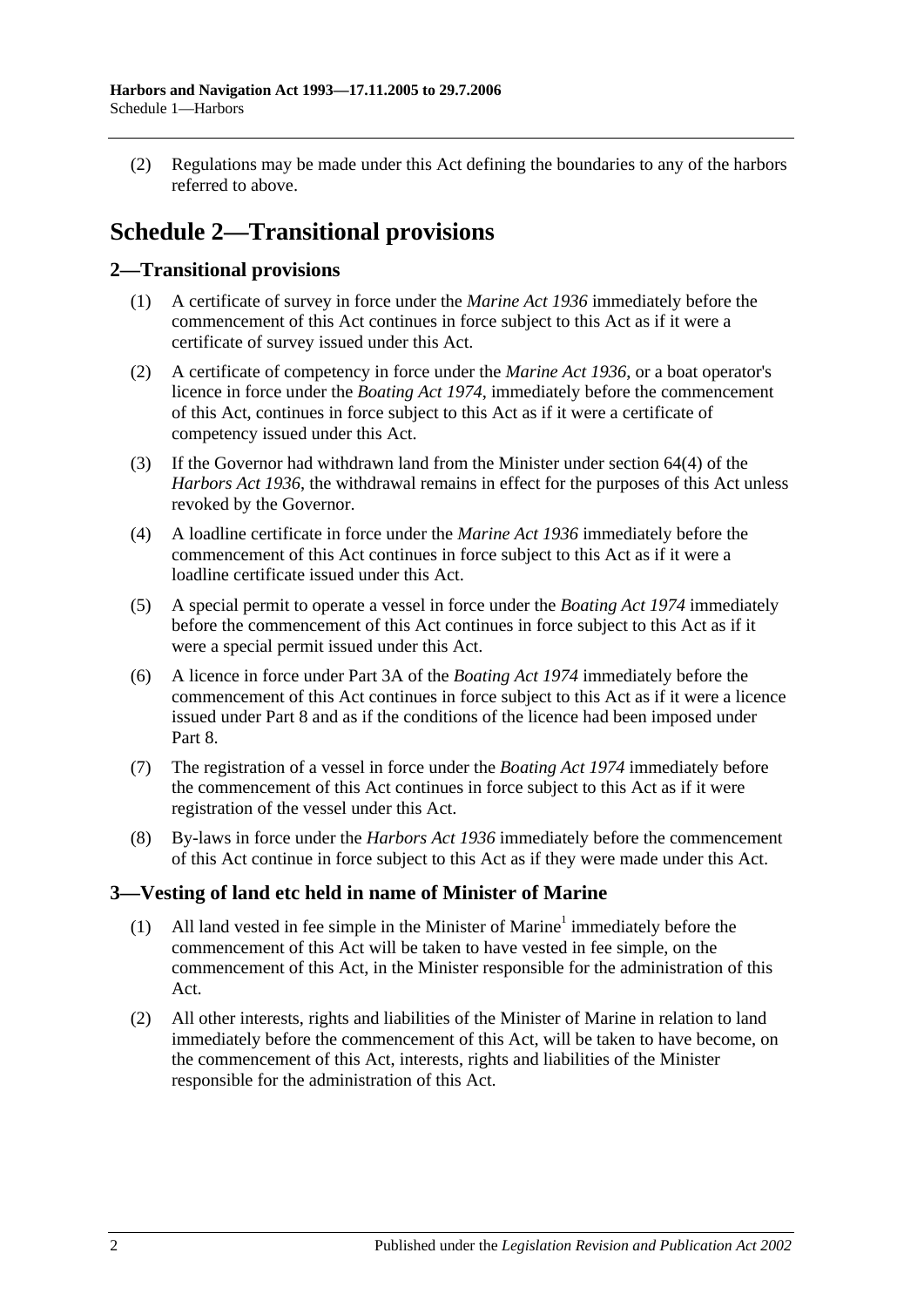- (3) A proclamation in force immediately before the commencement of this Act under which dedicated land was placed under the care, control and management of the Minister of Marine will, on the commencement of this Act, be taken to have been varied by replacing references to the Minister of Marine with references to the Minister responsible for the administration of this Act.
- (4) The Registrar-General will take such action for or in connection with—
	- (a) the issue, alteration, correction or cancellation of certificates or other documents of title; or
	- (b) the making, recording, alteration, correction or cancellation of entries or endorsements in the Register Books,

as may be necessary or expedient for the purposes of giving effect to this clause.

**Note—**

1 The Minister of Marine was a body corporate established under the provisions of the repealed *[Harbors Act](http://www.legislation.sa.gov.au/index.aspx?action=legref&type=act&legtitle=Harbors%20Act%201936) 1936*.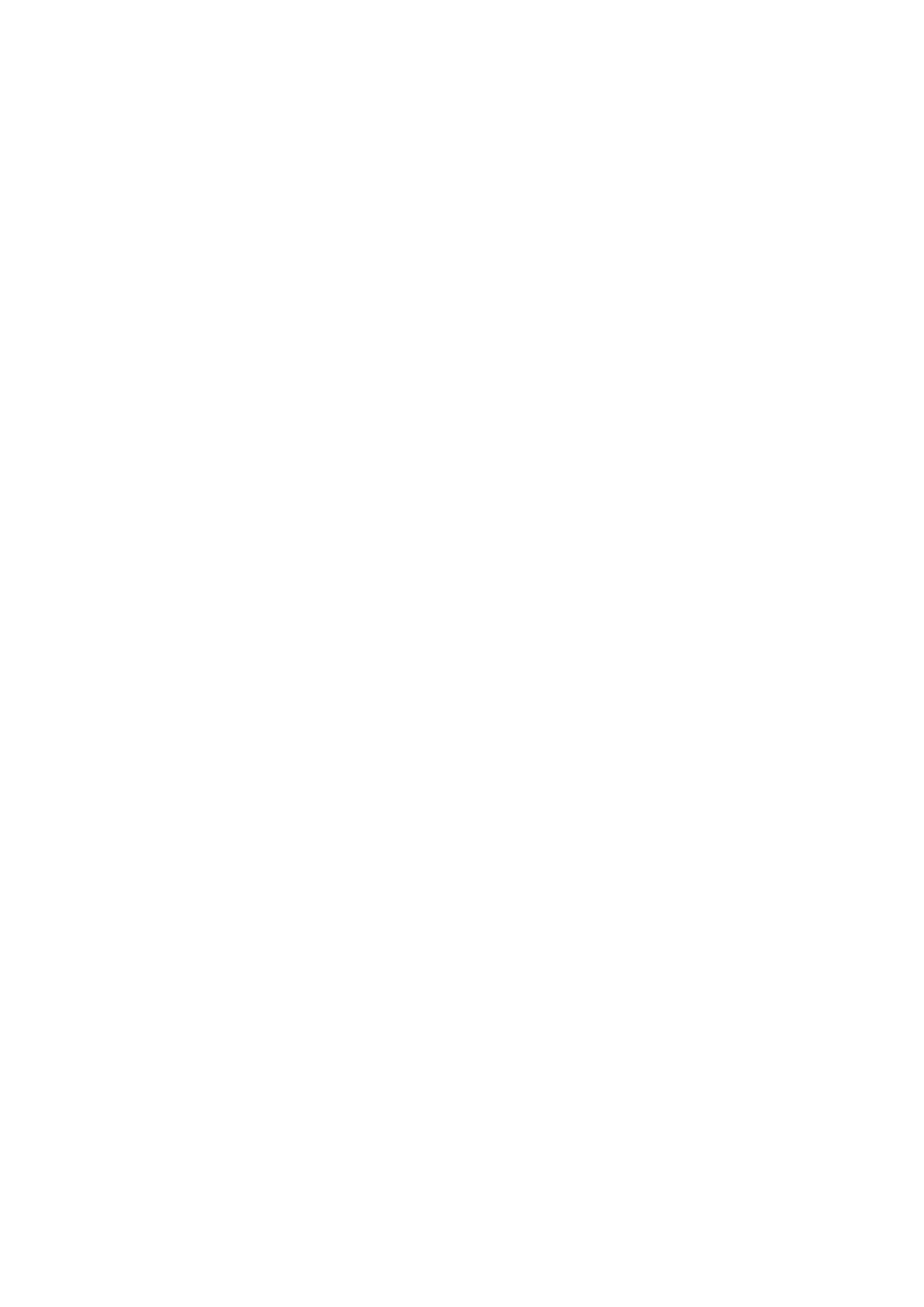# **Legislative history**

### **Notes**

• This version is comprised of the following:

| Part 1    | 1.7.2005                   |
|-----------|----------------------------|
| Part 2    | 1.7.2005                   |
| Part 3    | 15.12.2003 (Reprint No 11) |
| Part 4    | 1.7.2005                   |
| Part 5    | 15.12.2003 (Reprint No 11) |
| Part 5A   | 15.12.2003 (Reprint No 11) |
| Part 6    | 15.12.2003 (Reprint No 11) |
| Part 7    | 15.12.2003 (Reprint No 11) |
| Part 8    | 15.12.2003 (Reprint No 11) |
| Part 9    | 15.12.2003 (Reprint No 11) |
| Part 10   | 1.7.2005                   |
| Part 11   | 15.12.2003 (Reprint No 11) |
| Part 12   | 15.12.2003 (Reprint No 11) |
| Part 13   | 15.12.2003 (Reprint No 11) |
| Part 14   | 15.12.2003 (Reprint No 11) |
| Schedules | 17.11.2005                 |

- Amendments of this version that are uncommenced are not incorporated into the text.
- Please note—References in the legislation to other legislation or instruments or to titles of bodies or offices are not automatically updated as part of the program for the revision and publication of legislation and therefore may be obsolete.
- Earlier versions of this Act (historical versions) are listed at the end of the legislative history.
- For further information relating to the Act and subordinate legislation made under the Act see the Index of South Australian Statutes or www.legislation.sa.gov.au.

### **Legislation repealed by principal Act**

The *Harbors and Navigation Act 1993* repealed the following:

*Boating Act 1974 Harbors Act 1936 Marine Act 1936*

### **Principal Act and amendments**

New entries appear in bold.

|         | Year No Title |                                 | Assent | Commencement                                             |
|---------|---------------|---------------------------------|--------|----------------------------------------------------------|
| 1993 41 |               | Harbors and Navigation Act 1993 |        | 20.5.1993 24.10.1994 ( <i>Gazette 20.10.1994 p1220</i> ) |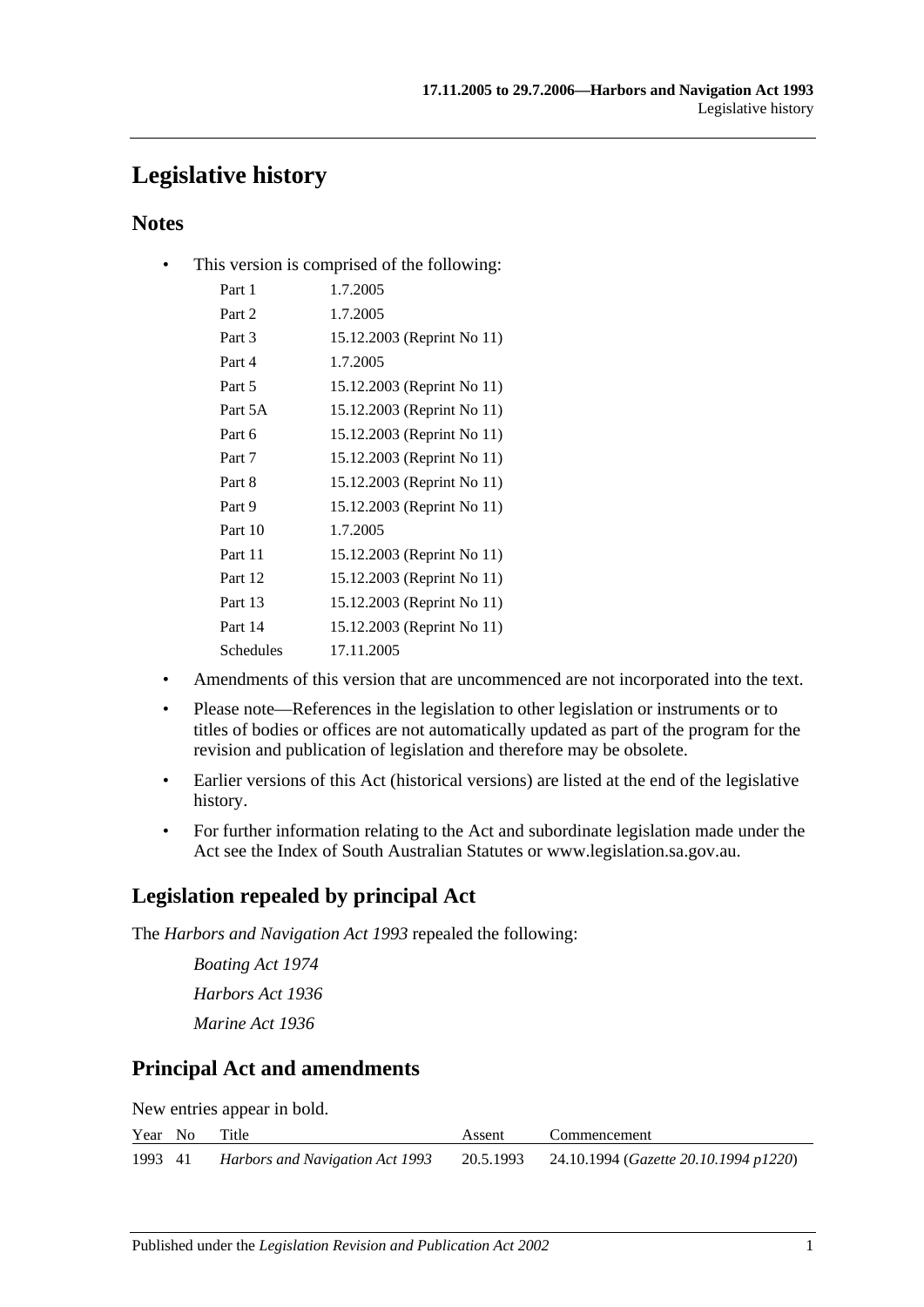#### **Harbors and Navigation Act 1993—17.11.2005 to 29.7.2006** Legislative history

| 1994 45 |     |                                                                                       |            |                                                                                                                                                                   |
|---------|-----|---------------------------------------------------------------------------------------|------------|-------------------------------------------------------------------------------------------------------------------------------------------------------------------|
|         |     | Harbors and Navigation (Ports<br>Corporation and Miscellaneous)<br>Amendment Act 1994 | 2.6.1994   | 2.6.1994                                                                                                                                                          |
| 1995    | 95  | <b>Statutes Amendment (Drink Driving)</b><br>Act 1995                                 | 7.12.1995  | Pt 2 (ss 4-10)-7.12.1997 (s 7(5) Acts<br>Interpretation Act 1915)                                                                                                 |
| 1996    | 34  | <b>Statutes Amendment and Repeal</b><br>(Common Expiation Scheme) Act 1996            | 2.5.1996   | Sch (cl 18)-3.2.1997 (Gazette<br>19.12.1996 p1923)                                                                                                                |
| 2000    | 79  | <b>Harbors and Navigation</b><br>(Miscellaneous) Amendment Act 2000                   | 14.12.2000 | 2.1.2001 (Gazette 21.12.2000 p3688)<br>except ss 6, 7 & 13-12.4.2001 (Gazette<br>12.4.2001 p1582)                                                                 |
| 2000    | 81  | Harbors and Navigation (Control of<br>Harbors) Amendment Act 2000                     | 14.12.2000 | 25.1.2001 (Gazette 25.1.2001 p300)<br>except ss $3(a)$ , $4(a)$ , $5(b)$ , $8$ , $9(a)$ , $11$ , $12(a)$<br>& 20-31.10.2001 (Gazette 25.10.2001<br><i>p</i> 4686) |
| 2001    | 17  | <b>Statutes Amendment (Transport</b><br>Portfolio) Act 2001                           | 17.5.2001  | Pt 2 s 4-30.10.2001 (Gazette 25.10.2001<br>p4687); ss 5-9-27.5.2002 (Gazette<br>23.5.2002 p1928)                                                                  |
| 2002 37 |     | <b>Statutes Amendment (Transport</b><br>Portfolio) Act 2002                           | 28.11.2002 | Pt 3 (ss 6-9)-3.7.2003 (Gazette<br>3.7.2003 p2877)                                                                                                                |
| 2003 8  |     | <b>Statutes Amendment (Road Safety</b><br>Reforms) Act 2003                           | 12.6.2003  | Pt 2 (ss 5-7)-15.12.2003 (Gazette<br>11.12.2003 p4431)                                                                                                            |
| 2003    | -33 | Coroners Act 2003                                                                     | 31.7.2003  | Sch (cl 14)-1.7.2005 (Gazette 23.6.2005<br>p1899)                                                                                                                 |
| 2003    | 35  | River Murray Act 2003                                                                 | 31.7.2003  | Sch (cl 8)-24.11.2003 (Gazette<br>20.11.2003 p4203)                                                                                                               |
| 2005    | 5   | Adelaide Dolphin Sanctuary Act 2005 14.4.2005                                         |            | Sch 2 (cll 25-28)-1.7.2005 (Gazette<br>2.6.2005 p1684)                                                                                                            |
| 2005    | 53  | <b>Statutes Amendment (Transport</b><br>Portfolio) Act 2005                           | 27.10.2005 | Pt 2 (s 4)-17.11.2005 (Gazette<br>17.11.2005 p3973)                                                                                                               |
| 2005    | 81  | Statutes Amendment (Vehicle and<br>Vessel Offences) Act 2005                          | 8.12.2005  | Pt 4 (ss 14-17)-30.7.2006 (Gazette<br>27.7.2006 p2400)                                                                                                            |

## **Provisions amended**

New entries appear in bold.

|  |  | Entries that relate to provisions that have been deleted appear in italics. |  |
|--|--|-----------------------------------------------------------------------------|--|
|--|--|-----------------------------------------------------------------------------|--|

| Provision                     | How varied                                                                   | Commencement |
|-------------------------------|------------------------------------------------------------------------------|--------------|
| Long title                    | amended under Legislation Revision and<br><b>Publication Act 2002</b>        | 3.7.2003     |
| Pt1                           |                                                                              |              |
| s <sub>2</sub>                | omitted under <i>Legislation Revision and</i><br><b>Publication Act 2002</b> | 3.7.2003     |
| s <sub>3</sub>                | amended by $5/2005$ Sch 2 (cl 25)                                            | 1.7.2005     |
| s <sub>4</sub>                |                                                                              |              |
| s(4(1))                       |                                                                              |              |
| Adelaide Dolphin<br>Sanctuary | inserted by $5/2005$ Sch 2 (cl 26)                                           | 1.7.2005     |
| the Corporation               | inserted by $45/1994$ s 2                                                    | 2.6.1994     |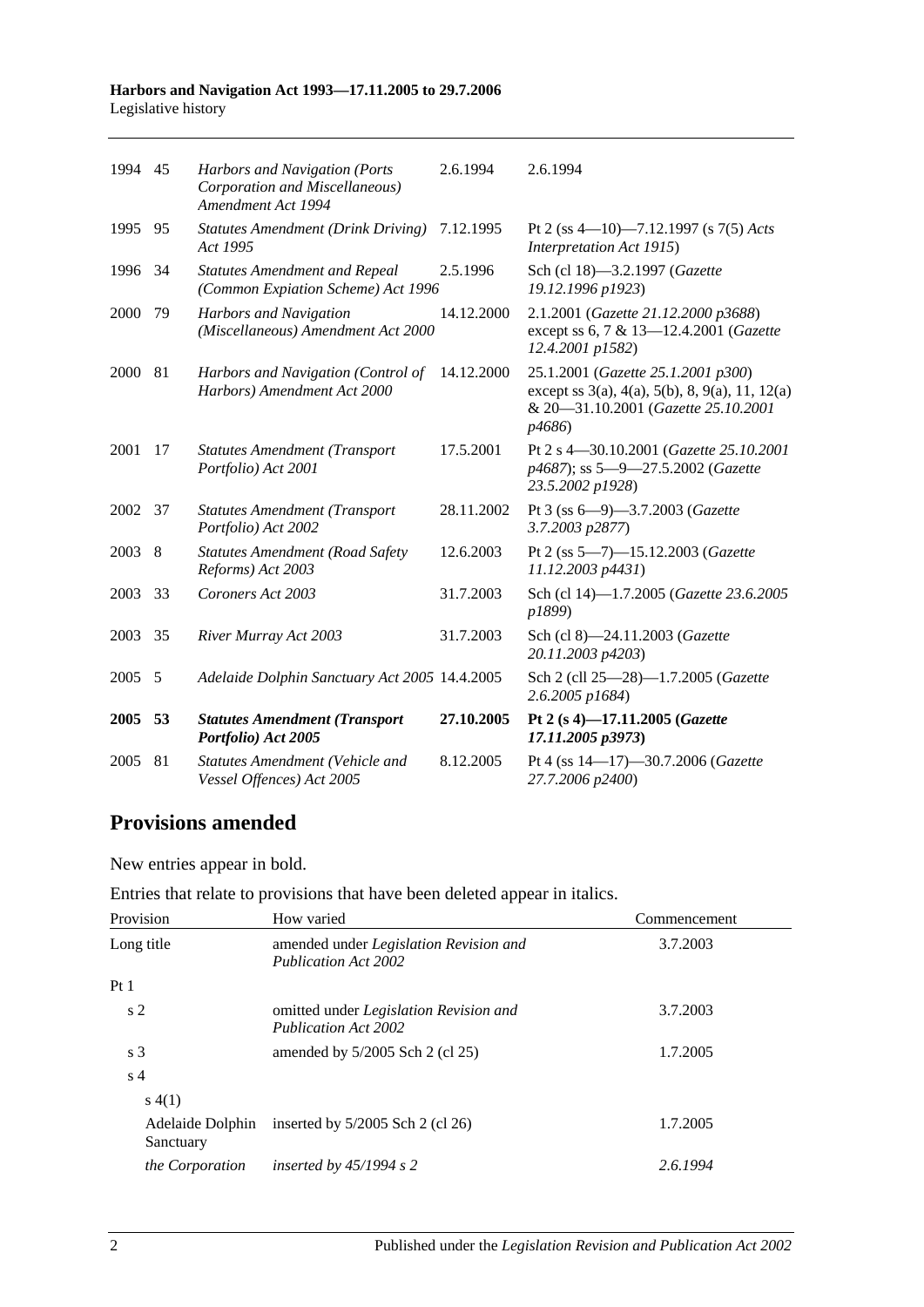|                 |                            | deleted by $81/2000 s 3(a)$                          | 31.10.2001 |
|-----------------|----------------------------|------------------------------------------------------|------------|
|                 |                            | a Corporation port inserted by 45/1994 s 2           | 2.6.1994   |
|                 |                            | deleted by $81/2000 s 3(a)$                          | 31.10.2001 |
|                 | fishing vessel             | substituted by 45/1994 s 11                          | 2.6.1994   |
|                 | port                       | inserted by $81/2000$ s $3(b)$                       | 25.1.2001  |
|                 | port management<br>officer | inserted by $81/2000$ s $3(b)$                       | 25.1.2001  |
|                 | port operator              | inserted by $81/2000$ s $3(b)$                       | 25.1.2001  |
| s <sub>6</sub>  |                            | substituted by 79/2000 s 3                           | 2.1.2001   |
| Pt 2            |                            |                                                      |            |
|                 | Pt 2 Div 4                 |                                                      |            |
|                 | s 12                       |                                                      |            |
|                 | s 12(1a)                   | inserted by 45/1994 s 3                              | 2.6.1994   |
|                 |                            | substituted by $81/2000$ s $4(a)$                    | 31.10.2001 |
|                 | s 12(1b)                   | inserted by $79/2000$ s $4(a)$                       | 2.1.2001   |
|                 | s 12(2)                    | amended by 79/2000 s 4(b)                            | 2.1.2001   |
|                 | s 12(3)                    | substituted by $81/2000$ s $4(b)$                    | 25.1.2001  |
|                 | s <sub>14</sub>            |                                                      |            |
|                 | s 14(1)                    | amended by 79/2000 s 5                               | 2.1.2001   |
|                 | s 14(1a)                   | inserted by 37/2002 s 6                              | 3.7.2003   |
|                 | s 14(2)                    | amended by 79/2000 Sch cl (b)                        | 2.1.2001   |
|                 | Pt 2 Div 5                 | inserted by $5/2005$ Sch 2 (cl 27)                   | 1.7.2005   |
| Pt <sub>3</sub> |                            |                                                      |            |
|                 | s 15                       |                                                      |            |
|                 | s 15(3)                    | amended by 45/1994 s 4                               | 2.6.1994   |
|                 |                            | amended by $81/2000$ s $5(a)$                        | 25.1.2001  |
|                 |                            | (ba) deleted by $81/2000$ s $5(b)$                   | 31.10.2001 |
|                 | s 18A                      | inserted by 45/1994 s 12                             | 2.6.1994   |
|                 | s 18A(1)                   | substituted by 81/2000 s 6                           | 25.1.2001  |
|                 | s 18A(1a)                  | inserted by 81/2000 s 6                              | 25.1.2001  |
|                 | s 20                       |                                                      |            |
|                 | $s \ 20(2)$                | amended by 81/2000 s 7                               | 25.1.2001  |
|                 | s 21                       |                                                      |            |
|                 | $s \, 21(1)$               | amended by 45/1994 s 5                               | 2.6.1994   |
|                 |                            | amended by 81/2000 s 8                               | 31.10.2001 |
| Pt 4            |                            |                                                      |            |
|                 | s 22                       |                                                      |            |
|                 | $s\,22(1)$                 | s 22 amended by 45/1994 s 6                          | 2.6.1994   |
|                 |                            | s 22 redesignated as s $22(1)$ by $81/2000$ s $9(b)$ | 25.1.2001  |
|                 |                            | amended by $81/2000$ s $9(a)$                        | 31.10.2001 |
|                 | $s\,22(2)$ - (4)           | inserted by $81/2000$ s $9(b)$                       | 25.1.2001  |
|                 | s 23                       |                                                      |            |
|                 | $s\,23(3)$                 | amended by 79/2000 Sch cl (b)                        | 2.1.2001   |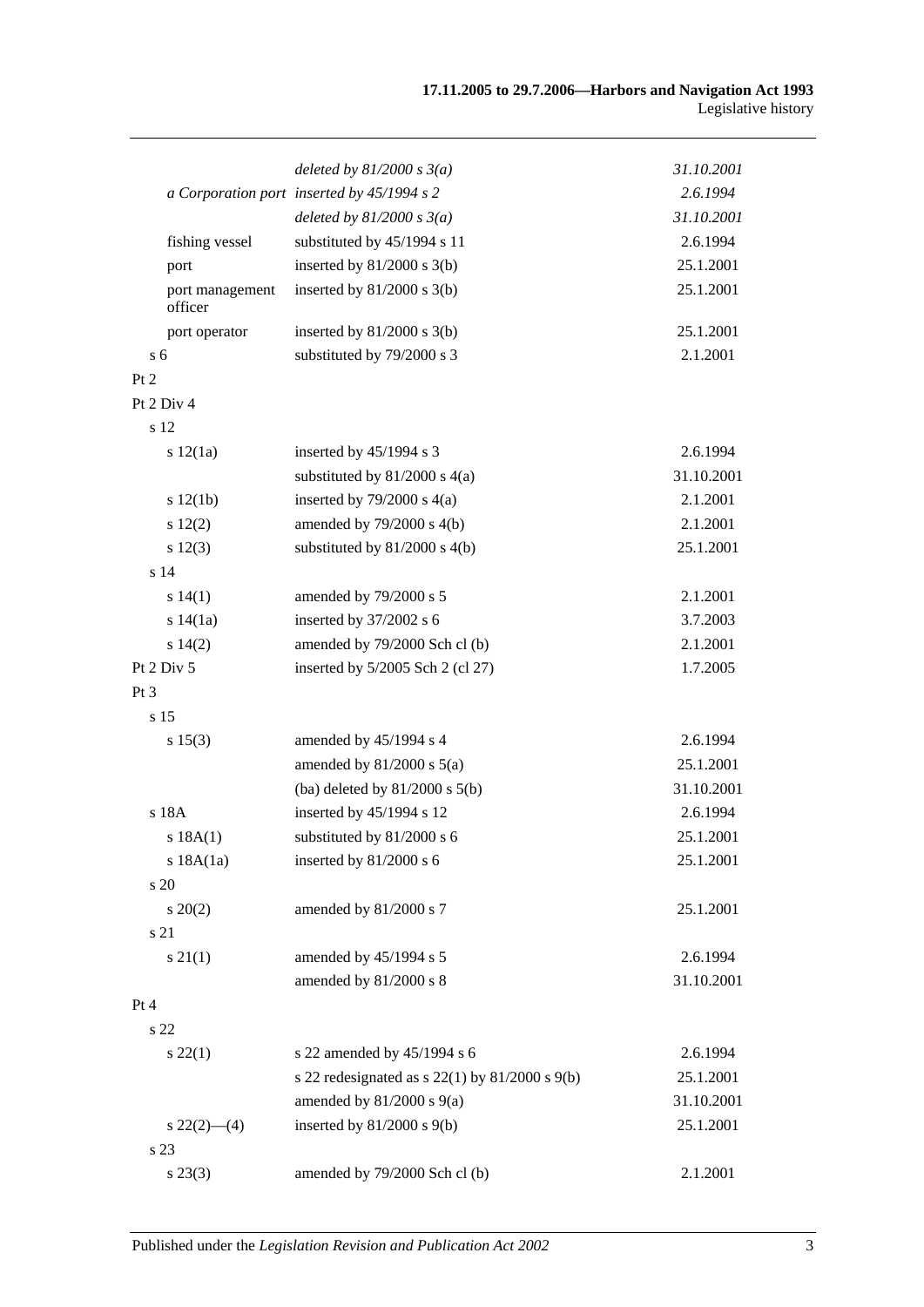s 24

| $s 24(1)$ and $(5)$ | amended by 79/2000 Sch cl (b)       | 2.1.2001   |
|---------------------|-------------------------------------|------------|
| s <sub>25</sub>     |                                     |            |
| $s \, 25(1a)$       | inserted by $81/2000$ s $10(a)$     | 25.1.2001  |
| s 25(2)             | amended by 45/1994 s 13             | 2.6.1994   |
| $s \; 25(2a)$       | inserted by $81/2000$ s $10(b)$     | 25.1.2001  |
| $s\,25(3)$          | substituted by $81/2000$ s $10(c)$  | 25.1.2001  |
| $s \; 25(4)$        | amended by 79/2000 Sch cl (b)       | 2.1.2001   |
| s 25(5)             | inserted by $81/2000$ s $10(d)$     | 25.1.2001  |
| s 26                | amended by 45/1994 s 7              | 2.6.1994   |
|                     | amended by 17/2001 s 4              | 30.10.2001 |
|                     | substituted by 81/2000 s 11         | 31.10.2001 |
| $s \; 26(2a)$       | inserted by 35/2003 Sch cl 8(a)     | 24.11.2003 |
| $s \; 26(2b)$       | inserted by $35/2003$ Sch cl $8(a)$ | 24.11.2003 |
|                     | substituted by 5/2005 Sch 2 (cl 28) | 1.7.2005   |
| $s \; 26(2c)$       | inserted by 5/2005 Sch 2 (cl 28)    | 1.7.2005   |
| $s \; 26(6)$        | inserted by 35/2003 Sch cl 8(b)     | 24.11.2003 |
| s <sub>27</sub>     |                                     |            |
| $s \, 27(1a)$       | inserted by $45/1994$ s 8           | 2.6.1994   |
|                     | substituted by $81/2000$ s $12(a)$  | 31.10.2001 |
| $s\,27(3)$          | substituted by $81/2000$ s $12(b)$  | 25.1.2001  |
| Pt 5                | heading substituted by 81/2000 s 13 | 25.1.2001  |
| Pt 5 Div 1          | amended by 45/1994 s 9              | 2.6.1994   |
|                     | substituted by 81/2000 s 13         | 25.1.2001  |
| Pt 5 Div 2          | substituted by 81/2000 s 13         | 25.1.2001  |
| Pt 5 Div 2A         | inserted by 81/2000 s 13            | 25.1.2001  |
| Pt 5 Div 3          | substituted by 81/2000 s 13         | 25.1.2001  |
| Pt 5 Div 4          | substituted by 81/2000 s 13         | 25.1.2001  |
| Pt 5 Div 5          | heading deleted by 81/2000 s 14     | 25.1.2001  |
| Pt 5A               | heading inserted by 81/2000 s 14    | 25.1.2001  |
| s 33                |                                     |            |
| $s \frac{33}{1a}$   | inserted by $45/1994$ s $14(a)$     | 2.6.1994   |
| $s \, 33(3)$        | amended by 81/2000 s 15             | 25.1.2001  |
| $s \, 33(4)$        | amended by 79/2000 Sch cl (b)       | 2.1.2001   |
|                     | amended by 81/2000 s 15             | 25.1.2001  |
| $s \, 33(5)$        | substituted by $45/1994$ s $14(b)$  | 2.6.1994   |
| $s \, 33(6)$        | amended by 79/2000 Sch cl (b)       | 2.1.2001   |
| s 34                |                                     |            |
| $s \frac{34}{1a}$   | inserted by $45/1994$ s $15(a)$     | 2.6.1994   |
| $s \; 34(3)$        | amended by 81/2000 s 16             | 25.1.2001  |
| $s \; 34(4)$        | amended by 79/2000 Sch cl (b)       | 2.1.2001   |
|                     | amended by 81/2000 s 16             | 25.1.2001  |
| $s \frac{34}{4a}$   | inserted by 45/1994 s 15(b)         | 2.6.1994   |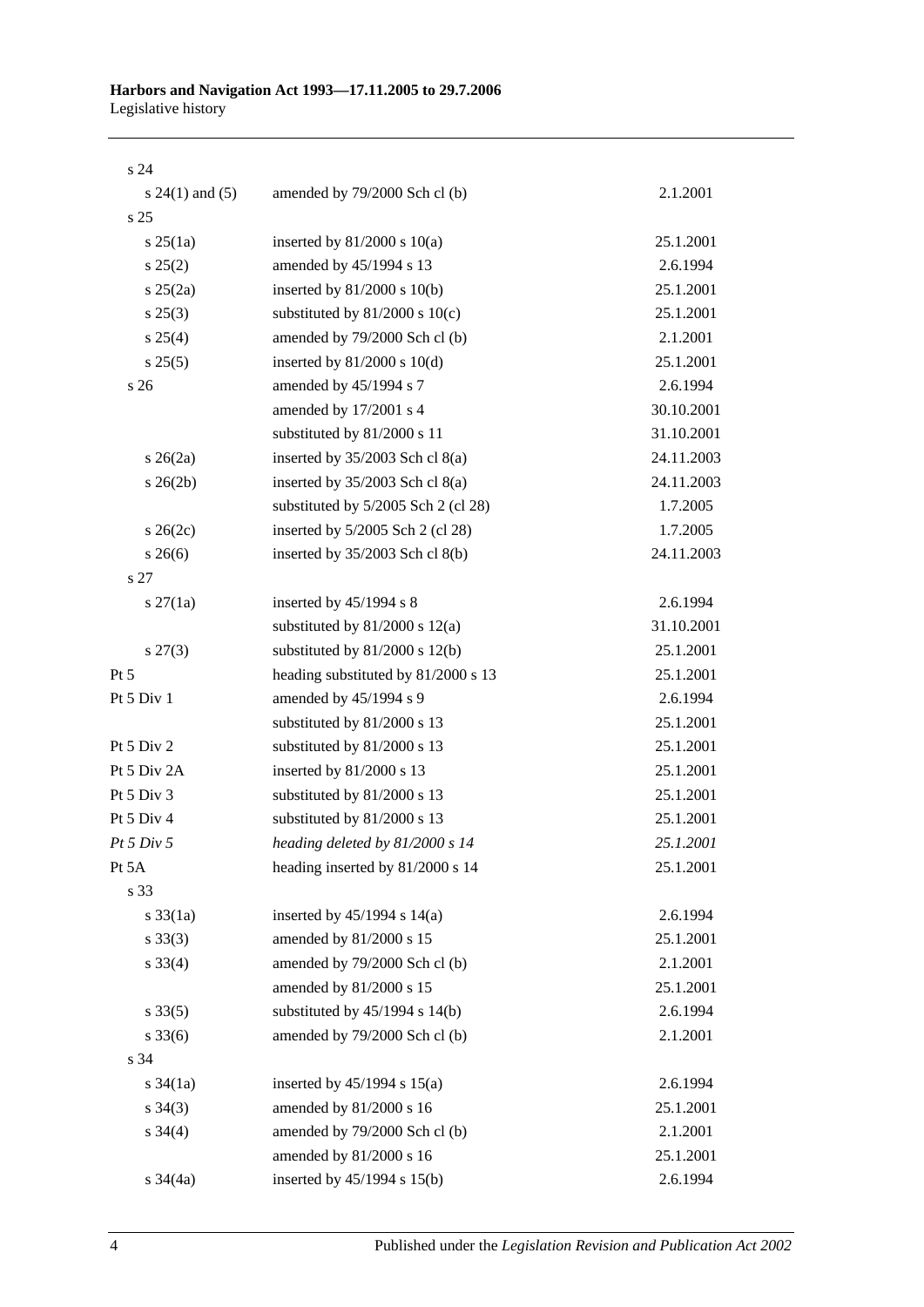#### **17.11.2005 to 29.7.2006—Harbors and Navigation Act 1993** Legislative history

| $s \frac{34(6)}{2}$ | amended by 79/2000 Sch cl (b)      | 2.1.2001  |
|---------------------|------------------------------------|-----------|
| s 35                |                                    |           |
| $s \, 35(1)$        | amended by 81/2000 s 17            | 25.1.2001 |
| $s \, 35(2)$        | amended by 79/2000 Sch cl (b)      | 2.1.2001  |
| $s \, 35(4)$        | inserted by 45/1994 s 16           | 2.6.1994  |
| Pt 6                |                                    |           |
| s 38                |                                    |           |
| $s \ 38(1)$ and (2) | amended by 79/2000 Sch cl (b)      | 2.1.2001  |
| s 39A               | inserted by 79/2000 s 6            | 12.4.2001 |
| s 40                |                                    |           |
| $s\ 40(2)$          | amended by $79/2000$ s $7(a)$      | 12.4.2001 |
| $s\ 40(2a)$         | inserted by $79/2000$ s $7(b)$     | 12.4.2001 |
| s 41                |                                    |           |
| $s\ 41(3)$          | amended by 79/2000 s 8             | 2.1.2001  |
| s 42A               | inserted by 79/2000 s 9            | 2.1.2001  |
| s 44                |                                    |           |
| $s\,44(2)$          | amended by 79/2000 Sch cl (b)      | 2.1.2001  |
| Pt 7                |                                    |           |
| s 46                | amended by 45/1994 s 17            | 2.6.1994  |
| s 47                |                                    |           |
| $s\,47(1)$          | amended by $45/1994$ s $18(a)$     | 2.6.1994  |
|                     | amended by 79/2000 Sch cl (b)      | 2.1.2001  |
| $s\,47(2)$          | amended by 45/1994 s 18(b)         | 2.6.1994  |
|                     | amended by 79/2000 Sch cl (b)      | 2.1.2001  |
| $s\,47(3)$          | amended by 34/1996 s 4 (Sch cl 18) | 3.2.1997  |
|                     | amended by 79/2000 Sch cl (b)      | 2.1.2001  |
| $s\,47(3a)$         | inserted by 37/2002 s 7            | 3.7.2003  |
| $s\,47(4)$          | amended by 34/1996 s 4 (Sch cl 18) | 3.2.1997  |
|                     | amended by 79/2000 Sch cl (b)      | 2.1.2001  |
| s 50                |                                    |           |
| s 50(1)             | amended by $45/1994$ s $19(a)$     | 2.6.1994  |
| $s\ 50(2)$          | amended by 45/1994 s 19(b)         | 2.6.1994  |
| $s\,50(3)$          | amended by 79/2000 Sch cl (b)      | 2.1.2001  |
| Pt 8                |                                    |           |
| s 52                | amended by 79/2000 Sch cl (b)      | 2.1.2001  |
| s 52A               | inserted by 45/1994 s 20           | 2.6.1994  |
| s 53                |                                    |           |
| $s 53(3)$ and $(5)$ | amended by 79/2000 Sch cl (b)      | 2.1.2001  |
| Pt 9                |                                    |           |
| s 54                | amended by 45/1994 s 21            | 2.6.1994  |
| s 55                |                                    |           |
| s 55(2)             | amended by 34/1996 s 4 (Sch cl 18) | 3.2.1997  |
|                     | amended by 79/2000 Sch cl (b)      | 2.1.2001  |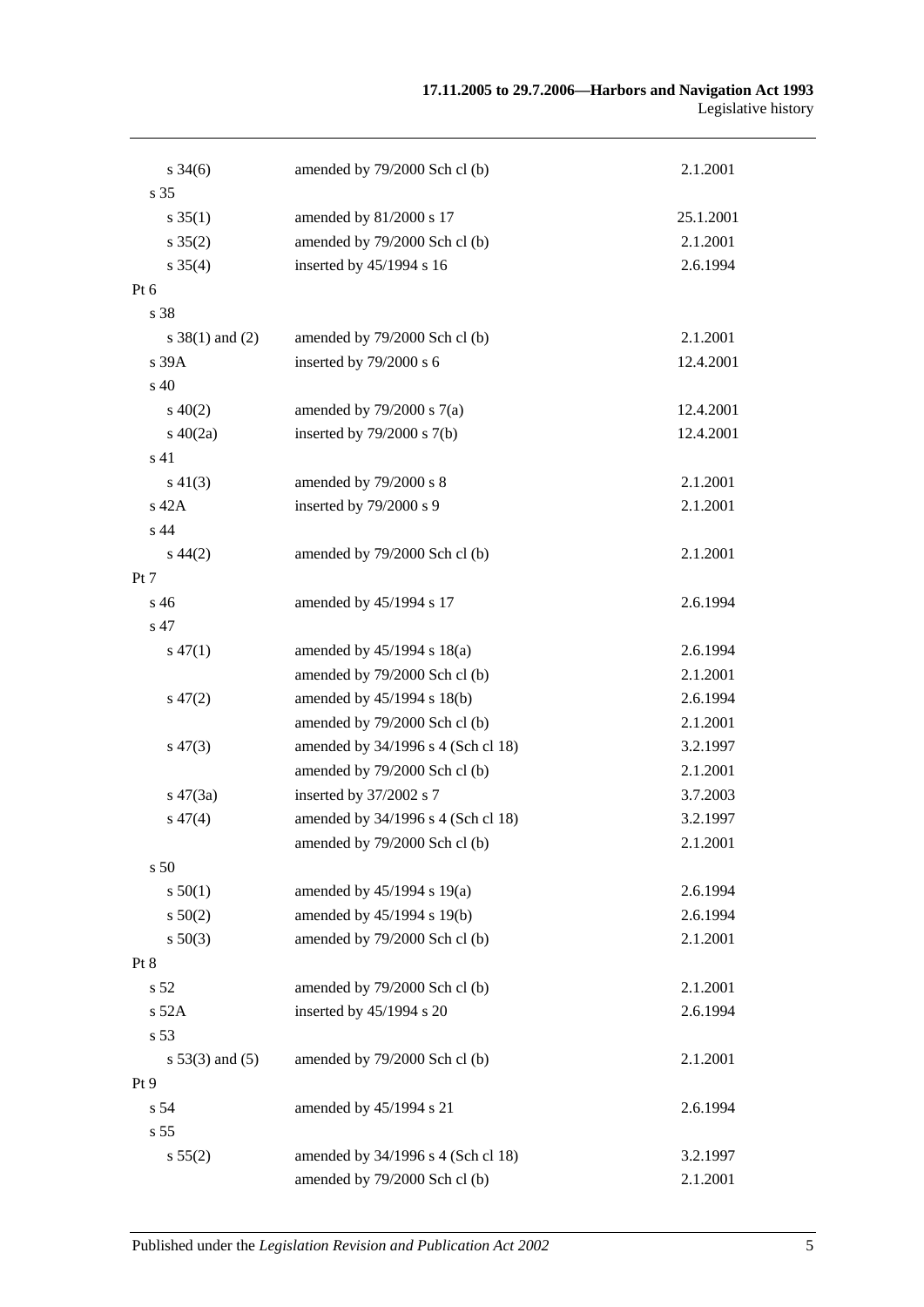| s 57                |                                    |            |
|---------------------|------------------------------------|------------|
| s 57(3)             | amended by 79/2000 Sch cl (b)      | 2.1.2001   |
| s 57(4)             | inserted by 45/1994 s 22           | 2.6.1994   |
| s 57(5)             | inserted by 45/1994 s 22           | 2.6.1994   |
|                     | amended by 79/2000 Sch cl (b)      | 2.1.2001   |
| s 59                |                                    |            |
| s 59(5)             | amended by 79/2000 Sch cl (b)      | 2.1.2001   |
| s 60                |                                    |            |
| s $60(1)$ and $(2)$ | amended by 79/2000 Sch cl (b)      | 2.1.2001   |
| s 63                |                                    |            |
| $s\,63(5)$          | amended by 79/2000 Sch cl (b)      | 2.1.2001   |
| s 64                |                                    |            |
| s $64(1)$ and $(2)$ | amended by 79/2000 Sch cl (b)      | 2.1.2001   |
| Pt 10               |                                    |            |
| s 65                |                                    |            |
| s 65(2)             | amended by 34/1996 s 4 (Sch cl 18) | 3.2.1997   |
|                     | amended by 79/2000 s 10            | 2.1.2001   |
| $s$ 65A             | inserted by 79/2000 s 11           | 2.1.2001   |
| s 66                |                                    |            |
| s 66(1)             | amended by 79/2000 s 12            | 2.1.2001   |
| $s\,66(3)$          | amended by 79/2000 Sch cl (b)      | 2.1.2001   |
| s 67                | amended by 79/2000 Sch cl (b)      | 2.1.2001   |
|                     | substituted by 81/2000 s 18        | 25.1.2001  |
| s 68                |                                    |            |
| s 68(1)             | amended by 79/2000 s 13            | 12.4.2001  |
| s68(3)              | amended by 79/2000 Sch cl (b)      | 2.1.2001   |
| s 69                |                                    |            |
| s $69(1)$ and $(2)$ | amended by 79/2000 Sch cl (b)      | 2.1.2001   |
| s 70                |                                    |            |
| $s \, 70(4)$        | substituted by 8/2003 s 5          | 15.12.2003 |
| 71                  |                                    |            |
| $s \, 71(2)$        | amended by 79/2000 Sch cl (b)      | 2.1.2001   |
| $s \, 71(3a)$       | inserted by $17/2001$ s $5(a)$     | 27.5.2002  |
| $s \, 71(4)$        | substituted by $17/2001$ s $5(b)$  | 27.5.2002  |
| $s \, 71(5)$        | substituted by 95/1995 s 4         | 7.12.1997  |
| $s \, 71(6)$        | inserted by 95/1995 s 4            | 7.12.1997  |
| s 72                |                                    |            |
| $s\,72(1)$          | deleted by $95/1995$ s $5(a)$      | 7.12.1997  |
| $s\ 72(2)$          | amended by 95/1995 s 5(b)          | 7.12.1997  |
|                     | amended by 37/2002 s 8             | 3.7.2003   |
| $s\,72(3)$          | amended by $95/1995$ s $5(c)$      | 7.12.1997  |
| $s \, 72(4)$        | substituted by $95/1995$ s $5(d)$  | 7.12.1997  |
| $s\,72(5)$          | deleted by $95/1995 s 5(d)$        | 7.12.1997  |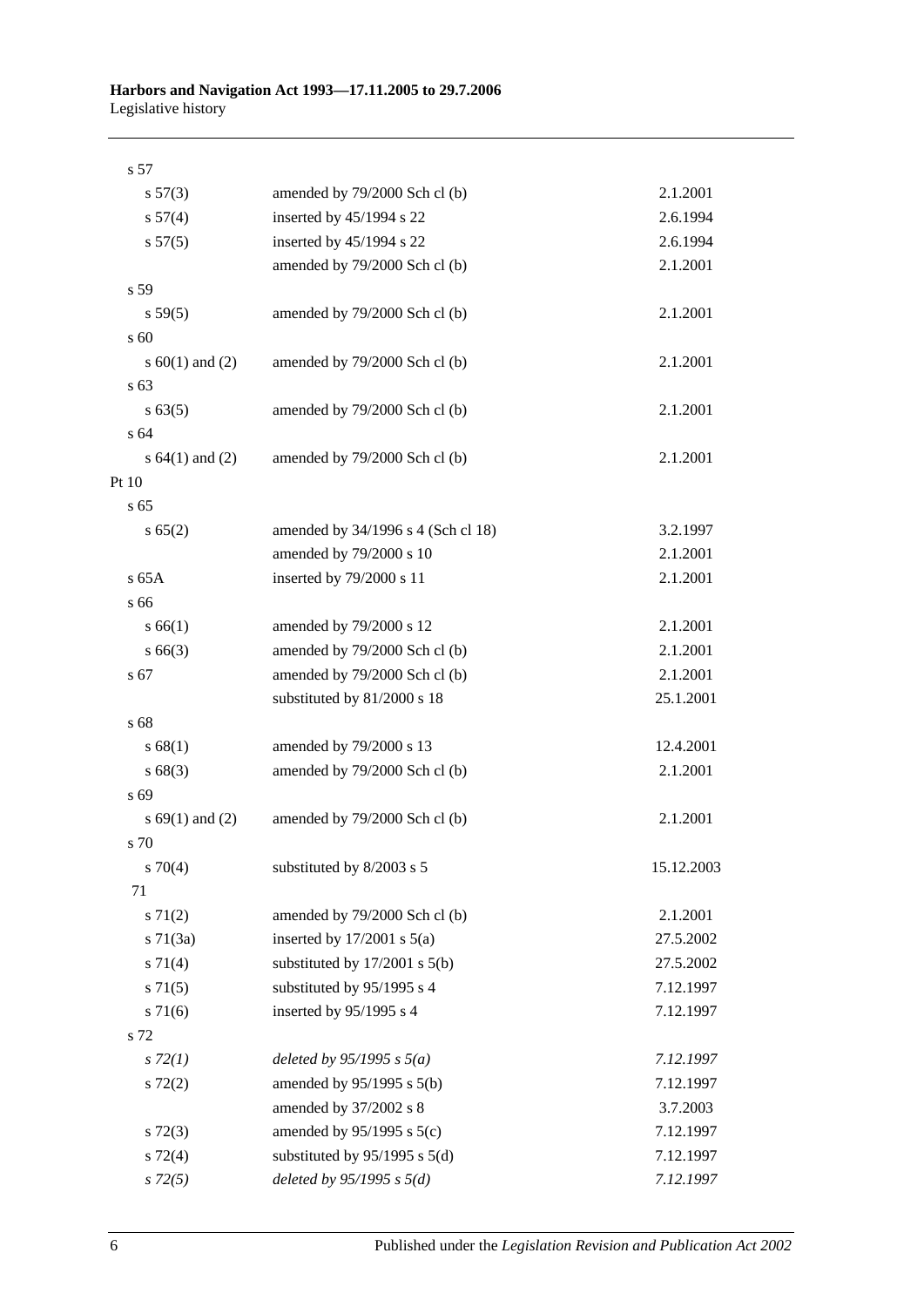| ss 72A and 72B    | inserted by $95/1995$ s 6              | 7.12.1997  |
|-------------------|----------------------------------------|------------|
| $s$ 72 $B$        |                                        |            |
| $s$ 72B(2)        |                                        |            |
| registered nurse  | substituted by 8/2003 s 6              | 15.12.2003 |
| s 72C             | inserted by 17/2001 s 6                | 27.5.2002  |
| s 73              |                                        |            |
| s 73(1)           | amended by $95/1995$ s $7(a)$ , (b)    | 7.12.1997  |
| $s\,73(2)$        | substituted by $95/1995$ s $7(c)$      | 7.12.1997  |
| $s \, 73(2a)$     | inserted by $95/1995$ s $7(c)$         | 7.12.1997  |
| s 73(3)           | amended by $17/2001$ s $7(a)$          | 27.5.2002  |
| s 73(4)           | amended by $95/1995$ s $7(d)$          | 7.12.1997  |
| s73(5)            | amended by 95/1995 s 7(e), (f)         | 7.12.1997  |
|                   | amended by $17/2001$ s $7(b)$ , (c)    | 27.5.2002  |
| $s \, 73(5a)$     | inserted by $95/1995$ s $7(g)$         | 7.12.1997  |
|                   | amended by $17/2001$ s $7(d)$          | 27.5.2002  |
| $s\,73(6)$        | amended by 95/1995 s 7(h)              | 7.12.1997  |
| $s$ 73(7) and (8) | inserted by $95/1995$ s $7(i)$         | 7.12.1997  |
| $s$ 73 $A$        | inserted by 95/1995 s 8                | 7.12.1997  |
| s 74              |                                        |            |
| s74(4)            | amended by 33/2003 Sch (cl 14(1), (2)) | 1.7.2005   |
| s74(5)            | amended by 33/2003 Sch (cl 14(3))      | 1.7.2005   |
| s74(7)            | substituted by $95/1995$ s $9(a)$      | 7.12.1997  |
| $s\,74(10)$       | substituted by 95/1995 s 9(b)          | 7.12.1997  |
| $s$ 74 $(10a)$    | inserted by 95/1995 s 9(b)             | 7.12.1997  |
| $s$ 74(16a)       | inserted by 17/2001 s 8                | 27.5.2002  |
| s74(17)           | amended by $95/1995$ s $9(c)$ , (d)    | 7.12.1997  |
| s74(19)           | substituted by 8/2003 s 7              | 15.12.2003 |
| Pt 11             |                                        |            |
| s 75              |                                        |            |
| $s \, 75(3)$      | amended by 34/1996 s 4 (Sch cl 18)     | 3.2.1997   |
|                   | amended by 79/2000 Sch cl (b)          | 2.1.2001   |
| s 76              |                                        |            |
| $s \, 76(1)$      | amended by $95/1995$ s $10(a)$         | 7.12.1997  |
| $s \, 76(3)$      | amended by 95/1995 s 10(b)             | 7.12.1997  |
|                   | amended by 79/2000 Sch cl (b)          | 2.1.2001   |
| Pt 12             |                                        |            |
| s 80              |                                        |            |
| s 80(2)           | substituted by 81/2000 s 19            | 25.1.2001  |
| Pt 13             |                                        |            |
| s 81              | substituted by 45/1994 s 23            | 2.6.1994   |
| Pt 14             |                                        |            |
| s 83              |                                        |            |
| s 83(2)           | amended by 45/1994 s 10                | 2.6.1994   |
|                   |                                        |            |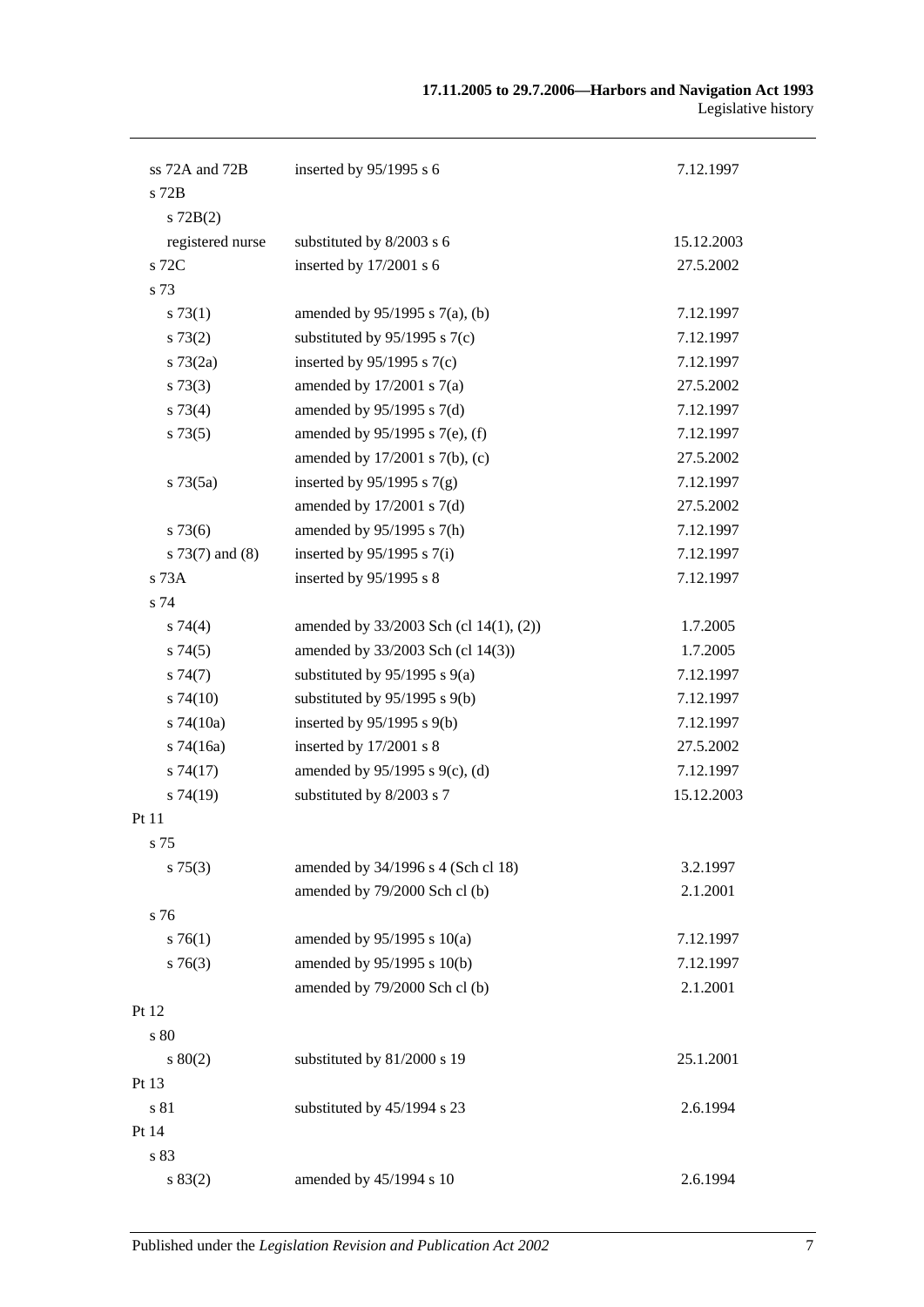| 84<br>2.1.2001<br>s $84(1)$ and $(2)$<br>amended by 79/2000 Sch cl (b)<br>s 85<br>2.1.2001<br>amended by 79/2000 Sch cl (b)<br>s 86<br>deleted by $34/1996$ s 4 (Sch cl 18)<br>3.2.1997<br>deleted by 37/2002 s 9<br>3.7.2003<br>s 88<br>s 89<br>25.1.2001<br>s 89(3)<br>substituted by 81/2000 s 21<br>25.1.2001<br>inserted by 81/2000 s 21<br>s $89(4)$ and $(5)$<br>s 91<br>$s\,91(7)$<br>substituted by 79/2000 Sch cl (a)<br>2.1.2001<br>$s\,91(8)$<br>inserted by 34/1996 s 4 (Sch cl 18)<br>3.2.1997<br>Sch 1<br>cl <sub>1</sub><br>cl $1(1)$<br>amended by 45/1994 s 24<br>2.6.1994<br>Sch <sub>2</sub><br>cl <sub>1</sub><br>omitted under Legislation Revision and<br>3.7.2003<br><b>Publication Act 2002</b><br>cl <sub>2</sub><br>inserted by 45/1994 s 25<br>cl $2(4)$ — $(8)$<br>2.6.1994<br>17.11.2005<br>cl <sub>3</sub><br>inserted by 53/2005 s 4 | amended by 81/2000 s 20 | 31.10.2001 |
|----------------------------------------------------------------------------------------------------------------------------------------------------------------------------------------------------------------------------------------------------------------------------------------------------------------------------------------------------------------------------------------------------------------------------------------------------------------------------------------------------------------------------------------------------------------------------------------------------------------------------------------------------------------------------------------------------------------------------------------------------------------------------------------------------------------------------------------------------------------------|-------------------------|------------|
|                                                                                                                                                                                                                                                                                                                                                                                                                                                                                                                                                                                                                                                                                                                                                                                                                                                                      |                         |            |
|                                                                                                                                                                                                                                                                                                                                                                                                                                                                                                                                                                                                                                                                                                                                                                                                                                                                      |                         |            |
|                                                                                                                                                                                                                                                                                                                                                                                                                                                                                                                                                                                                                                                                                                                                                                                                                                                                      |                         |            |
|                                                                                                                                                                                                                                                                                                                                                                                                                                                                                                                                                                                                                                                                                                                                                                                                                                                                      |                         |            |
|                                                                                                                                                                                                                                                                                                                                                                                                                                                                                                                                                                                                                                                                                                                                                                                                                                                                      |                         |            |
|                                                                                                                                                                                                                                                                                                                                                                                                                                                                                                                                                                                                                                                                                                                                                                                                                                                                      |                         |            |
|                                                                                                                                                                                                                                                                                                                                                                                                                                                                                                                                                                                                                                                                                                                                                                                                                                                                      |                         |            |
|                                                                                                                                                                                                                                                                                                                                                                                                                                                                                                                                                                                                                                                                                                                                                                                                                                                                      |                         |            |
|                                                                                                                                                                                                                                                                                                                                                                                                                                                                                                                                                                                                                                                                                                                                                                                                                                                                      |                         |            |
|                                                                                                                                                                                                                                                                                                                                                                                                                                                                                                                                                                                                                                                                                                                                                                                                                                                                      |                         |            |
|                                                                                                                                                                                                                                                                                                                                                                                                                                                                                                                                                                                                                                                                                                                                                                                                                                                                      |                         |            |
|                                                                                                                                                                                                                                                                                                                                                                                                                                                                                                                                                                                                                                                                                                                                                                                                                                                                      |                         |            |
|                                                                                                                                                                                                                                                                                                                                                                                                                                                                                                                                                                                                                                                                                                                                                                                                                                                                      |                         |            |
|                                                                                                                                                                                                                                                                                                                                                                                                                                                                                                                                                                                                                                                                                                                                                                                                                                                                      |                         |            |
|                                                                                                                                                                                                                                                                                                                                                                                                                                                                                                                                                                                                                                                                                                                                                                                                                                                                      |                         |            |
|                                                                                                                                                                                                                                                                                                                                                                                                                                                                                                                                                                                                                                                                                                                                                                                                                                                                      |                         |            |
|                                                                                                                                                                                                                                                                                                                                                                                                                                                                                                                                                                                                                                                                                                                                                                                                                                                                      |                         |            |
|                                                                                                                                                                                                                                                                                                                                                                                                                                                                                                                                                                                                                                                                                                                                                                                                                                                                      |                         |            |
|                                                                                                                                                                                                                                                                                                                                                                                                                                                                                                                                                                                                                                                                                                                                                                                                                                                                      |                         |            |

### **Transitional etc provisions associated with Act or amendments**

### *Statutes Amendment and Repeal (Common Expiation Scheme) Act 1996*

### **5—Transitional provision**

An Act repealed or amended by this Act will continue to apply (as in force immediately prior to the repeal or amendment coming into operation) to an expiation notice issued under the repealed or amended Act.

### *Harbors and Navigation (Miscellaneous) Amendment Act 2000*

### **14—Transitional provision**

- (1) On the commencement of section 7 of this Act, the appointed members of the State Crewing Committee who held office immediately prior to that commencement vacate their offices so that appointments may be made to the Committee under the principal Act as amended by this Act.
- (2) Subsection (1) does not derogate from section 16 of the *[Acts Interpretation Act](http://www.legislation.sa.gov.au/index.aspx?action=legref&type=act&legtitle=Acts%20Interpretation%20Act%201915) 1915*.

### *Statutes Amendment (Transport Portfolio) Act 2001*

### **9—Transitional provision**

An amendment to the principal Act effected by a provision of this Part does not apply in relation to an offence committed before the commencement of that provision.